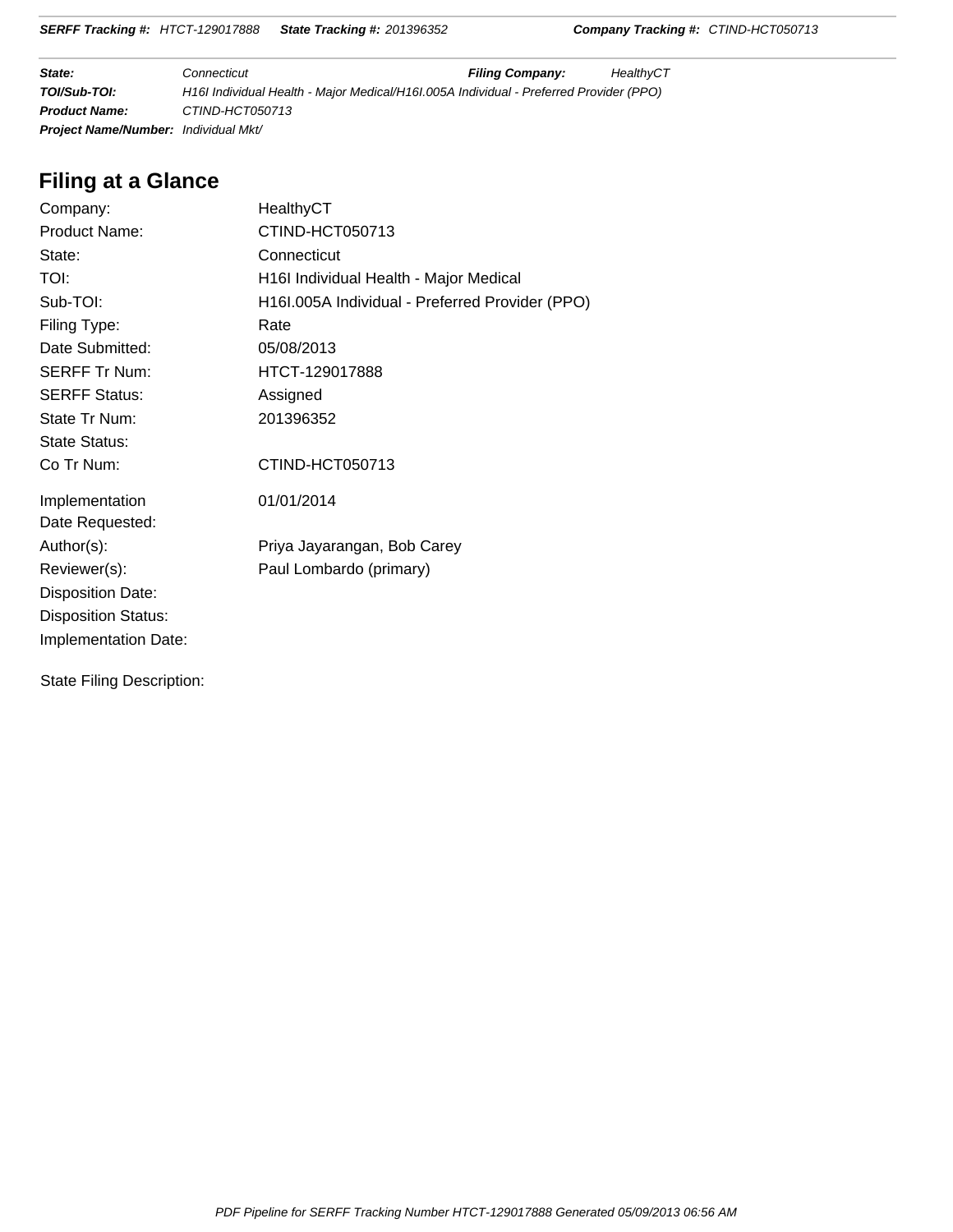**SERFF Tracking #:** HTCT-129017888 **State Tracking #:** 201396352 **Company Tracking #:** CTIND-HCT050713

**State: Filing Connecticut Filing Company:** HealthyCT **TOI/Sub-TOI:** H16I Individual Health - Major Medical/H16I.005A Individual - Preferred Provider (PPO) **Product Name:** CTIND-HCT050713 **Project Name/Number:** Individual Mkt/

# **General Information**

| Project Name: Individual Mkt             | Status         |
|------------------------------------------|----------------|
| <b>Project Number:</b>                   | Date $\lambda$ |
| Requested Filing Mode: Review & Approval | Domio          |
| Explanation for Combination/Other:       | Marke          |
| <b>Submission Type: New Submission</b>   | Indivio        |
| Overall Rate Impact:                     | Filing         |
|                                          | State          |
|                                          |                |

Deemer Date: Created By: Bob Carey

s of Filing in Domicile: Not Filed Approved in Domicile: cile Status Comments: et Type: Individual dual Market Type: Individual Status Changed: 05/09/2013 Status Changed: Submitted By: Bob Carey **Corresponding Filing Tracking Number:** 

PPACA: Non-Grandfathered Immed Mkt Reforms

PPACA Notes: null

Exchange Intentions: **Includes rate information for individual market plans sold on** the exchange and off the exchange, as well as individual market plans sold exclusively off the exchange.

Filing Description: Individual market - rate filing for on- and off-Exchange

# **Company and Contact**

#### **Filing Contact Information**

| Bob Carey,            |
|-----------------------|
| 35 Thorpe Ave         |
| Wallingford, CT 06492 |

r.l.carey@comcast.net 203-949-1602 [Phone]

#### **Filing Company Information**

HealthyCT 35 Thorpe Avenue Wallingford, CT 06492 (203) 949-1602 ext. [Phone] CoCode: 15046 Group Code: Group Name: FEIN Number: 45-3366866

State of Domicile: Connecticut Company Type: State ID Number:

# **Filing Fees**

| Fee Required?    | No |
|------------------|----|
| Retaliatory?     | No |
| Fee Explanation: |    |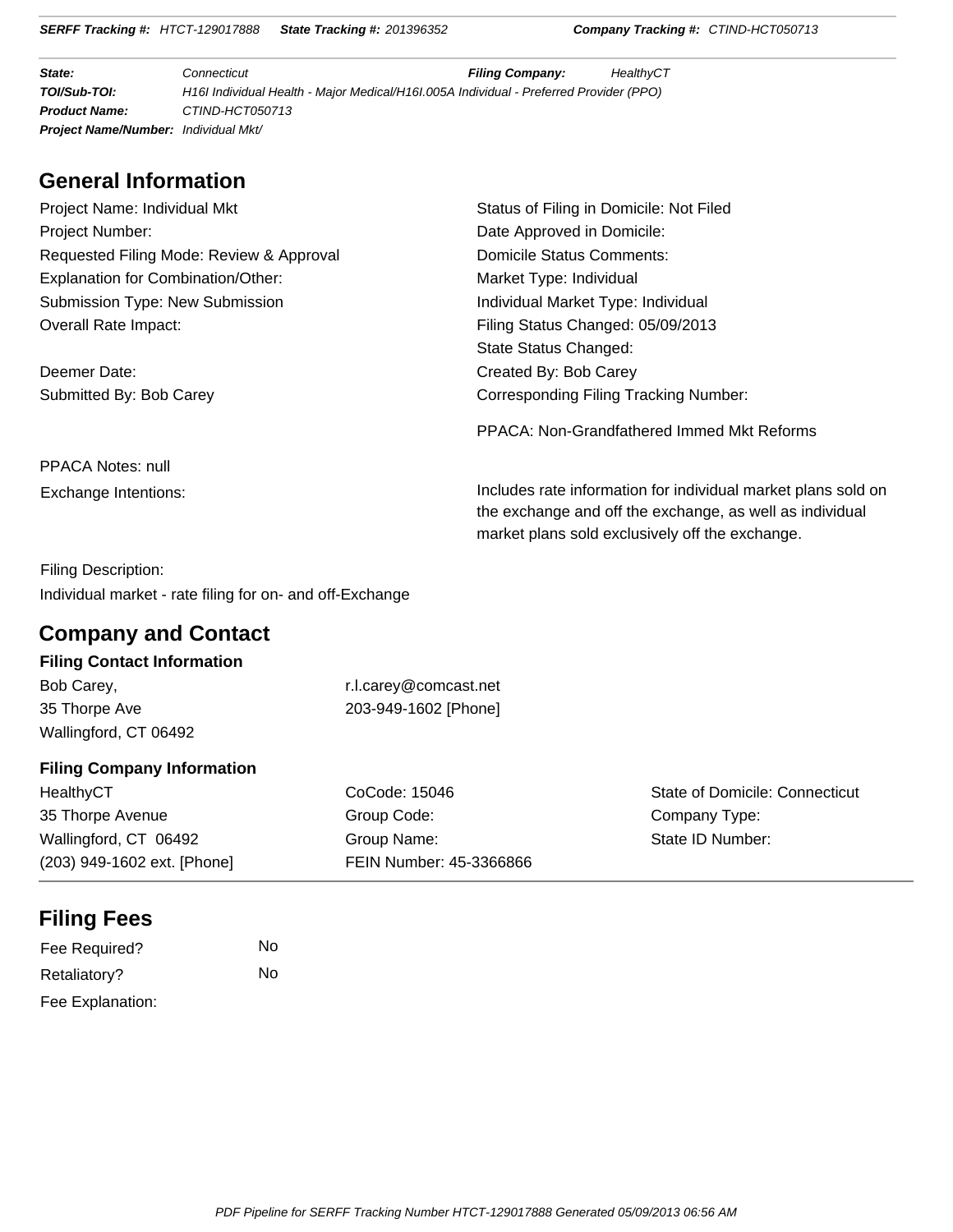| <b>SERFF Tracking #:</b>                                                                                                                                                                      | HTCT-129017888                                    |                                          | <b>State Tracking #:</b>     | 201396352 |                                                                                                                  | <b>Company Tracking #:</b>                                                |                               | CTIND-HCT050713     |                                                      |
|-----------------------------------------------------------------------------------------------------------------------------------------------------------------------------------------------|---------------------------------------------------|------------------------------------------|------------------------------|-----------|------------------------------------------------------------------------------------------------------------------|---------------------------------------------------------------------------|-------------------------------|---------------------|------------------------------------------------------|
| State:<br>TOI/Sub-TOI:<br><b>Product Name:</b><br><b>Project Name/Number:</b>                                                                                                                 | Connecticut<br>CTIND-HCT050713<br>Individual Mkt/ |                                          |                              |           | <b>Filing Company:</b><br>H16I Individual Health - Major Medical/H16I.005A Individual - Preferred Provider (PPO) | HealthyCT                                                                 |                               |                     |                                                      |
| <b>Rate Information</b>                                                                                                                                                                       |                                                   |                                          |                              |           |                                                                                                                  |                                                                           |                               |                     |                                                      |
| Rate data applies to filing.                                                                                                                                                                  |                                                   |                                          |                              |           |                                                                                                                  |                                                                           |                               |                     |                                                      |
| <b>Filing Method:</b><br><b>Rate Change Type:</b><br><b>Overall Percentage of Last Rate Revision:</b><br><b>Effective Date of Last Rate Revision:</b><br><b>Filing Method of Last Filing:</b> |                                                   |                                          |                              |           | <b>Neutral</b><br>$\%$                                                                                           |                                                                           |                               |                     |                                                      |
|                                                                                                                                                                                               |                                                   |                                          |                              |           | <b>Company Rate Information</b>                                                                                  |                                                                           |                               |                     |                                                      |
| Company<br>Name:                                                                                                                                                                              | Company<br>Rate<br>Change:                        | Overall %<br><b>Indicated</b><br>Change: | Overall %<br>Rate<br>Impact: |           | Written<br><b>Premium</b><br><b>Change for</b><br>this Program:                                                  | # of Policy<br><b>Holders Affected</b><br>for this Program: this Program: | Written<br><b>Premium for</b> | Maximum %<br>Change | Minimum %<br>Change<br>(where req'd): (where req'd): |

%  $\hspace{1.6cm}$  %  $\hspace{1.6cm}$  %  $\hspace{1.6cm}$  %  $\hspace{1.6cm}$  %

HealthyCT

New Product  $\frac{1}{6}$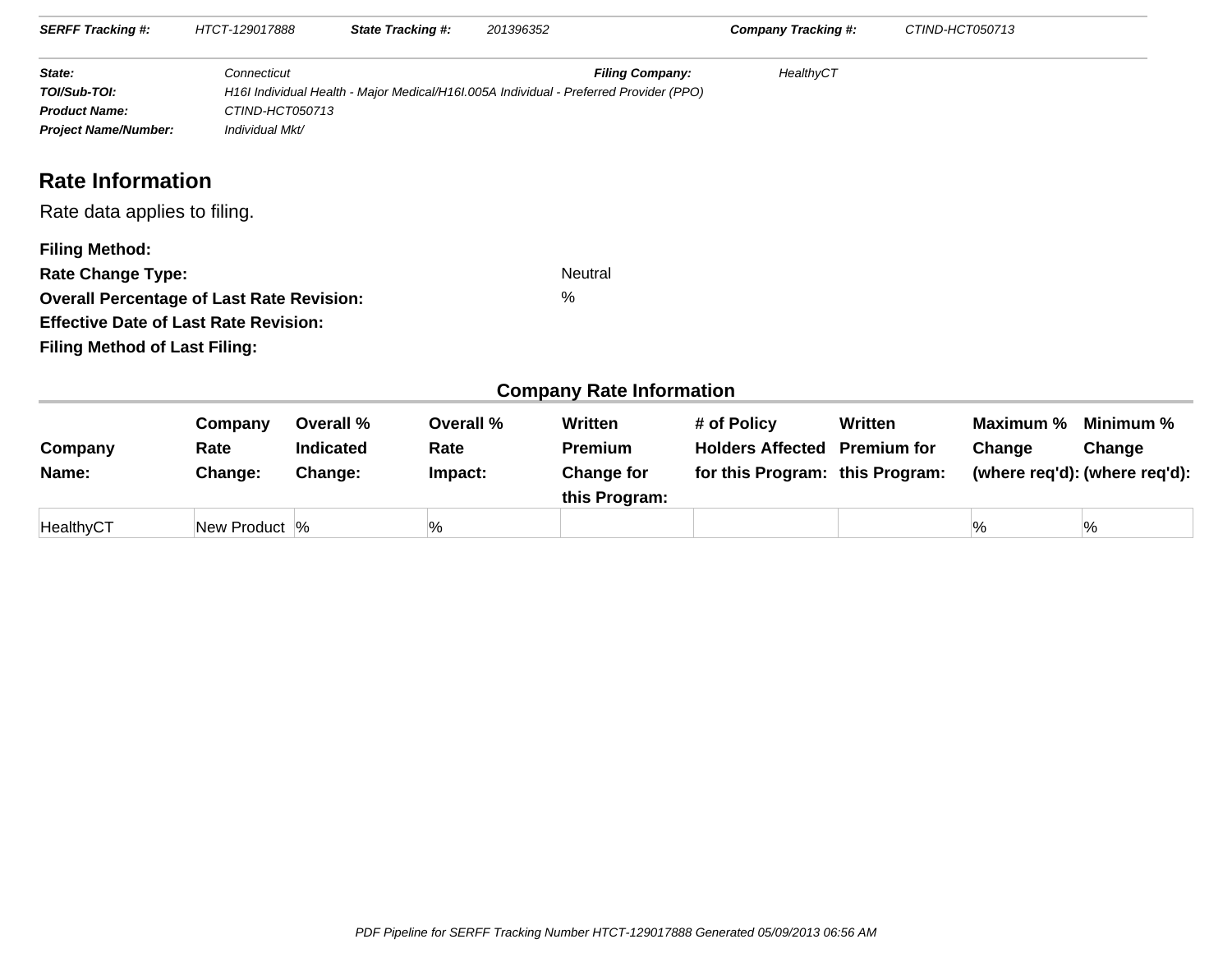**SERFF Tracking #:** HTCT-129017888 **State Tracking #:** 201396352 **Company Tracking #:** CTIND-HCT050713

**State: Filing Connecticut Filing Company:** HealthyCT **TOI/Sub-TOI:** H16I Individual Health - Major Medical/H16I.005A Individual - Preferred Provider (PPO) **Product Name:** CTIND-HCT050713 **Project Name/Number:** Individual Mkt/

# **Rate Review Detail**

#### **COMPANY:**

| Company Name:         | HealthyCT                            |
|-----------------------|--------------------------------------|
| HHS Issuer Id:        | 91069                                |
| <b>Product Names:</b> | <b>Healthy Partner Preferred</b>     |
|                       | <b>Healthy Partner Max</b>           |
|                       | <b>Healthy Partner Essential</b>     |
|                       | <b>Healthy Partner Basic</b>         |
|                       | <b>Healthy Partner Preferred Pro</b> |
|                       | <b>Healthy Partner Select Plus</b>   |
|                       | <b>Healthy Partner Select</b>        |
|                       | <b>Healthy Partner Basic Plus</b>    |
|                       | Healthy Partner Min                  |
|                       |                                      |

Trend Factors:

#### **FORMS:**

| New Policy Forms:     | CTIND-HCT050713 |
|-----------------------|-----------------|
| Affected Forms:       |                 |
| Other Affected Forms: |                 |

#### **REQUESTED RATE CHANGE INFORMATION:**

| Change Period:                           | Annual |
|------------------------------------------|--------|
| Member Months:                           | 0      |
| Benefit Change:                          | None   |
| Percent Change Requested: Min: Max: Avg: |        |

#### **PRIOR RATE:**

Total Earned Premium: Total Incurred Claims: Annual \$: Min: Max: Avg:

#### **REQUESTED RATE:**

| Projected Earned Premium:  | 69.603.032.00                         |
|----------------------------|---------------------------------------|
| Projected Incurred Claims: | 59.187.566.00                         |
| Annual \$:                 | Min: 141.67 Max: 1,364.09 Avg: 427.35 |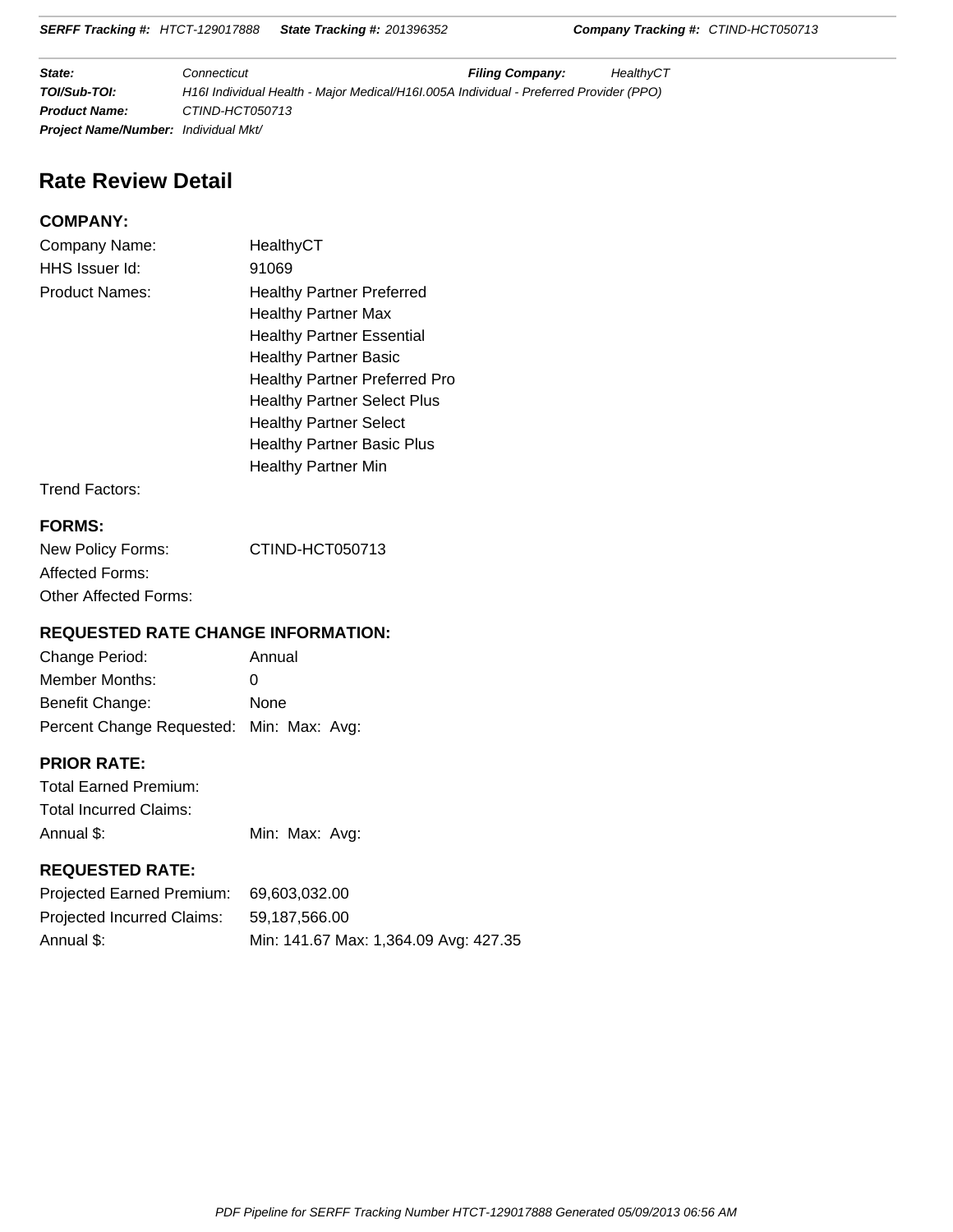| <b>SERFF Tracking #:</b>    | HTCT-129017888  | <b>State Tracking #:</b> | 201396352                                                                              |                        | Company Tracking #: | CTIND-HCT050713 |  |
|-----------------------------|-----------------|--------------------------|----------------------------------------------------------------------------------------|------------------------|---------------------|-----------------|--|
| State:                      | Connecticut     |                          |                                                                                        | <b>Filing Company:</b> | HealthyCT           |                 |  |
| TOI/Sub-TOI:                |                 |                          | H16I Individual Health - Major Medical/H16I.005A Individual - Preferred Provider (PPO) |                        |                     |                 |  |
| <b>Product Name:</b>        | CTIND-HCT050713 |                          |                                                                                        |                        |                     |                 |  |
| <b>Project Name/Number:</b> | Individual Mkt/ |                          |                                                                                        |                        |                     |                 |  |

# **Supporting Document Schedules**

| <b>Satisfied - Item:</b> | Actuarial Memorandum                                      |
|--------------------------|-----------------------------------------------------------|
| <b>Comments:</b>         |                                                           |
| Attachment(s):           | HealthyCT state memorandum - individual - 5-3-2013.pdf    |
| <b>Item Status:</b>      |                                                           |
| <b>Status Date:</b>      |                                                           |
|                          |                                                           |
| <b>Bypassed - Item:</b>  | Consumer Disclosure Form                                  |
| <b>Bypass Reason:</b>    | Required documentation not yet available.                 |
| Attachment(s):           |                                                           |
| <b>Item Status:</b>      |                                                           |
| <b>Status Date:</b>      |                                                           |
|                          |                                                           |
| <b>Satisfied - Item:</b> | <b>Actuarial Memorandum and Certifications</b>            |
| <b>Comments:</b>         |                                                           |
| Attachment(s):           | HealthyCT Part III memorandum - Individual - 5-3-2013.pdf |
| <b>Item Status:</b>      |                                                           |
| <b>Status Date:</b>      |                                                           |
|                          |                                                           |
| <b>Satisfied - Item:</b> | Unified Rate Review Template                              |
| <b>Comments:</b>         |                                                           |
| Attachment(s):           | Individual URRT workbook 5-3-2013.xlsm                    |
| <b>Item Status:</b>      |                                                           |
| <b>Status Date:</b>      |                                                           |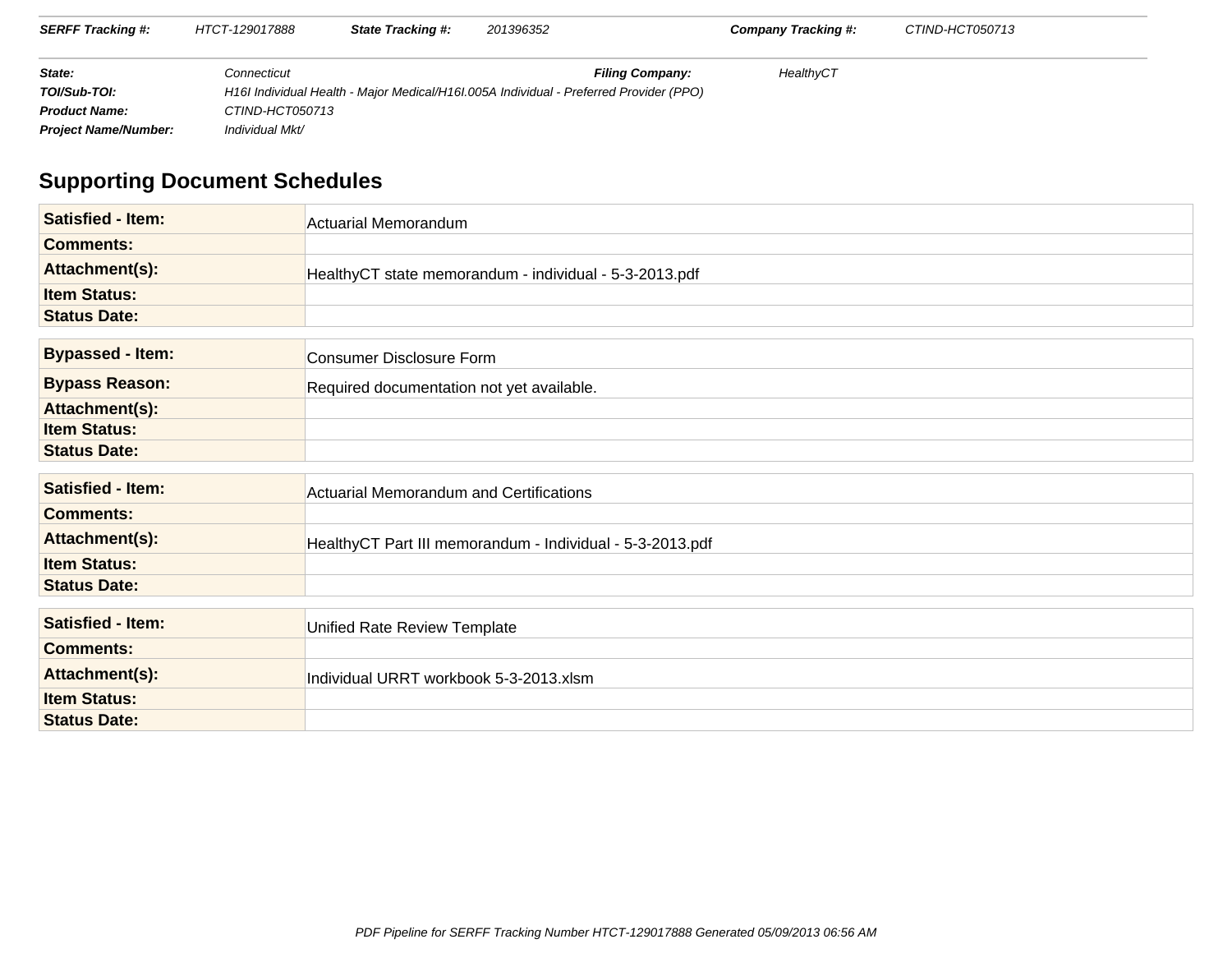| <b>SERFF Tracking #:</b>    | HTCT-129017888  | <b>State Tracking #:</b> | 201396352 |                                                                                        | Company Tracking #: | CTIND-HCT050713 |
|-----------------------------|-----------------|--------------------------|-----------|----------------------------------------------------------------------------------------|---------------------|-----------------|
| State:                      | Connecticut     |                          |           | <b>Filing Company:</b>                                                                 | HealthyCT           |                 |
| TOI/Sub-TOI:                |                 |                          |           | H16I Individual Health - Major Medical/H16I.005A Individual - Preferred Provider (PPO) |                     |                 |
| <b>Product Name:</b>        | CTIND-HCT050713 |                          |           |                                                                                        |                     |                 |
| <b>Project Name/Number:</b> | Individual Mkt/ |                          |           |                                                                                        |                     |                 |

**Attachment Individual URRT workbook 5-3-2013.xlsm is not a PDF document and cannot be reproducedhere.**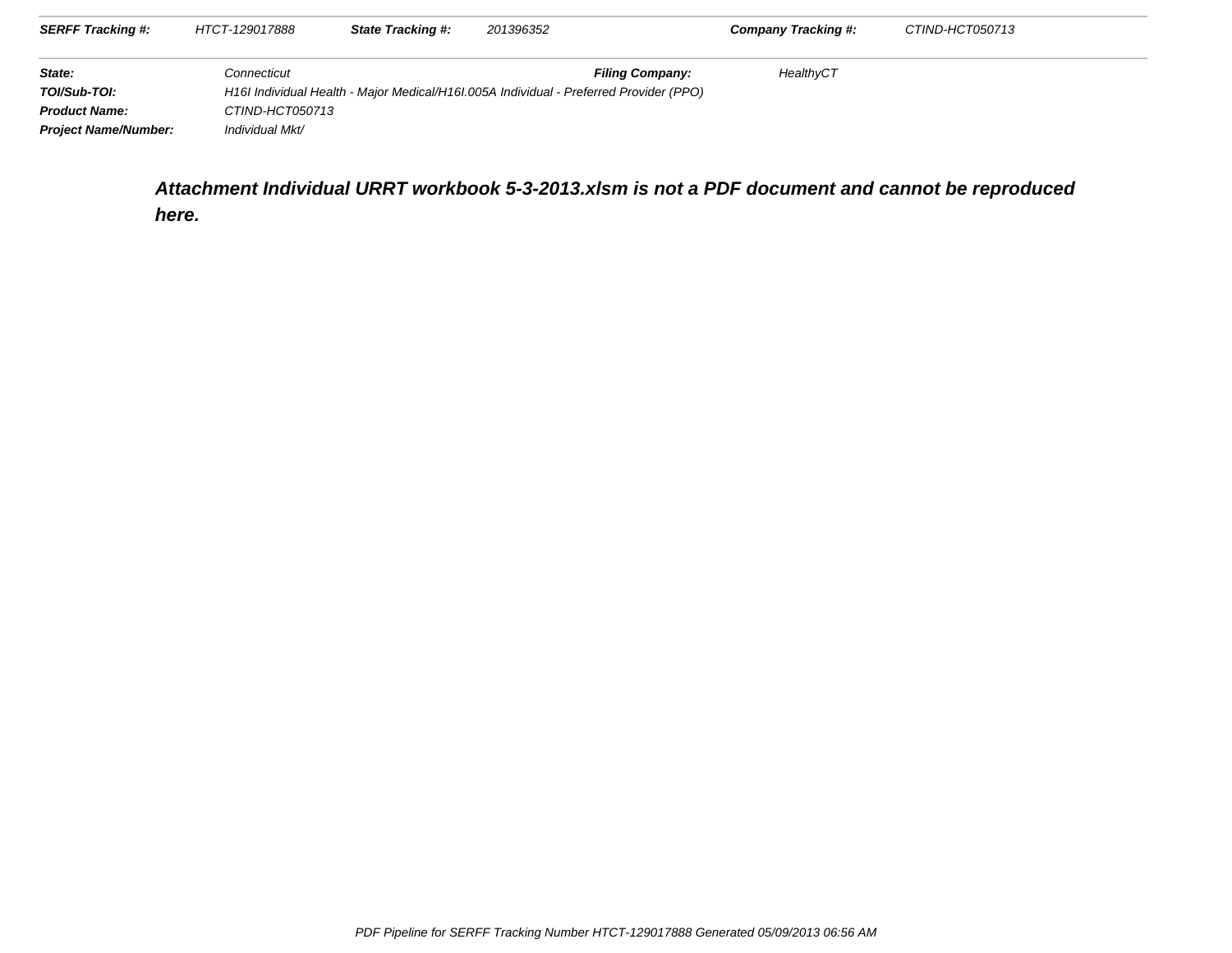

1400 Wewatta Street Suite 300 Denver, CO 80202-5549 USA

Tel +1 303 299 9400 Fax +1 303 299 9018

milliman.com

May 3, 2013

Mr. Paul Lombardo, ASA, MAAA Life & Health Division Connecticut Insurance Department 153 Market Street Hartford, CT 06103

Dear Mr. Lombardo:

Enclosed for your review and approval is a rate filing for HealthyCT's individual health insurance products, to be issued starting January 1, 2014. HealthyCT is a Consumer Operated and Oriented Plan (CO-OP) established pursuant to Section 1322 of the Patient Protection and Affordable Care Act (ACA). This is the first rate filing for HealthyCT's individual products. Milliman has been retained by HealthyCT to develop premiums and prepare this rate filing.

HealthyCT intends to offer coverage both inside and outside Access Health CT (Connecticut's health insurance exchange). The following products are included in this rate filing:

| <b>List of HealthyCT Individual Market Plan Offerings</b> |                        |                                                                    |
|-----------------------------------------------------------|------------------------|--------------------------------------------------------------------|
| <b>Product Name</b>                                       | <b>Offered Through</b> | <b>Offered Outside</b><br><b>Access Health CT Access Health CT</b> |
| <b>Healthy Partner Preferred</b>                          | X                      | X                                                                  |
| <b>Healthy Partner Max</b>                                | X                      | X                                                                  |
| <b>Healthy Partner Essential</b>                          | X                      | X                                                                  |
| <b>Healthy Partner Basic</b>                              | X                      | X                                                                  |
| Healthy Partner Min                                       | X                      | X                                                                  |
| <b>Healthy Partner Preferred Pro</b>                      |                        | X                                                                  |
| <b>Healthy Partner Select Plus</b>                        |                        | X                                                                  |
| <b>Healthy Partner Select</b>                             |                        | X                                                                  |
| <b>Healthy Partner Basic Plus</b>                         |                        | x                                                                  |

Summaries of these benefits, prepared by HealthyCT, are included elsewhere in this filing. Sincerely,

Stephen P. Melle

Stephen P. Melek, FSA, MAAA Principal and Consulting Actuary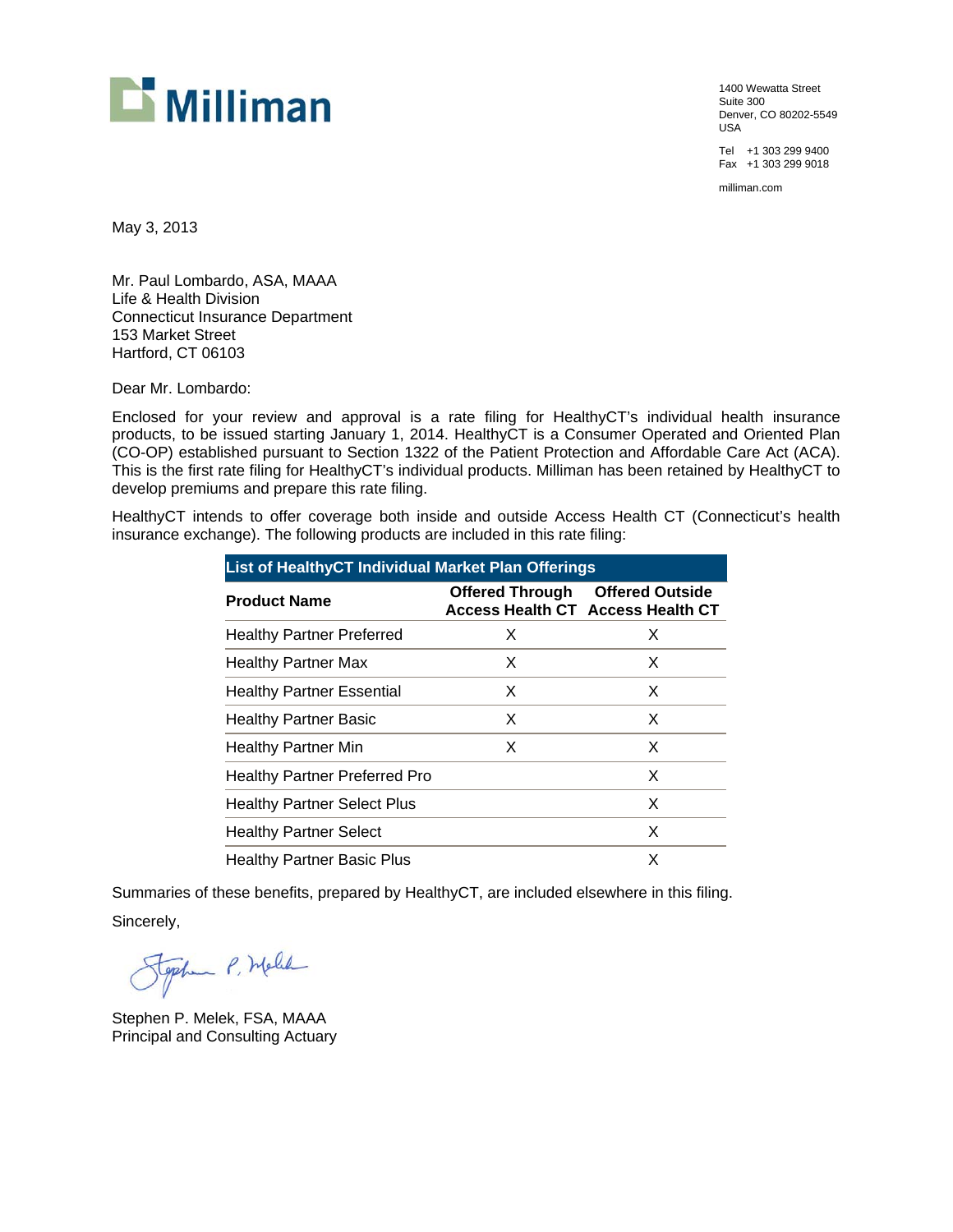#### **ACTUARIAL CERTIFICATION**

#### **HealthyCT, Inc. Individual Rate Filing Effective January 1, 2014**

I, Stephen P. Melek, a member of the American Academy of Actuaries, am associated with the firm of Milliman, which has been retained by HealthyCT, Inc. (HealthyCT) to render this opinion. I meet the Academy qualification standards for rendering the opinion and am familiar with the applicable Connecticut statutory and regulatory requirements regarding preparation of actuarial memoranda and actuarial certifications for individual rate filings. I meet the qualification standards of the American Academy of Actuaries to render the actuarial opinion contained herein.

#### **Actuarial Certification**

To the best of my knowledge, this rate filing is in compliance with the applicable laws and regulations of the State of Connecticut in effect as of May 3, 2013, and federal requirements under the Patient Protection and Affordable Care Act and its implementing regulations. The attached memorandum identifies cases where requirements of Connecticut state law or regulation or directives by the state exchange (Access Health CT) conflict with federal law or regulation. In my opinion, the premium rates described in my Actuarial Memorandum dated May 3, 2013, are not excessive, inadequate, or unfairly discriminatory.

Stephen P. Melle

Stephen P. Melek, FSA, MAAA Member, American Academy of Actuaries May 3, 2013

\_\_\_\_\_\_\_\_\_\_\_\_\_\_\_\_\_\_\_\_\_\_\_\_\_\_\_\_\_\_\_\_\_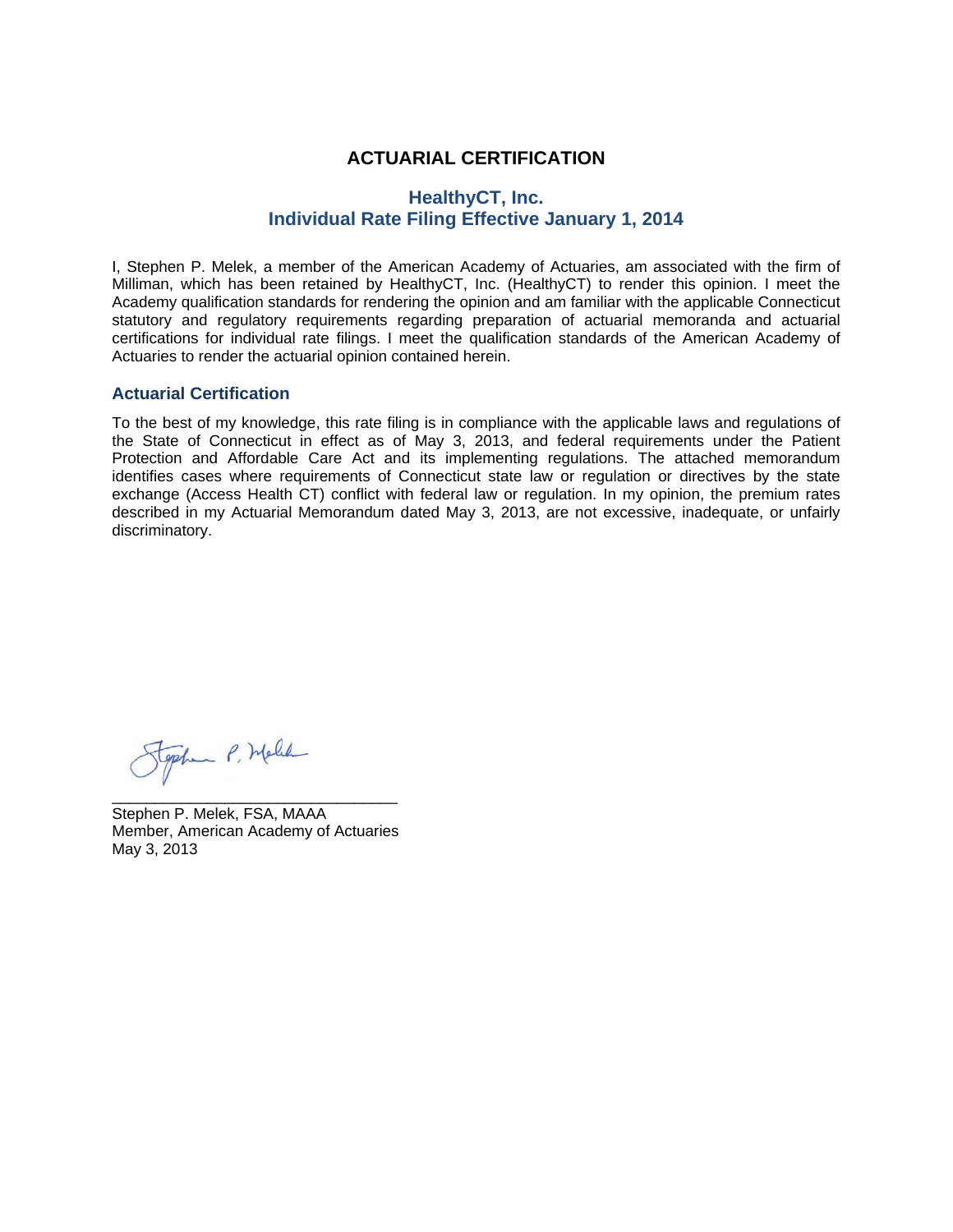

#### **ACTUARIAL MEMORANDUM**

#### **HealthyCT, Inc. Individual Rate Filing Effective January 1, 2014**

I, Stephen P. Melek, a member of the American Academy of Actuaries, am associated with the firm of Milliman, which has been retained by HealthyCT, Inc. (HealthyCT) to prepare this memorandum. I meet the Academy qualification standards for rendering the opinion that accompanies this memorandum (dated May 3, 2013). I meet the qualification standards of the American Academy of Actuaries to render the actuarial opinion contained herein.

Please see the cover letter, filed with this memorandum, for an overview of the products included in this rate filing. Details on benefit design can be found in other templates submitted alongside this memorandum.

This memorandum has been constructed to provide the information requested by the Connecticut Insurance Department (CID) in Bulletin HC-81-2 (dated May 31, 2011).

#### **A. Historical experience from inception to date**

HealthyCT was established as a Consumer Operated and Oriented Plan (CO-OP) under the Patient Protection and Affordable Care Act (PL 111-148 and PL 111-152; hereafter, "ACA"), §1322. As a new entity, there is no historical experience available for the products in this rate filing.

#### **B. Consistency of historical experience with financial statements**

As noted in Section A of this memorandum, HealthyCT is a new carrier without historical experience. As a new carrier, HealthyCT has not yet filed its initial financial statements with CID.

#### **C. Trend**

As described below in Section J of this memorandum, we based our rate development on Milliman's 2012 *Health Cost Guidelines™* (HCGs). Because the underlying data are on a 2012 basis and this rate filing is for calendar year 2014, we applied trend factors to adjust the claim cost projections to 2014. This section describes the trend rates we used.

We used annual trend rates that represent reasonable estimates of trend based on values observed in proprietary data used by Milliman in developing the HCGs. Table 1 displays these annual trend rates, which are described in the subsections following the table.

| Table 1 - Trend assumptions |                                    |                                      |                   |  |  |  |
|-----------------------------|------------------------------------|--------------------------------------|-------------------|--|--|--|
| <b>Component</b>            | <b>Unit Cost Trend</b><br>(Annual) | <b>Utilization Trend</b><br>(Annual) | Total<br>(Annual) |  |  |  |
| Inpatient facility          | 7.0%                               | 0.0%                                 | 7.0%              |  |  |  |
| Outpatient facility         | 7.5%                               | 2.0%                                 | 9.7%              |  |  |  |
| Professional                | 6.0%                               | 1.5%                                 | 7.6%              |  |  |  |
| Prescription drugs          | 5.8%                               | 2.3%                                 | 8.1%              |  |  |  |
| Other                       | 6.0%                               | 1.5%                                 | 7.6%              |  |  |  |

**All Benefits 7.5%**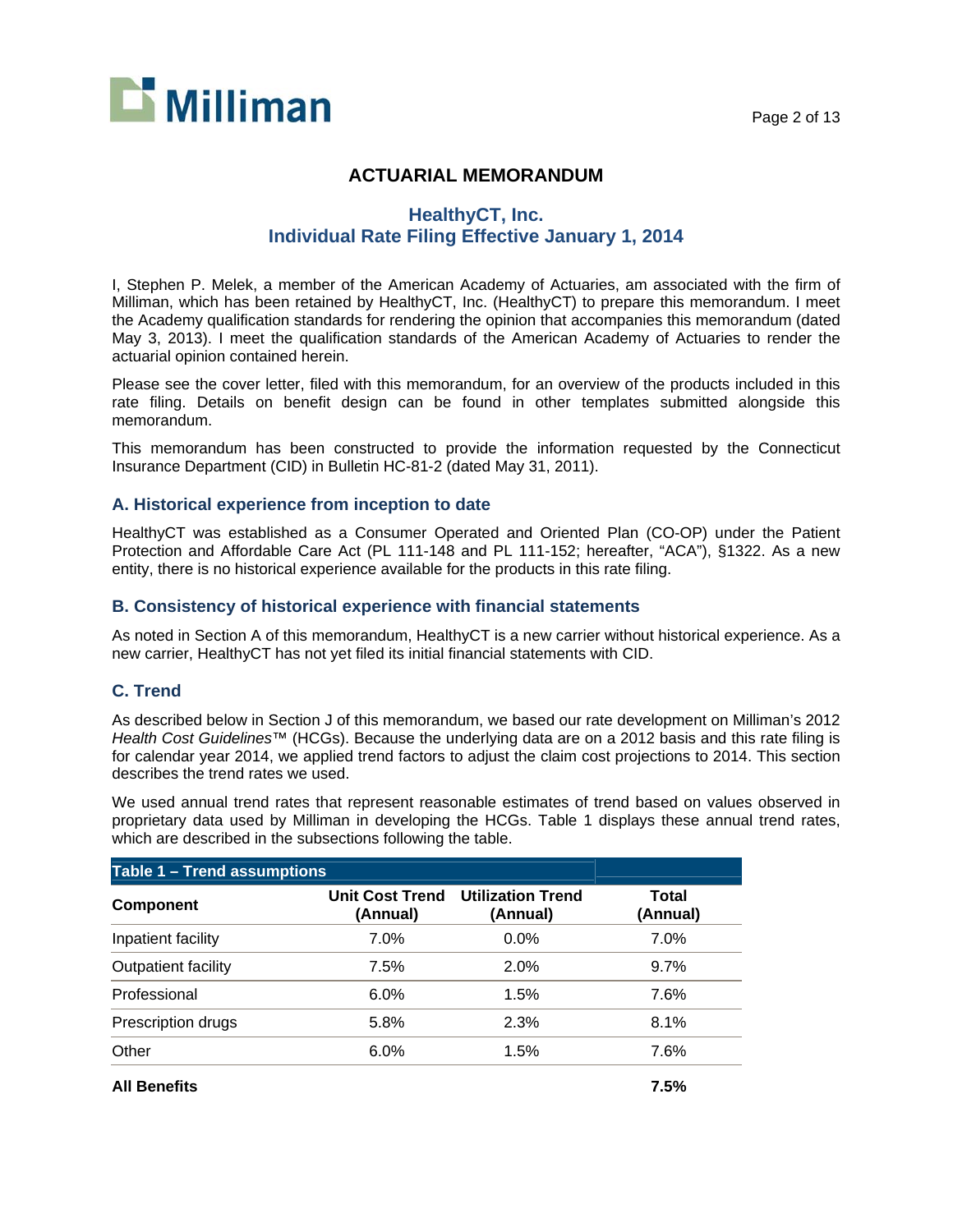

#### UNIT COST TREND

The unit cost trends in the first column of Table 1 represent, by service category, the expected annual rate of growth in costs from 2012 to 2014. This is driven by factors such as provider price increases and substitution of older technologies and prescription drugs for newer, more expensive ones.

#### UTILIZATION TREND

The utilization trends in the second column of Table 1 represent, by service category, the expected annual rate of growth in utilization of medical services and prescription drugs from 2012 to 2014. Utilization trend can be driven by factors such as changes in medical practice patterns toward greater use of services, or expansion of the availability of medical care.

#### IMPACT OF COST SHARING LEVERAGE ON TREND

Rather than apply an adjustment to the medical trend rates to separately account for cost sharing leveraging, the impact of the deductible on paid claims is directly modeled by using allowed claim levels (trended to 2014 at the rates in Table 1) in claim probability distributions, also trended to 2014 levels.

#### MEDICAL TECHNOLOGY TREND

Medical technology trend is not broken out separately in our trend projections. This can be thought of as a component of the cost and utilization trends described above.

#### BENEFIT BUY-DOWN ANALYSIS AND IMPACT ON TREND

Because HealthyCT is a new carrier, there have been no benefit buy-downs in the past. To the extent that members select less rich benefit designs, the impact of this on trend is akin to the "impact of cost sharing leverage on trend," described above.

#### **D. Cost of new benefit mandates**

All state and federal benefit mandates are included in the proposed rates. Because this is in initial rate filing for new products, without historical experience, impact of new mandates from the experience period to the rating period cannot be separately identified.

#### **E. Impact of federal health reform law**

Bulletin HC-81-2 requests that carriers provide "a list of each component of the health care reform bill that impacted premium and the actual impact used in pricing for each component." The following are aspects of the premium development that are affected by the ACA. Because HealthyCT is a new carrier, there was not a specific "impact used in pricing" to adjust prior experience to a 2014 basis. Rather, premiums were developed incorporating all aspects of the ACA.

- HealthyCT is a CO-OP, which came into existence only as a result of the ACA.
- **The set of benefits offered in the plans in this rate filing matches the benefits offered by the Essential** Health Benefit (EHB) benchmark selected by the state of Connecticut.
- The ACA restricts carriers' ability to vary premiums to a few specific factors: age, geographic area, and family composition.
- The expected induced utilization differences in the CSR plans (offered in accordance with the ACA) compared to the plan with which they are paired are included in premium development as factors which are prescribed by the ACA. Section J below explains in detail how premiums were developed in accordance with the ACA.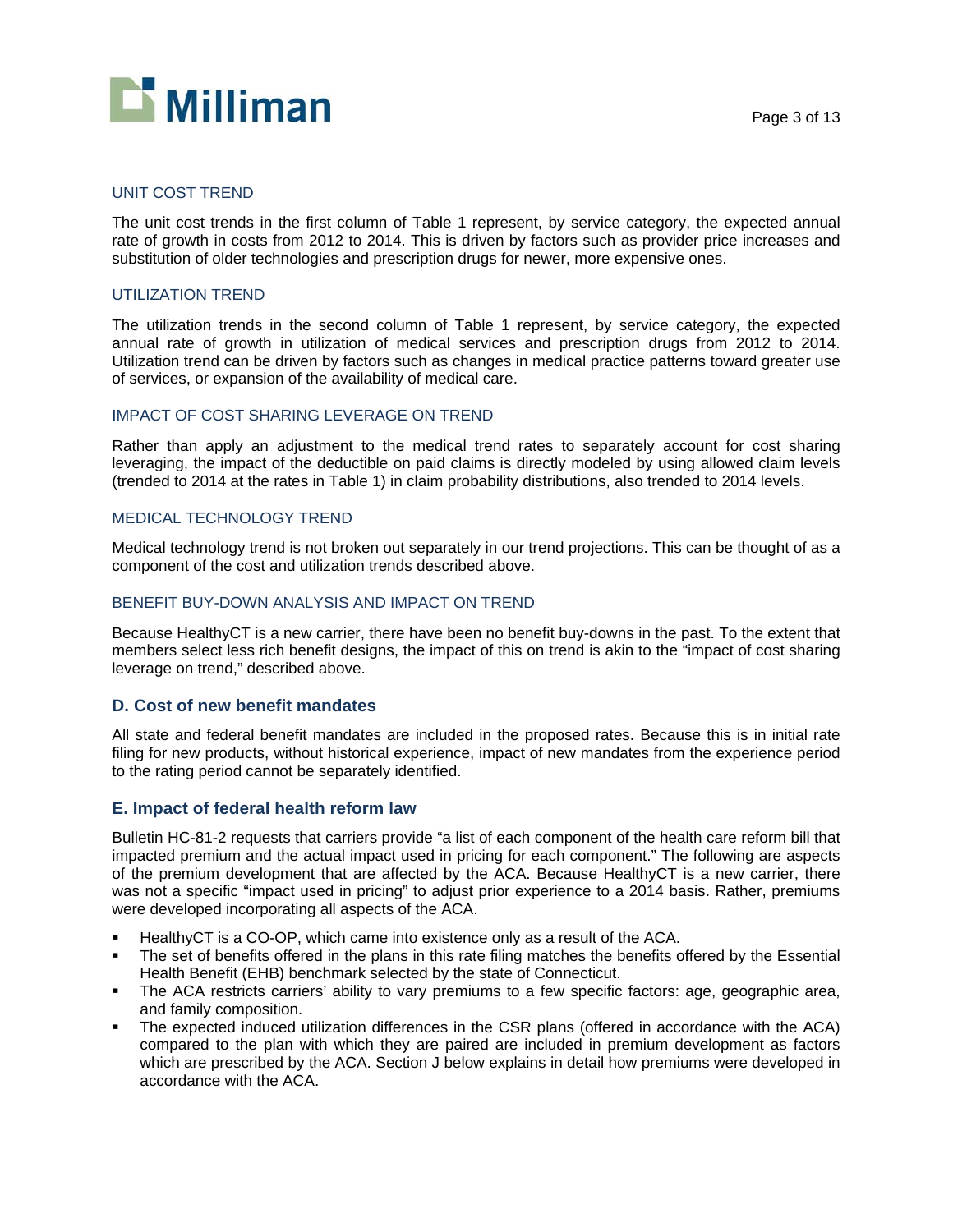

 The ACA provides for three premium stabilization mechanisms: risk adjustment, reinsurance, and risk corridors. These mechanisms have a material impact on HealthyCT's premium development, as described below in Section J, and expense loads, outlined in Section F.

#### **F. Retention**

These are new products, so a comparison cannot be provided to prior retention factors. Table 2 below shows the components of retention that are assumed in this rate filing. Note that these are shown as a percentage of total gross premium. The federal MLR rules allow for certain adjustments to claims and premium, so the percentages shown in this table are not necessarily indicative of how they would be treated for federal MLR purposes. See Section I below for more details.

| <b>Table 2 - Retention components</b>               |                           |
|-----------------------------------------------------|---------------------------|
| <b>Component</b>                                    | <b>Percent of Premium</b> |
| General administrative expenses                     | 8.89%                     |
| Quality improvement expenses                        | 1.87%                     |
| Commissions                                         | 0.55%                     |
| Stop-loss reinsurance premium, net of recoveries    | 0.86%                     |
| Transitional reinsurance premium, net of recoveries | $-13.77%$                 |
| Exchange administrative fee                         | $0.00\%$                  |
| Comparative effectiveness research fee              | 0.04%                     |
| Health insurer fee (ACA §9010, as amended)          | $0.00\%$                  |
| Risk adjustment administrative fee                  | 0.02%                     |
| Investment income on reserves                       | $0.00\%$                  |
| Premium tax                                         | 1.50%                     |
| Dental admin                                        | 0.23%                     |
| Provision for profit and contingencies              | 1.00%                     |
| Total                                               | 1.19%                     |

The low total is largely the result of the transitional reinsurance program, which provides a significant subsidy to plans operating in the individual market through 2016.

As a new carrier with no written premium in 2013, HealthyCT does not anticipate any assessment for exchange fees (according to the draft "Application for Participation" released by the exchange April 23, 2013) or ACA §9010 health insurer fees in 2014. We reserve the right to submit updated premium rates if the exchange releases a non-zero assessment or fee for HealthyCT's business.

#### **G. Claim lag triangles**

Because these are new products, there is no historical experience available for which claim lag triangles can be provided.

#### **H. Capital and surplus**

HealthyCT is a new entity and has yet to offer insurance coverage or file an annual statement.

Having been established as a CO-OP under the ACA, HealthyCT has access to a federal solvency loan of \$58.5 million. Funds can be drawn against this amount to enable HealthyCT to satisfy the regulatory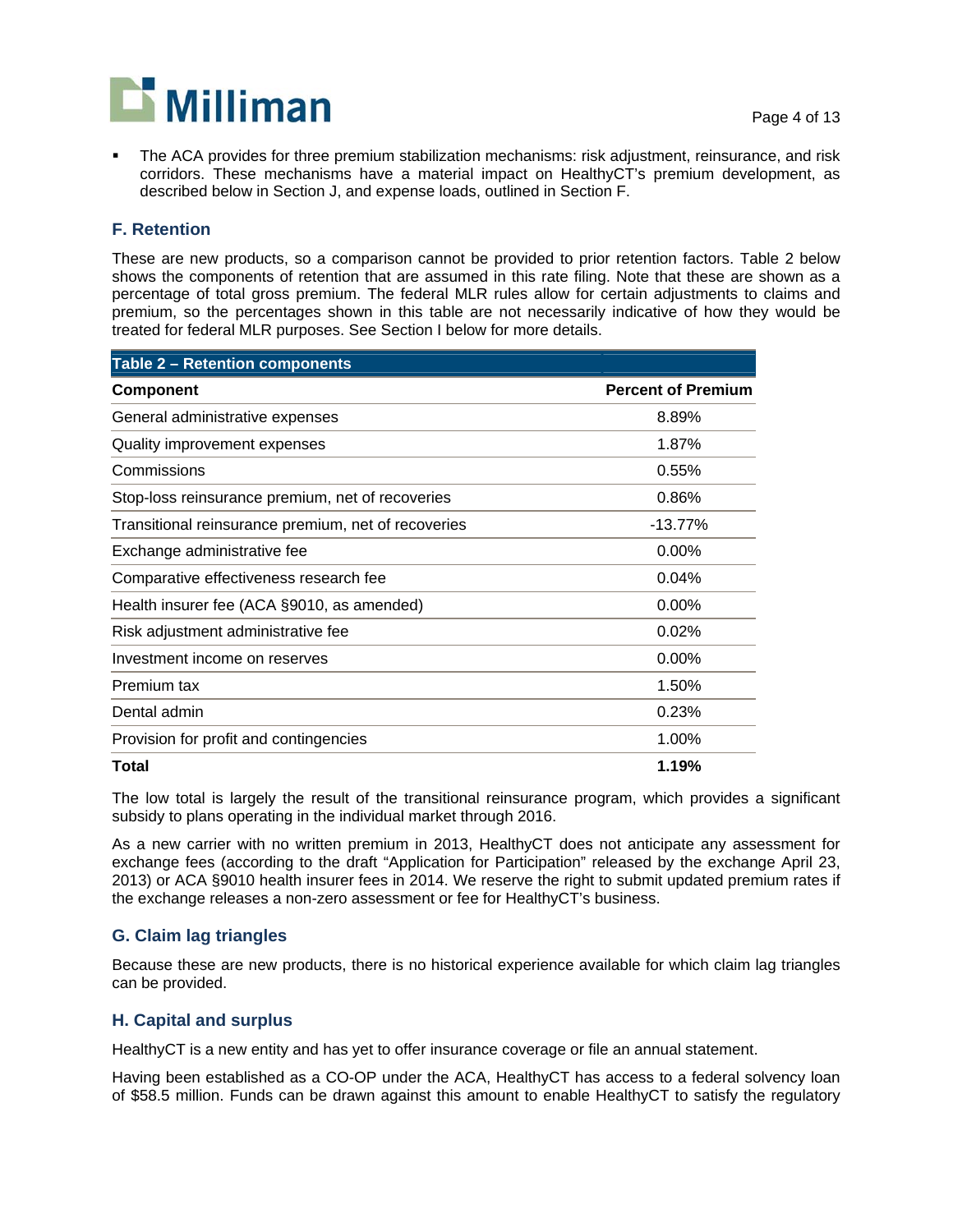

capital requirements of the state of Connecticut. During the initial years of operation, HealthyCT will need to build its capital levels to a point where it can ultimately become self-sufficient and end reliance on federal support. During 2014, HealthyCT intends to draw against its available solvency loan as needed to ensure that its capital position exceeds 200% of its authorized control level. CMS, which also regulates CO-OPs, expects CO-OPs to utilize the solvency loan to attain a capital level of 500% of the authorized control level on an ongoing basis.

#### **I. Demonstration of compliance with federal MLR rules**

Under federal rules, MLR is defined as:

 $MLR = \frac{Claims + Quality \, Improvement \, Expression \, t = \frac{r}{T}$  ,  $\frac{t}{T}$  ,  $\frac{t}{T}$  ,  $\frac{t}{T}$  ,  $\frac{t}{T}$  ,  $\frac{t}{T}$  ,  $\frac{t}{T}$  ,  $\frac{t}{T}$  ,  $\frac{t}{T}$  ,  $\frac{t}{T}$  ,  $\frac{t}{T}$  ,  $\frac{t}{T}$  ,  $\frac{t}{T}$  ,  $\frac{t}{T}$  ,  $\frac{t}{T}$  ,  $\frac{t}{T}$  ,  $\frac{t}{T$ Premiums – (Premium taxes and regulatory fees)

A credibility adjustment may also be made depending on the size of the insured population. For individual and small group polices (tested separately), MLR must be at least 80%.

The projected MLR, under the federal definition above, is 88.3% (before applying a credibility adjustment), which is greater than the required minimum. This is calculated as:

 $68.3\% = \frac{$458.29 \text{ claims} + $8.00 \text{ QI} - ($58.86 \text{ transitional reinsurance receipts} + $36.02 \text{ risk adjustment receipts}}{442.7 \text{ S} - $26.66 \text{ J} - $36.66 \text{ S} - $48.66 \text{ J}}$  $$427.35$  Premiums – (\$6.66 Premium taxes and regulatory fees)

#### **J. Detailed explanation as to how the proposed rates were developed**

This section has been provided to describe to CID the methodology employed to develop the initial rates for these new products.

#### BACKGROUND

Under federal rules implementing the ACA (published in the Federal Register February 27, 2013, Vol. 78, No. 39, pp. 13406-13442), insurance issuers in the individual market must follow a prescribed set of guidelines in setting premiums. The basic approach is to develop a "market-wide index rate," which is applicable to all plans in the issuer sells in the individual market. To that index rate, multiplicative adjustment factors are applied to calculate an individual member's premium. Those adjustment factors are:

- Plan selection factor (due to actuarial value and cost sharing design, provider network, delivery system, and utilization management practices, benefits in addition to EHBs, administrative costs, and characteristics of catastrophic plans)
- Age factor
- Geographic area factor
- Tobacco use factor

For the products in this rate filing, no tobacco use factor has been applied.

This section of the memorandum describes the process we followed to develop the index rate for HealthyCT's individual products and the plan-specific adjustment factors.

#### DATA

Because HealthyCT has no prior individual product claim experience, there is no actual claim experience available for these products, and so the Milliman *Health Cost Guidelines*™ (HCG) cost and utilization information was used in the development of these rates. Considerations for premium rate development include:

- Proposed benefit plan designs for new products;
- Anticipated medical trend, both utilization and cost of services;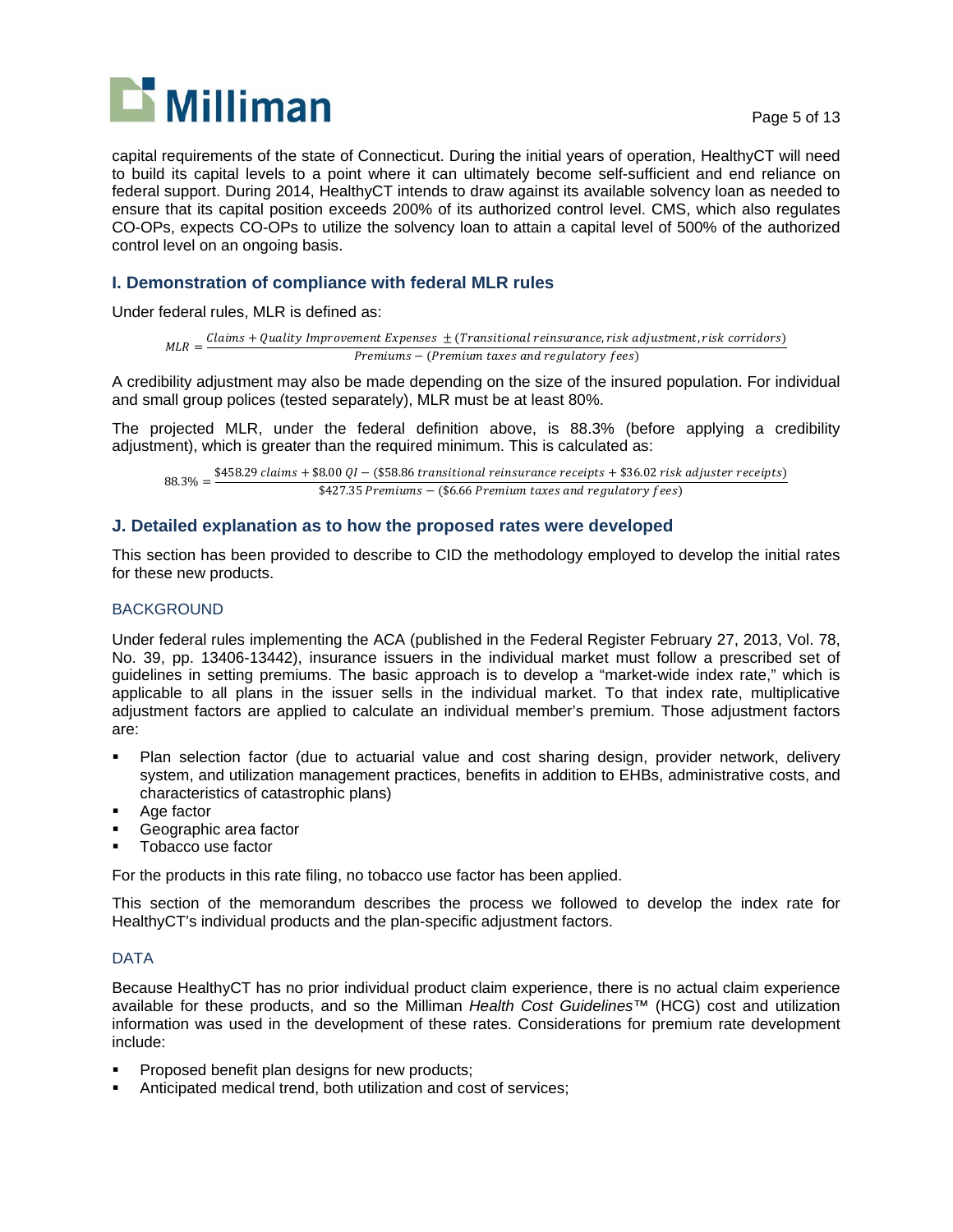Page 6 of 13



- Anticipated changes in the average morbidity of HealthyCT's market given underwriting, rating, and benefit requirements effective January 1, 2014, under the ACA;
- Applicable taxes and fees, including those that are applicable in 2014 under the ACA; and
- Anticipated contributions to the Federal Transitional Reinsurance Program.

The HCGs have been developed as a result of Milliman's continuing research into commercial health care costs. First developed in 1954, the HCGs have been updated and expanded annually since that time. The HCGs are continually monitored as we use them in measuring the experience or evaluating the rates of our clients, and as we compare them to other data sources. The detailed claims and enrollment data underlying the guidelines represent over 54 million commercially insured lives.

The HCGs provide a flexible but consistent basis for the determination of claim costs for a wide variety of health benefit plans. These rating structures are used to anticipate future claim levels, evaluate past experience and establish interrelationships between different health coverages.

The HCGs are a cooperative effort of all Milliman health actuaries and represent a combination of their experience, research and judgment. An extensive amount of data is used in developing these guidelines, including published and unpublished data. In most instances, cost assumptions are based upon our evaluation of several data sources and, hence, are not specifically attributable to a single source. Since these guidelines are a proprietary document of Milliman, they are only available for release to specific clients that lease these guidelines and to Milliman consulting health actuaries.

All adjustments and assumptions used in the HCGs stem from national claims and enrollment data by age, gender, and type of benefit. The primary use for these HCGs is to determine relative differences in expected claim costs between product types, benefit plans, medical management initiatives, negotiated provider reimbursement arrangements, age, gender, and area of the country. In particular, we adjusted these estimates to be on a Connecticut-specific unit cost and utilization basis.

The HCGs include detailed claim cost and utilization assumptions, which are readily available in a format consistent with the benefit categories in Section II of the URRT based on a detailed claims mapping algorithm. The claim cost basis from the HCGs was allocated directly to the following categories:

- Inpatient Hospital
- **•** Outpatient Hospital
- Professional
- Other Medical
- Prescription Drug

Claim costs for proposed plans were developed using the HCGs. Additional adjustments were made to reflect anticipated changes in the average morbidity of the underlying experience given underwriting, rating, and benefit requirements effective January 1, 2014, under ACA. We followed the steps below to adjust the HCG claim experience to be on an appropriate basis for premiums for HealthyCT and to calculate the market-wide index rate and the plan-level adjustments.

#### STEP 1: PROJECT TOTAL CONNECTICUT MARKET MEMBERS AND HEALTH STATUS BY POPULATION COHORT

We expect significant shifts in the insured population when Access Health CT begins to operate in 2014 and ACA rules take effect mandating that all individuals obtain coverage and requiring insurers to accept all applicants. We projected Connecticut statewide population demographics and health status to help determine HealthyCT's share of the market.

The statewide market projections are based on the estimated population at the end of 2013, stratified by current insurance status, poverty status (income relative to FPL), health status, and family size. The Current Population Survey (CPS) from the U.S. Census provides state-level data for each of these strata. We adjusted the raw CPS data after reviewing the following additional data sources: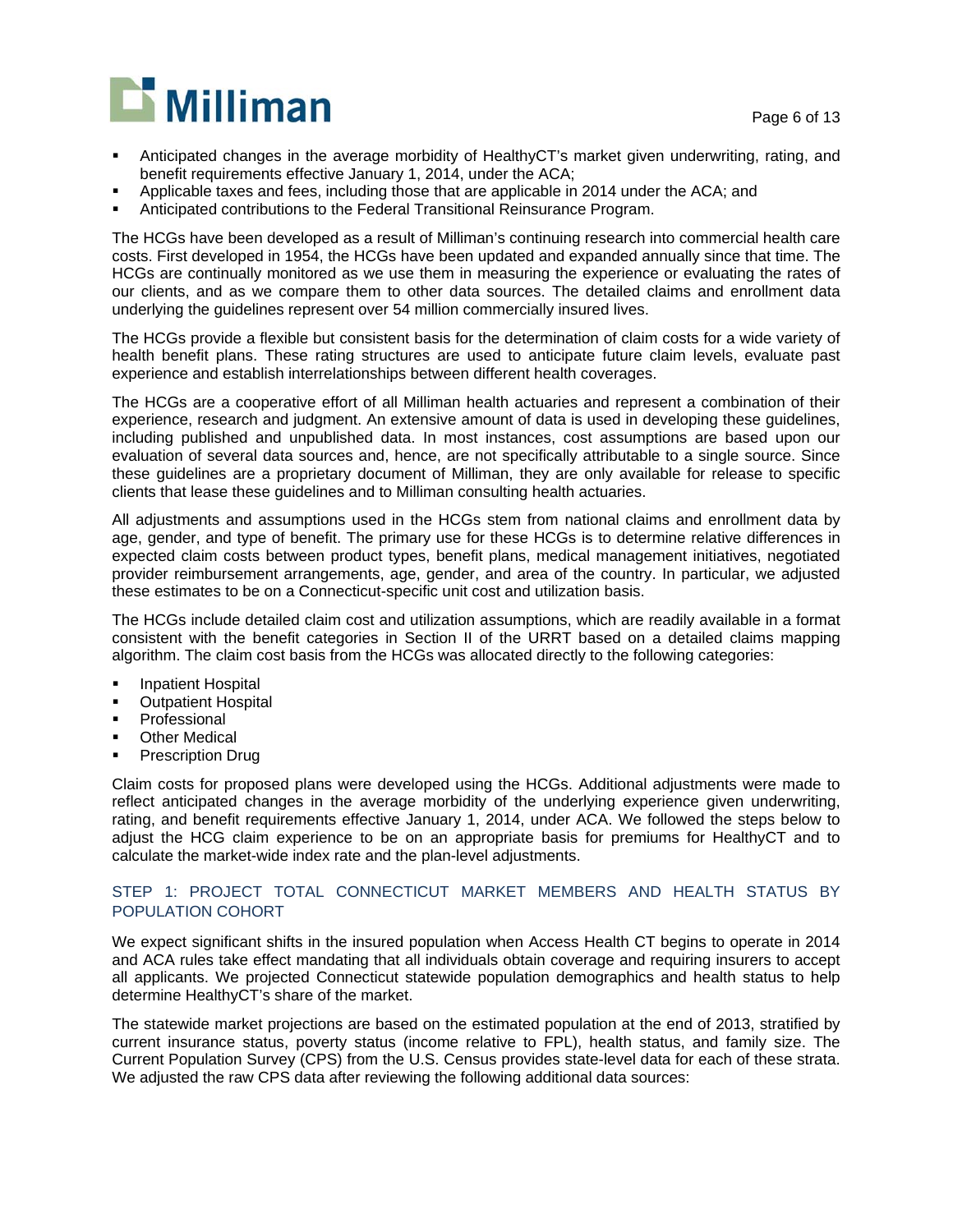

- Carriers' annual statutory financial filings provided to the NAIC. The filings contain reliable sizes of the individual and fully insured group markets.
- The Medicaid Statistical Information System (MSIS) (available through the Department of Health and Human Services), which provides reliable data on Medicaid enrollment in Connecticut.

We trended the entire population from 2011 to 2014 based on projected population growth rates. We then estimated the proportion of the population that will purchase coverage on the individual Exchange (i.e., "take up" rates). The exchange take-up rate assumptions are primarily driven by a person's current insurance status (i.e., insured or uninsured) and the federal subsidy available (if any) if the member enrolls in an exchange plan.

We then applied employer-sponsored insurance transition rates and individual/uninsured exchange takeup rates to estimate the population counts in each market (stratified by income-to-poverty ratio, health status, and family size).

For HealthyCT's products, the result is a 2014 statewide population projection by cohort (i.e., age, gender, income, and exchange status). Finally, we applied a smoothing algorithm to compensate for potential credibility issues.

#### STEP 2: PROJECT HEALTHYCT ENROLLMENT BY MARKET, EXCHANGE STATUS, AND PRODUCT

We projected HealthyCT's expected 2014 individual product enrollment on the exchange based on our estimate of the statewide population and HealthyCT's likely share of the total based on our assumed price relativity and appeal. We estimated the members that would select each of HealthyCT's benefit plans based on the plans for which they would qualify (given their age and income level). We also assumed that all 2014 members are enrolled for the entire year.

#### STEP 3: CLAIM COST PROJECTION

The basis used to develop rates for these new products is the 2012 HCGs. All adjustments and assumptions used in the HCGs stem from national claims and enrollment data by age, gender, and type of benefit. The primary use for these HCGs is to determine relative differences in expected claim costs between product types, benefit plans, medical management initiatives, negotiated provider reimbursement arrangements, age, gender, and area of the country. In particular, we adjusted these estimates to be on a Connecticut-specific unit cost and utilization basis.

#### STEP 4: ADJUSTMENT FOR CHANGES IN MORBIDITY

The data in the HCGs are for a large group population. We believe this is a more appropriate basis for the development of future individual premium rates than current individual claim levels because large group experience includes a breadth of covered benefits consistent with those in the EHBs, and the impact of selection or medical underwriting present in the current individual market is mitigated by using nonunderwritten large group experience. The HCGs are based on the 2012 large group population. We project that the 2014 individual market population will have a different population profile than the current large group market and therefore made specific adjustments to the claim cost projections to capture this change. Based on the population projection as outlined in Step 1 above, we adjusted the large group claims to represent our estimate of the market average demographics and morbidity of the 2014 individual market.

We projected statewide risk scores by inferring the health status of the projected insured population by cohort using the self-reported health status field in the CPS data. We inferred a reasonable relative health status factor for each self-reported health status category based on the proportion of members within each self-reported health status category as well as risk scores generated for a large population dataset using the Milliman Advanced Risk Adjuster (MARA). We adjusted these inferred relative health status factors for age/gender claim cost factors from the HCGs to produce final statewide average risk scores for each population cohort. We developed an estimate that the 2014 individual market will have a 32.1%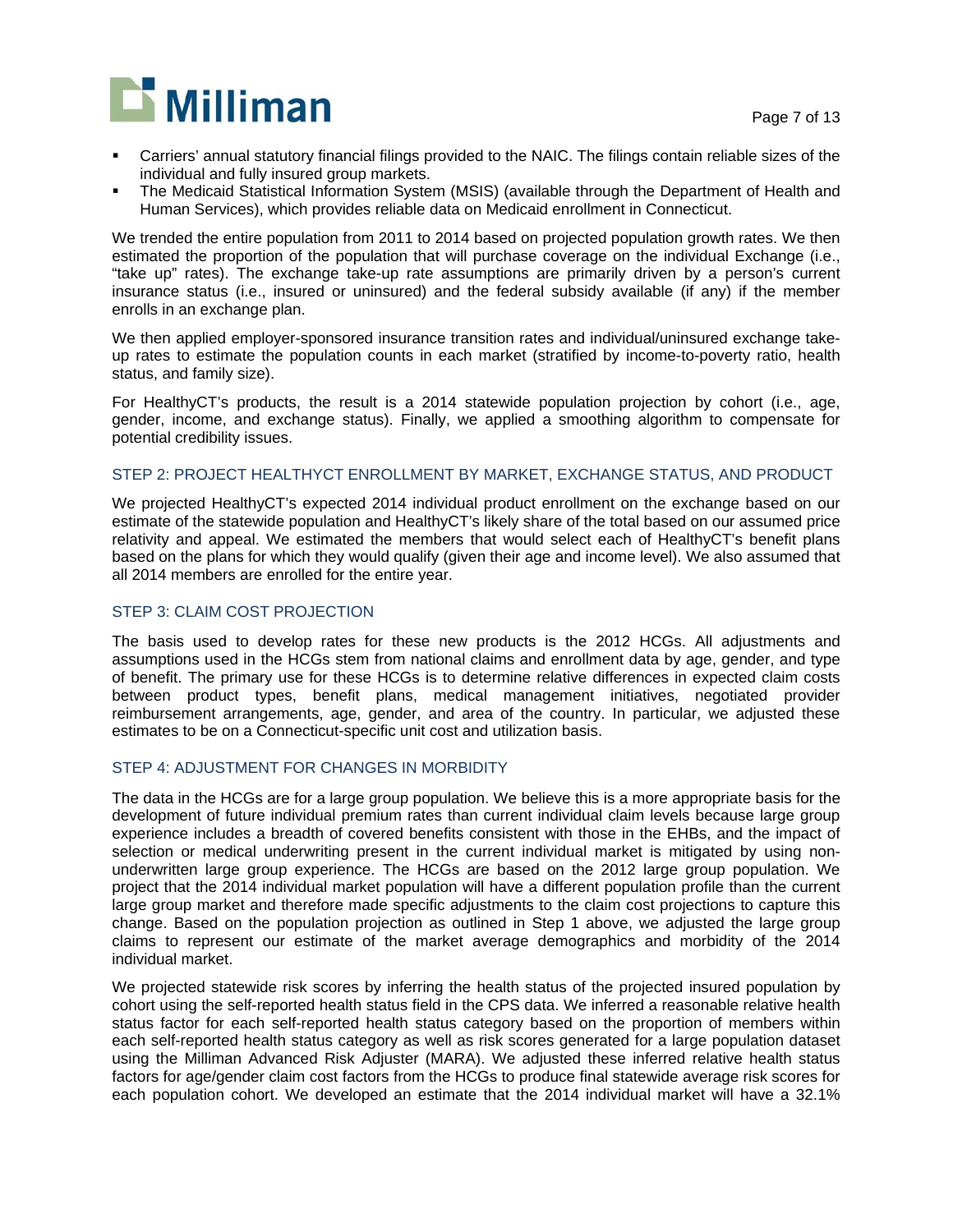

higher morbidity than the current large group market, and so applied this adjustment factor to increase the claim costs. Note that this factor does not include the impact of changes in demographics, to ensure that demographic shift is not counted twice.

#### STEP 5: CHANGES IN BENEFITS

The underlying utilization and charge levels assumed in the 2012 HCG baseline data are typical of a comprehensive major medical plan with a \$500 deductible, 80% coinsurance, and a \$2,000 out-of-pocketmaximum. Adjustments were then made to reflect changes in utilization levels associated with different covered benefits (benefit limits and cost sharing). These adjustments have been created by studying the historical impact of different contractual limitations and cost sharing on utilization experience by the covered population.

#### STEP 6: CHANGES IN DEMOGRAPHICS

We expect significant shifts in the insured population when Access Health CT opens in 2014. We projected Connecticut statewide population demographics and health status to help determine HealthyCT's share of the market. Because we are using the HCGs as the basis of these premiums, we adjusted those data to be on a basis consistent with our projections of the demographics in 2014. Please see Step 1 above for more details on these projections.

#### STEP 7: ESTIMATE IMPACT OF RISK ADJUSTMENT

HealthyCT recognizes that to operate within a single risk pool, issuers are required to make a marketwide adjustment to the pooled market level index rate to account for federal risk adjustment and reinsurance payments. Therefore, HealthyCT must allocate anticipated risk adjustment revenue proportionately across all plans in the risk pool based on plan premiums by applying the risk adjustment transfer as a constant multiplicative factor across all plans. We have developed an estimate of the risk adjustment revenue for all of HealthyCT's plans in this risk pool. On- and off-exchange individual products are part of the same risk pool. Catastrophic plans are risk-adjusted separately from non-catastrophic plans under the CMS rules.

Since differences between HealthyCT's 2014 expected population mix and the market level risk will be accounted for through risk adjustment transfer payments, the impact of those transfer payments must be adjusted for in the index rates. Essentially, the index rates are priced at a market average risk profile, and the extent to which HealthyCT's actual block of business differs from the market will be accounted for through these transfers rather than in the form of higher or lower premium. Therefore, to ensure the appropriateness of HealthyCT's allocation of the risk adjustment transfers across the entire portfolio of plans in the risk pool, we developed premiums at the market level risk score, as opposed to developing them at HealthyCT's expected morbidity level. The difference between the market average risk pool and HealthyCT's expected morbidity is our estimate of what the transfer payments will be. This approach ensures that the impact is allocated proportionately based on plan premiums for all plans within a risk pool.

The following section outlines our approach for estimating the impact of risk adjustment for these products.

#### *Project Statewide Risk Scores for Use in the Risk Adjustment Transfer Payment*

We projected statewide risk scores (to estimate HealthyCT's risk adjustment transfer payment) by inferring the health status of the projected insured population by cohort using the self-reported health status field in the CPS data. We inferred a reasonable relative health status factor for each self-reported health status category based on the proportion of members within each self-reported health status category as well as risk scores generated for a large population dataset using MARA. We adjusted these inferred relative health status factors for age/gender claim cost factors from the HCGs to produce final statewide average risk scores for each population cohort.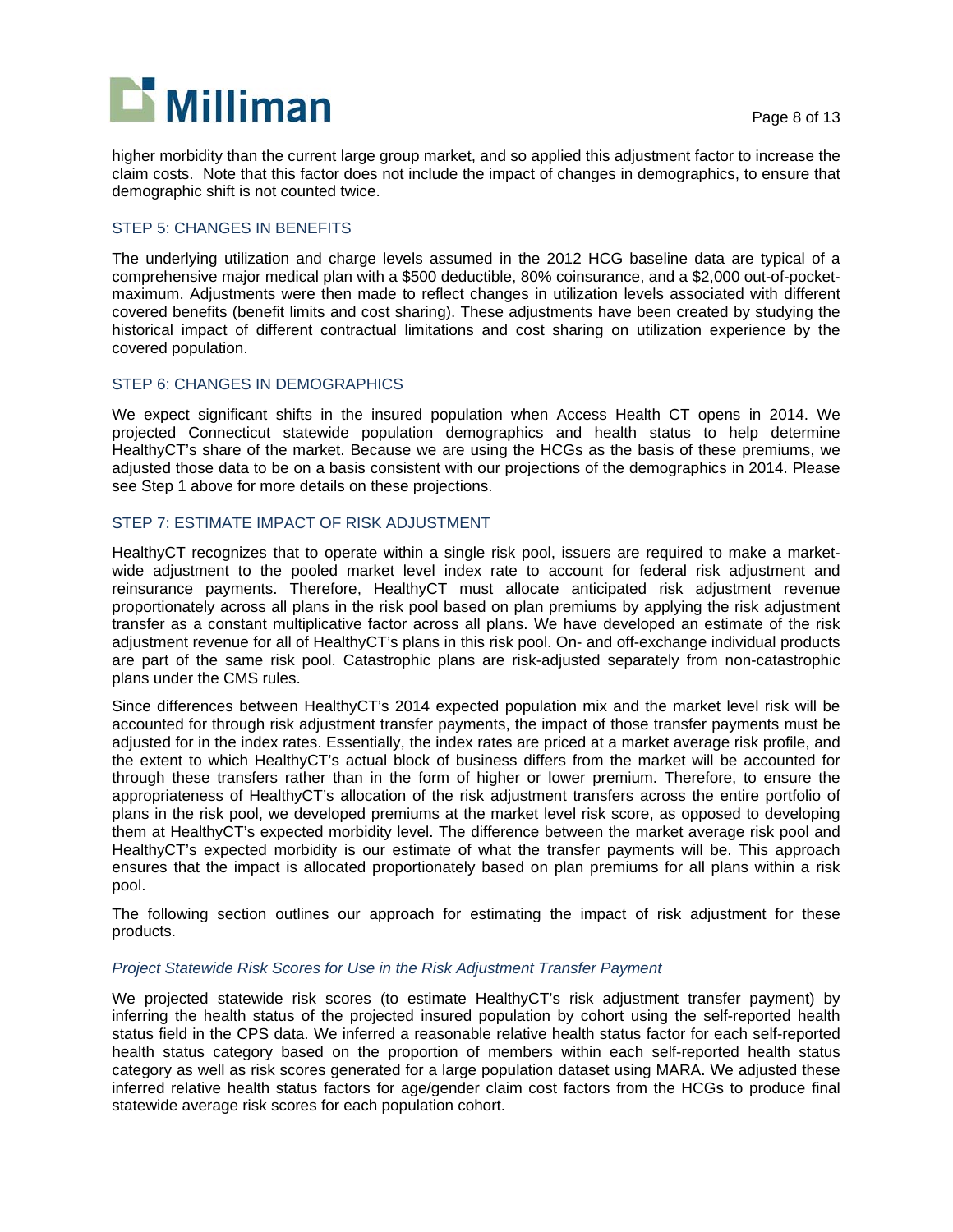

#### *Project HealthyCT's Risk Scores for Use in the Risk Adjustment Transfer Payment*

We projected HealthyCT's risk scores (to estimate HealthyCT's risk adjustment transfer payment) by adjusting the statewide average risk scores by cohort for expected selection and coding intensity differences between HealthyCT and the overall Connecticut market. Selection refers to the health status difference between a given carrier and the overall market due to member plan selection. Coding intensity refers to a differing frequency and accuracy with which diagnosis codes are captured in claims data impacting the calculated risk score of the population. We did not model the impact of selection between the metal plans (even though we expect it to occur) since carriers are not allowed to rate for selection between the metal tiers.

#### *Estimate 2014 Statewide Average Claims for the Risk Adjustment Transfer Payments*

In the CMS risk adjuster transfer formula, the average premium in the state is the basis for calculating transfer payments. We estimated statewide claim costs (to estimate the statewide premium in HealthyCT's risk adjustment transfer payment) by applying Steps 1-6 above to estimate the PMPM claim costs for platinum, gold, silver, and bronze plans that would be sold throughout the state. HealthyCT is not selling platinum products, but we did assume some percentage of take-up of platinum plans in the marketplace as a whole.

#### *Estimate HealthyCT's Risk Adjustment Transfer Payment*

We estimated HealthyCT's risk adjustment transfer payment using the CMS formula, which includes the statewide average premium, induced demand factor, geographical cost factor, HealthyCT's risk score by plan, the plan's actuarial value, and allowable rating factors. The key determinant of whether HealthyCT receives or makes a transfer payment is how HealthyCT's risk score (normalized across all carriers) compares to the product of the actuarial value and allowable rating factors (normalized across all carriers).

We estimated the statewide average premium by adding HealthyCT's expenses to the statewide average claim costs described above. Next, we normalized HealthyCT's risk score to the statewide average risk score and removed the portion of HealthyCT's risk score that can be accounted for through age rating factors, leaving an "uncompensated risk" factor. We then multiplied the "uncompensated risk" factor by the state average premium PMPM to estimate the net risk adjustment PMPM received (or paid) by HealthyCT.

#### STEP 8: ESTIMATE IMPACT OF TRANSITIONAL REINSURANCE

We estimated additional costs due to the Federal transitional reinsurance program. We assumed an assessment of \$5.25 PMPM in reinsurance contributions. We then assumed that HealthyCT will recover 80% of all individual members' PMPY incurred claims between \$60,000 and \$250,000. We estimated this value by calibrating the claims probability distributions (CPDs) from the HCGs for each of HealthyCT's individual benefit plans' estimated claims PMPMs.

#### STEP 9: CALCULATE INDEX RATE AND PLAN-SPECIFIC ADJUSTMENTS

After estimating claim costs for all products (steps 1-6) and expected receipts under the risk adjuster program (step 7) and transitional reinsurance program (step 8), we applied the retention loads discussed in Section F of this memorandum. This results in an aggregate PMPM required premium. We then project the average of all allowable rating factors (age and plan type). The ratio of required premium to average allowable rating factor is the index rate, as shown in Table 3.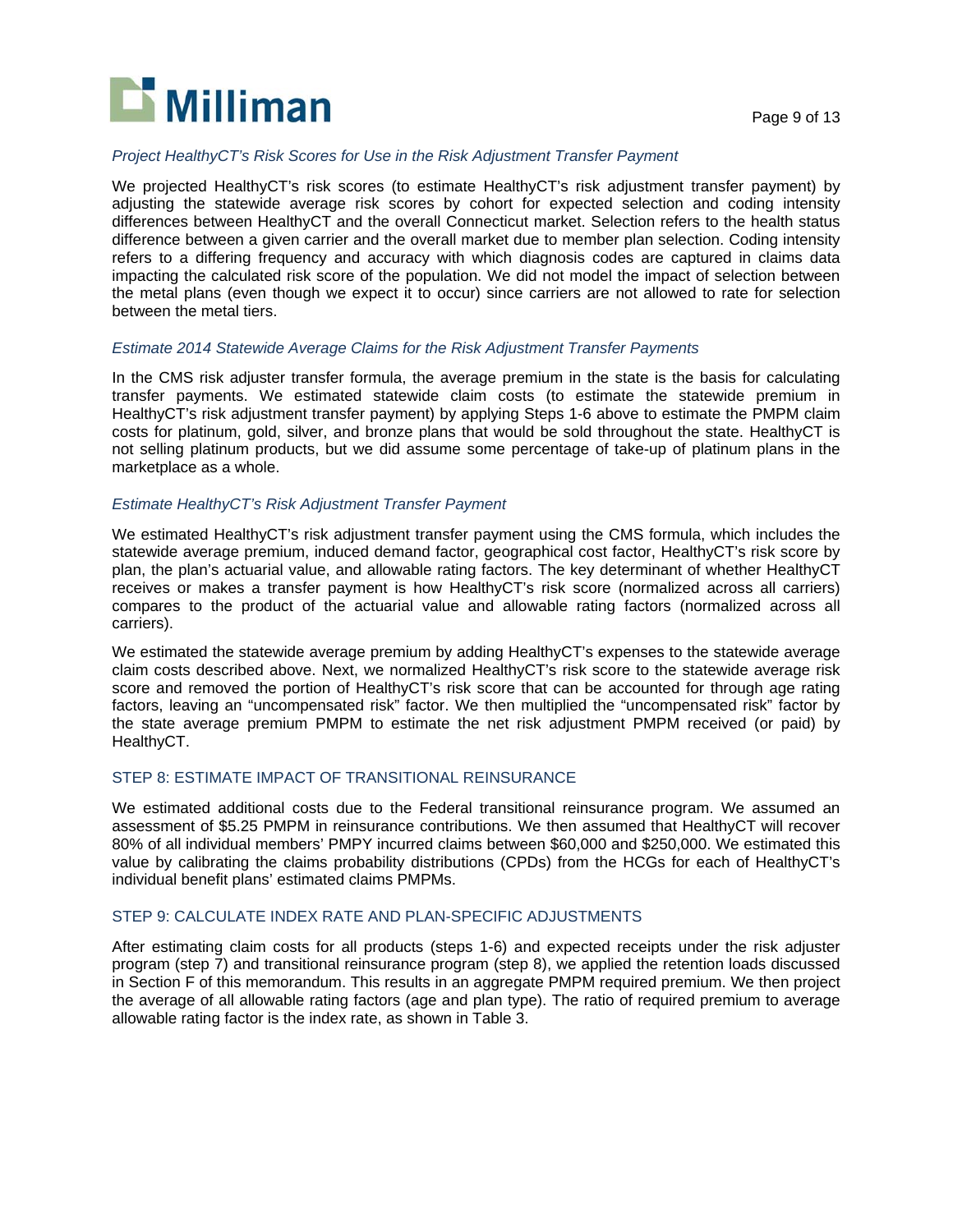# **D** Milliman

| Table 3 - Development of required premium               |             |
|---------------------------------------------------------|-------------|
| A. Expected claims, net of risk adjuster                | \$422.26    |
| B. Transitional reinsurance expense, net of recoveries  | $-$ \$58.86 |
| C. Other administrative expenses                        | \$59.68     |
| D. Provision for profit and contingencies               | \$4.27      |
| E. Total required premium $(= A + B + C + D)$           | \$427.35    |
| F. Average of allowable rating factors (age, plan type) | 1.6140      |
| G. Index rate $(= E/F)$                                 | \$264.77    |

The administrative expenses and provision for profit and contingencies shown in Table 3 (\$59.68 and \$4.27) are the result of applying the retention percentages shown in Section F above.

The average allowable rating factor (1.6140) shown in Table 3 is the result of the following formula:

$$
\overline{\text{ARF}} = \frac{\sum_{i=1}^{n} [age_i * plan_i]}{n}
$$

Where:

 $\overline{\text{ARF}}$  = Average allowable rating factor

 $age_i = Age factor for person i$ 

plan $_i$  = Plan type factor for person i

 $n =$  Total projected enrollment

The age factors are shown in Addendum A, and are the ones required by the federal regulations. The plan factors are shown below in Table 4. These plan factors are entirely due to differences in actuarial value and cost sharing structure compared to the reference plan (Healthy Partner Basic) was selected as the reference plan, with a 1.0000 factor). There are no differences between the plans attributable to the factors listed in 45 CFR §156.80(d)(2)(ii-iv).

The impact of each plan's actuarial value and cost sharing includes the expected impact of each plan's cost-sharing amounts on the member's utilization of services, excluding expected differences in the morbidity of the members assumed to select the plan. We used the HCGs to estimate the value of costsharing and relative utilization of services for each plan. Our pricing models assume the same demographic and risk characteristics for each plan priced, thereby excluding expected differences in the morbidity of members assumed to select the plan. (Under the single risk pool requirements of 45 CFR §156.80, differences in health status may not be used to make plan-level adjustments to the market-wide index rate.)

|  |  | In summary, the following rating factors are used to adjust the market-wide index rate of \$264.77: |  |
|--|--|-----------------------------------------------------------------------------------------------------|--|
|--|--|-----------------------------------------------------------------------------------------------------|--|

| Table 4 - Rating factors                      |        |
|-----------------------------------------------|--------|
| <b>Factor</b>                                 | Value  |
| Plan design factor: Healthy Partner Preferred | 1.5405 |
| Plan design factor: Healthy Partner Max       | 1.4869 |
| Plan design factor: Healthy Partner Essential | 1.1947 |
| Plan design factor: Healthy Partner Basic     | 1.0000 |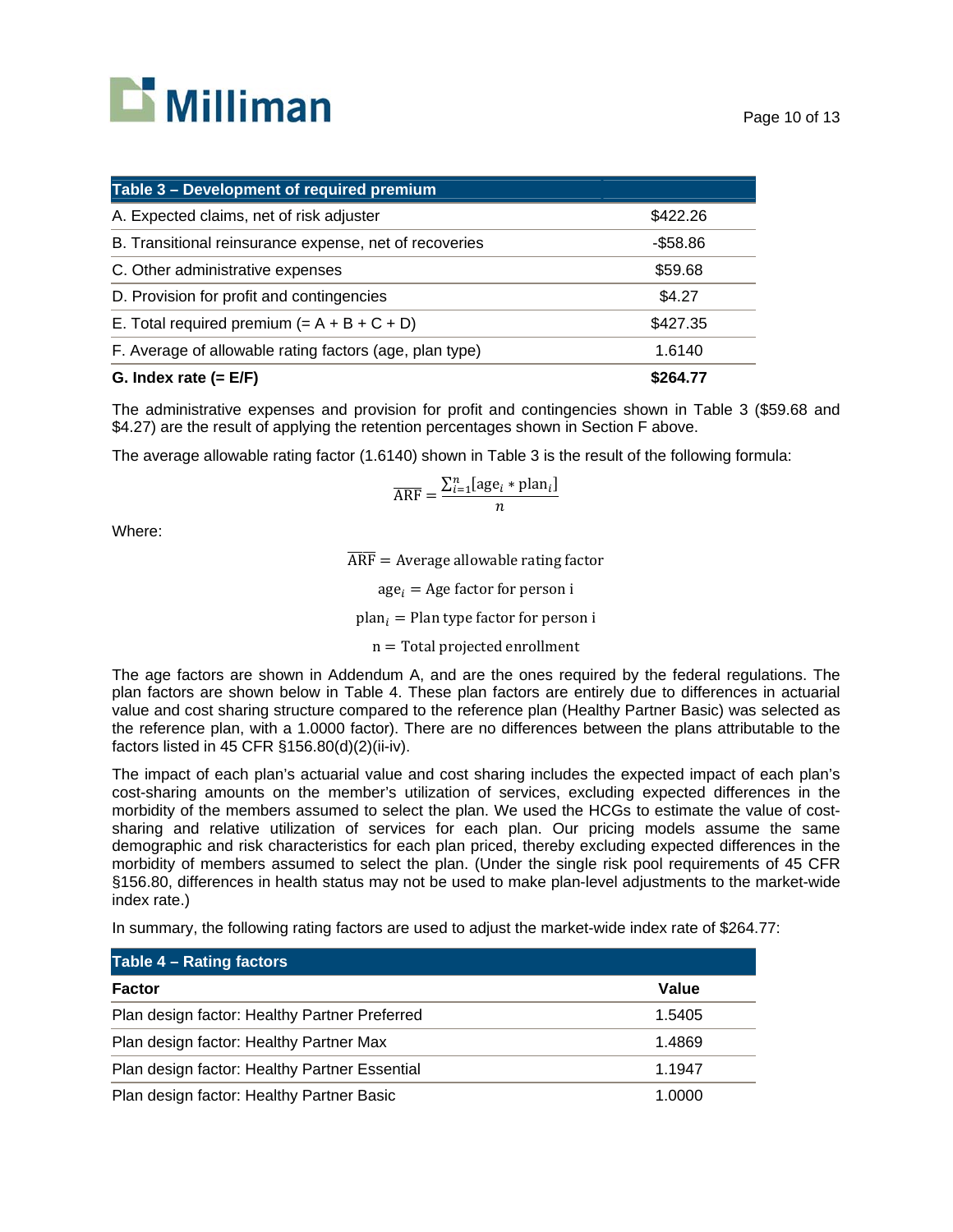# **D** Milliman

| Table 4 - Rating factors (continued)              |                |
|---------------------------------------------------|----------------|
| Plan design factor: Healthy Partner Min           | 0.9510         |
| Plan design factor: Healthy Partner Preferred Pro | 1.5598         |
| Plan design factor: Healthy Partner Select Plus   | 1.2785         |
| Plan design factor: Healthy Partner Select        | 1.1729         |
| Plan design factor: Healthy Partner Basic Plus    | 1.0166         |
| Tobacco rating factor                             | 1.0000         |
| Rating area 1: Fairfield County                   | 1.101          |
| Rating area 2: Hartford County                    | 0.916          |
| Rating area 3: Litchfield County                  | 0.901          |
| Rating area 4: Middlesex County                   | 0.993          |
| Rating area 5: New Haven County                   | 1.000          |
| Rating area 6: New London County                  | 1.071          |
| Rating area 7: Tolland County                     | 0.886          |
| Rating area 8: Windham County                     | 1.000          |
| Age                                               | See Addendum A |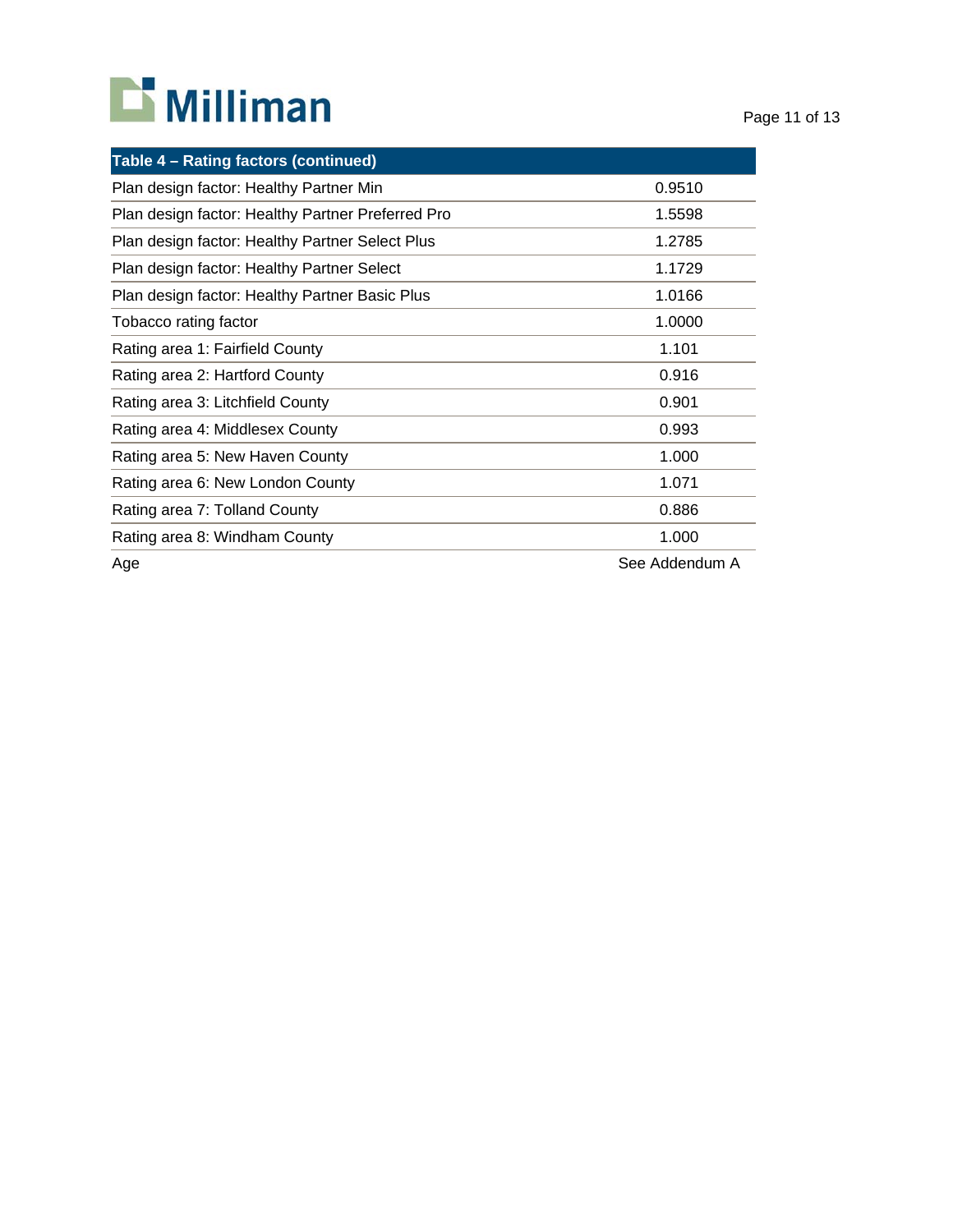# **D** Milliman

#### **Addendum A: Age factors**

Under 45 CFR §147.102, all carriers in each state must use a standardized set of age factors. There is a federal default which is to be used in states (such as Connecticut) that do not set their own factors. The following are the age factors that will be used as multiplicative adjustments to the market-wide index rate.

| Table A.1 - Age Factors |               |       |               |
|-------------------------|---------------|-------|---------------|
| Age                     | <b>Factor</b> | Age   | <b>Factor</b> |
| $0 - 20$                | 0.635         | 43    | 1.357         |
| 21                      | 1.000         | 44    | 1.397         |
| 22                      | 1.000         | 45    | 1.444         |
| 23                      | 1.000         | 46    | 1.500         |
| 24                      | 1.000         | 47    | 1.563         |
| 25                      | 1.004         | 48    | 1.635         |
| 26                      | 1.024         | 49    | 1.706         |
| 27                      | 1.048         | 50    | 1.786         |
| 28                      | 1.087         | 51    | 1.865         |
| 29                      | 1.119         | 52    | 1.952         |
| 30                      | 1.135         | 53    | 2.040         |
| 31                      | 1.159         | 54    | 2.135         |
| 32                      | 1.183         | 55    | 2.230         |
| 33                      | 1.198         | 56    | 2.333         |
| 34                      | 1.214         | 57    | 2.437         |
| 35                      | 1.222         | 58    | 2.548         |
| 36                      | 1.230         | 59    | 2.603         |
| 37                      | 1.238         | 60    | 2.714         |
| 38                      | 1.246         | 61    | 2.810         |
| 39                      | 1.262         | 62    | 2.873         |
| 40                      | 1.278         | 63    | 2.952         |
| 41                      | 1.302         | $64+$ | 3.000         |
| 42                      | 1.325         |       |               |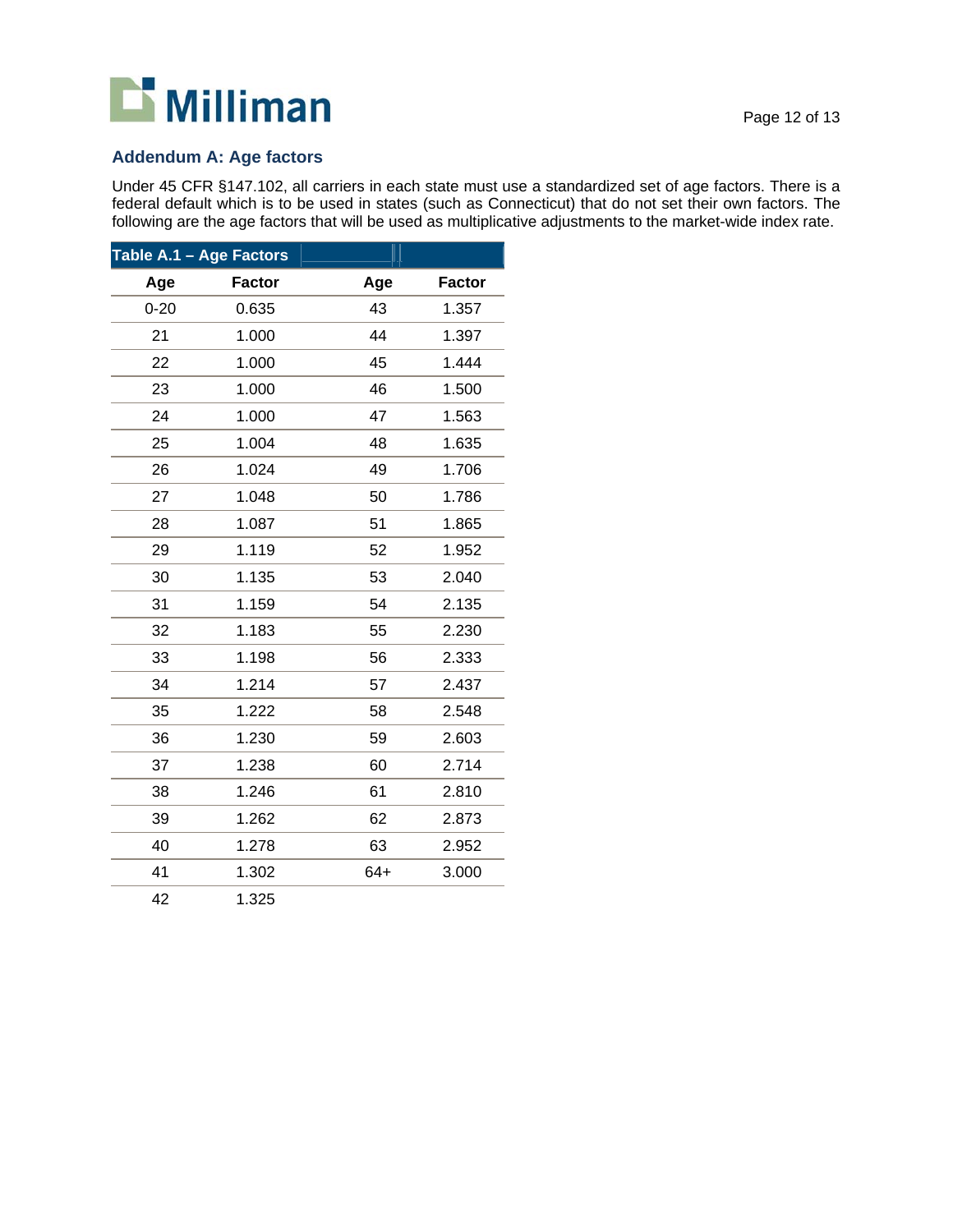

#### **Addendum B: Provisions which differ between state and federal requirements**

#### ACTUARIAL VALUE CERTIFICATION FOR STANDARD EXCHANGE PLANS

Under federal rules (45 CFR §156.135), the actuarial value calculator provided by HHS is how actuarial value is defined for all plans, unless the cost sharing features are "not compatible" with the calculator. In that case, it is permitted to either adjust the inputs to the calculator such that they can be fit into it, or adjust the calculator's output to account for features that cannot be measured by the calculator. For three of the plan designs being mandated by Access Health CT, the AV calculator does not yield an acceptable actuarial value within the de minimis variation of the required coverage levels, permitted by 45 CFR §156.140(c).

Access Health CT engaged Gorman Actuarial to make adjustments outside the calculator due to the presence of separate medical and prescription drug deductibles, citing "counterintuitive results" from the calculator (even though separate drug deductibles can easily be accommodated by the calculator). In a telephone conference on April 17, 2013, Access Health CT instructed all carriers that they should rely on Gorman's certification of the actuarial values. We have relied upon the certification provided by Gorman Actuarial, to affirm that these benefit designs comply with applicable state and federal law.

#### DIFFERENCE IN ACTUARIAL VALUE BETWEEN BASE AND 73% SILVER PLANS

Under federal rules (45 CFR §156.420(f)), the base silver plan and the 73% cost sharing reduction variant (available to individuals with household incomes between 200% and 250% of the federal poverty level) must have actuarial values that are at least 2 percentage points apart.

The actuarial certification from Gorman, which we have been instructed by the exchange to rely upon, certifies that they are only separated by 1.84 percentage points. We have developed premiums assuming that these actuarial values will be acceptable to CID, Access Health CT, and HHS, relying on Access Health CT's instructions to do so during a telephone conference on April 17, 2013. We recognize that this is not complaint with 45 CFR §156.420(f), but have followed the directive from Access Health CT to use this approach.

#### MENTAL HEALTH PARITY

Section 1301 of the ACA gives state exchanges (in this case, Access Health CT) the authority to certify health plans as qualified health plans (QHPs). Access Health CT is requiring that in order to participate in the state exchange and be certified as a QHP, issuers must offer a set of prescribed benefit designs (one gold, one silver, and two bronzes). We believe that the required benefit designs for the two bronze products are inconsistent with the requirements of the Paul Wellstone and Pete Domenici Mental Health Parity and Addiction Equity Act of 2008 (MHPAEA) and its implementing regulations (hereafter, "the IFR," published in the Federal Register on February 2, 2010, pages 5410-5451) due to the presence of copayments on behavioral health outpatient in-network services where substantially all medical/surgical in-network outpatient services are not subject to copayments.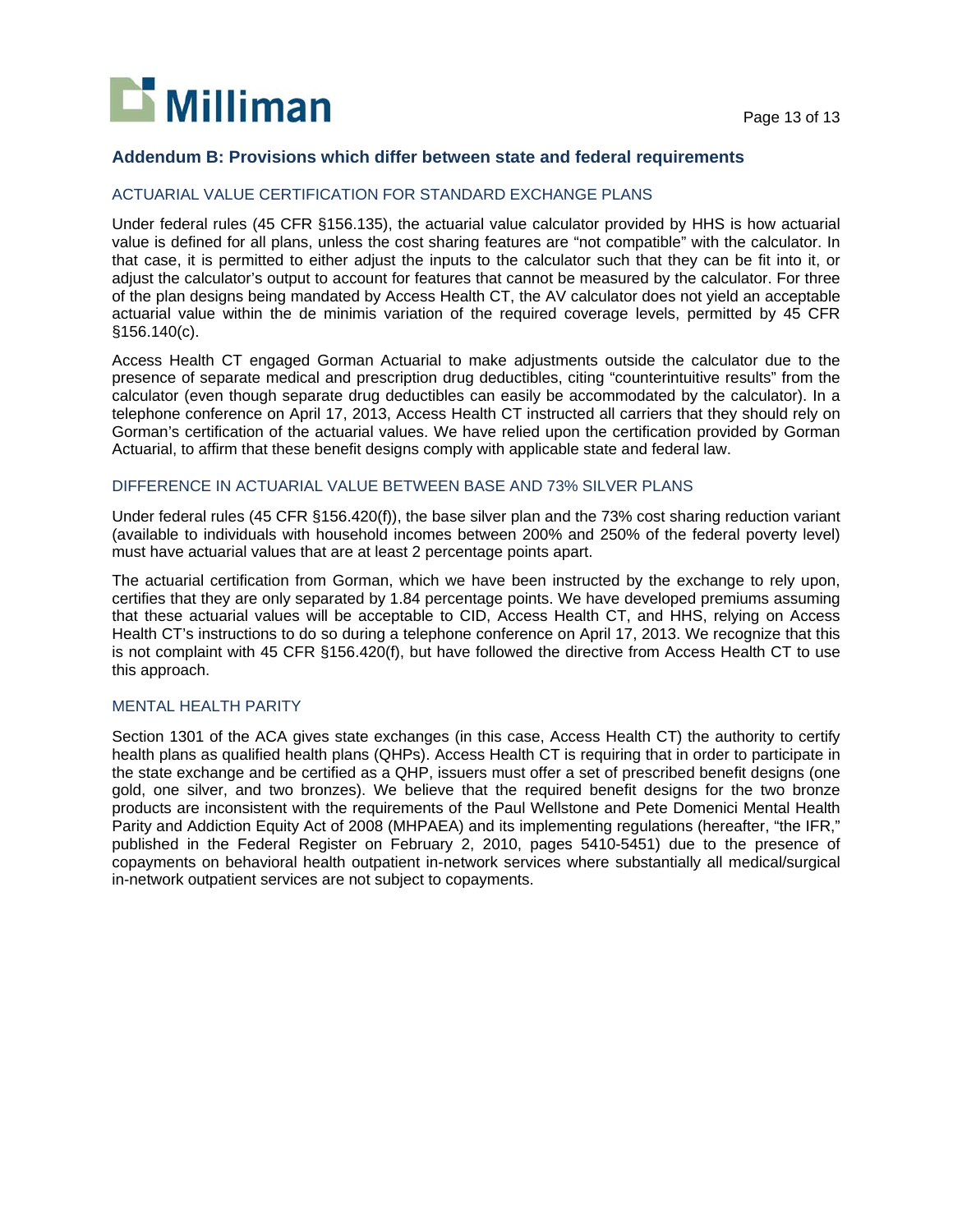# **HealthyCT, Inc. Individual Comprehensive Medical Business Rate Filing Justification Part III - Actuarial Memorandum and Certification**

# **I. General Information**

# *Company Identifying Information*

| Company Legal Name:    | HealthyCT, Inc.        |
|------------------------|------------------------|
| State:                 | Connecticut            |
| HIOS Issuer ID:        | 91069                  |
| Market:                | Individual             |
| <b>Effective Date:</b> | <b>January 1, 2014</b> |

# *Company Contact Information*

Primary Contact Name: Bob Carey Primary Contact Telephone Number: 617-470-3614 Primary Contact Email-Address: r.l.carey@comcast.net

# **II. Proposed Rate Increase(s)**

This submission is for new products available for sale January 1, 2014. HealthyCT, Inc. (HealthyCT) is a new entrant to this market, and therefore there are currently no policies, certificates, or covered lives. Because these are new products, there are no proposed rate increases as there were no prior products against which to compare these rates.

Because no prior claim experience was available for this product, the Milliman *Health Cost Guidelines* cost and utilization information was used in the development of these rates. Considerations for premium rate development include:

- Proposed benefit plan designs for new products;
- Anticipated medical trend, both utilization and cost of services;
- Anticipated changes in the average morbidity of HealthyCT's market given underwriting, rating, and benefit requirements effective January 1, 2014, under the Patient Protection and Affordable Care Act (ACA);
- Applicable taxes and fees, including those that are applicable in 2014 under the ACA; and
- Anticipated contributions to the Federal Transitional Reinsurance Program.

Each of these factors is discussed in more detail later in this memorandum.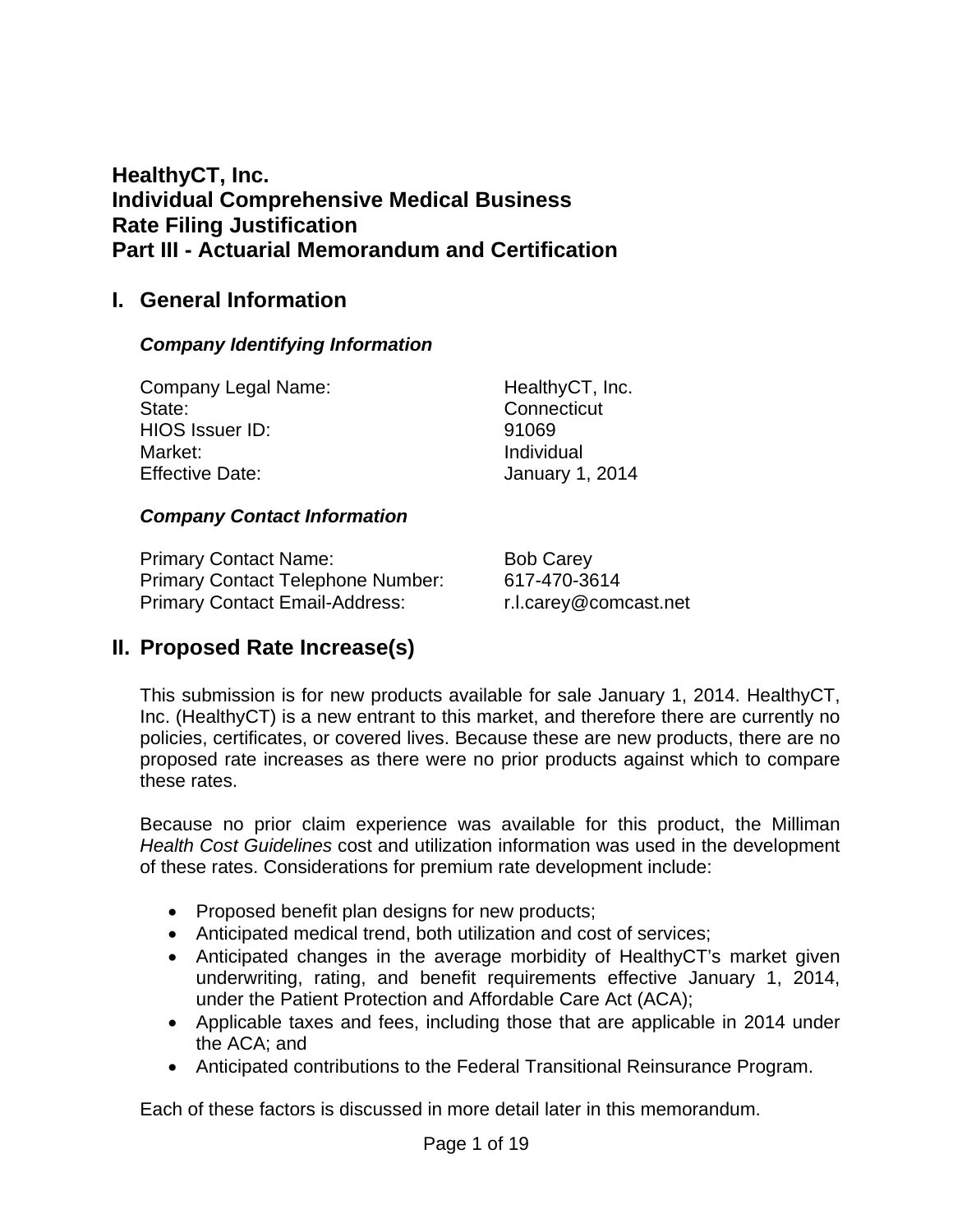# **III. Experience Period Premium and Claims**

# *Claims Paid Through Date*

HealthyCT is a new carrier in the individual market, and as such does not have any prior claim experience. Therefore, no claim experience is provided in Worksheet 1, Section I of the Unified Rate Review Template (URRT) for the experience period.

# *Premiums (net of MLR Rebate) in Experience Period*

HealthyCT is a new carrier in the individual market, and as such has not collected any prior premiums in this market. Therefore, no experience period premium information is provided in Worksheet 1, Section I of the Unified Rate Review Template (URRT) for the experience period.

# *Allowed and Incurred Claims Incurred During the Experience Period*

HealthyCT is a new carrier in the individual market, and as such does not have any prior claim experience. Therefore, no claim experience is provided in Worksheet 1, Section I of the Unified Rate Review Template (URRT) for the experience period. Premiums were developed using a credibility manual rating approach.

# **IV. Benefit Categories**

HealthyCT is a new carrier, and as such does not have any prior claim experience in the individual market. Therefore, no claim experience is provided in Worksheet 1, Section I of the Unified Rate Review Template (URRT) for the experience period.

Because no prior claim experience was available for this product, the Milliman *Health Cost Guidelines* (HCGs) cost and utilization information was used in the development of these rates.

The HCGs have been developed as a result of Milliman's continuing research into commercial health care costs. First developed in 1954, the HCGs have been updated and expanded annually since that time. The HCGs are continually monitored as we use them in measuring the experience or evaluating the rates of our clients, and as we compare them to other data sources. The detailed claims and enrollment data underlying the guidelines represent over 54 million commercially insured lives.

The HCGs provide a flexible but consistent basis for the determination of claim costs for a wide variety of health benefit plans. These rating structures are used to anticipate future claim levels, evaluate past experience and establish interrelationships between different health coverages.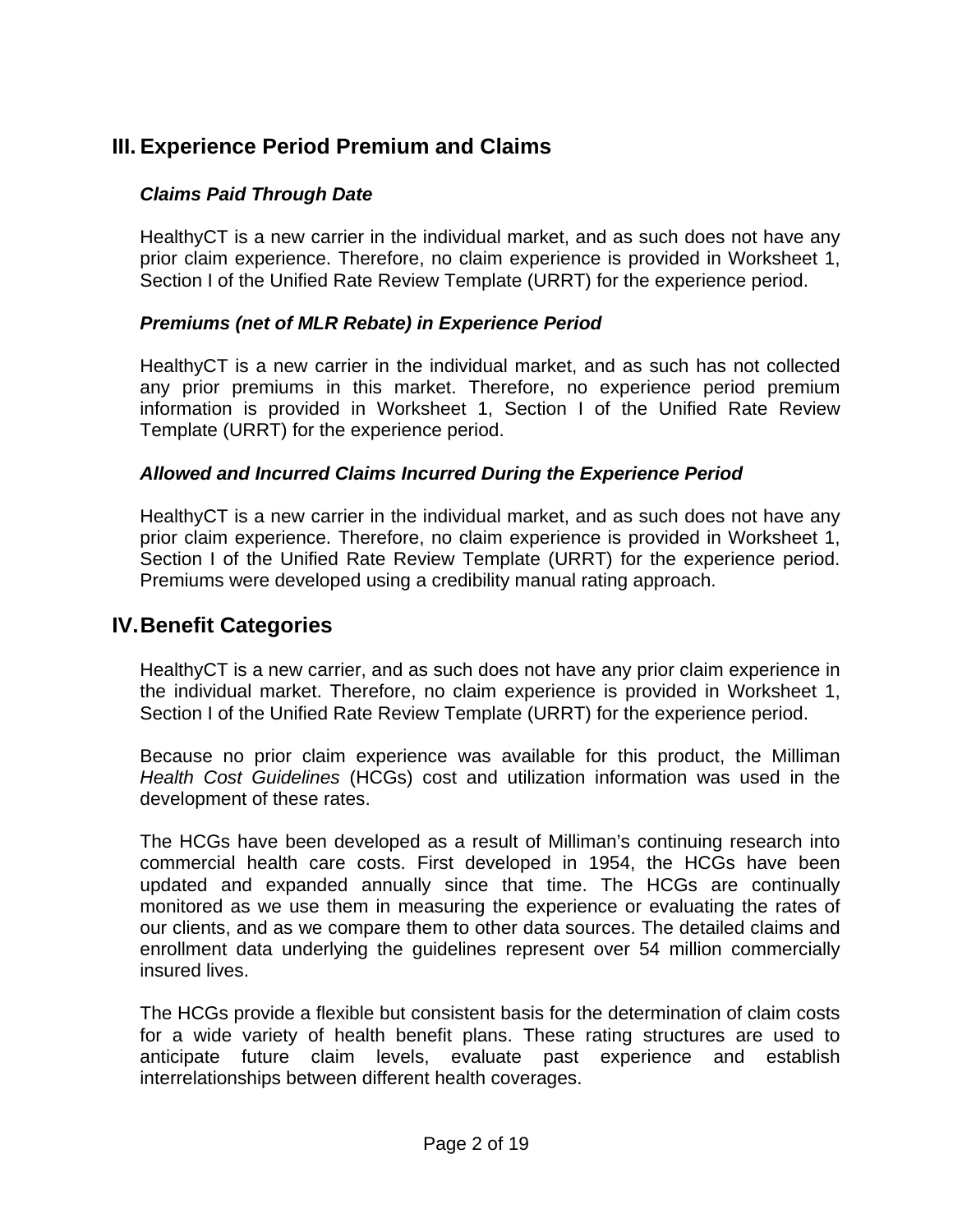The HCGs are a cooperative effort of all Milliman health actuaries and represent a combination of their experience, research and judgment. An extensive amount of data is used in developing these guidelines, including published and unpublished data. In most instances, cost assumptions are based upon our evaluation of several data sources and, hence, are not specifically attributable to a single source. Since these guidelines are a proprietary document of Milliman, they are only available for release to specific clients that lease these guidelines and to Milliman consulting health actuaries.

All adjustments and assumptions used in the HCGs stem from national claims and enrollment data by age, gender, and type of benefit. The primary use for these HCGs is to determine relative differences in expected claim costs between product types, benefit plans, medical management initiatives, negotiated provider reimbursement arrangements, age, gender, and area of the country. In particular, we adjusted these estimates to be on a Connecticut-specific unit cost and utilization basis.

The HCGs include detailed claim cost and utilization assumptions, which are readily available in a format consistent with the benefit categories in Section II of the URRT based on a detailed claims mapping algorithm. The claim cost basis from the HCGs was allocated directly to the following categories:

- Inpatient Hospital
- Outpatient Hospital
- Professional
- Other Medical
- Capitation (*which was not applicable in this context*)
- Prescription Drug

# **V. Projection Factors**

HealthyCT is a new carrier, and as such does not have any prior claim experience. Therefore, as mentioned previously we used the Milliman *Health Cost Guidelines* with adjustments as the basis for these rates. This section describes the projection factors we used with the HCGs to develop the credibility manual rates for the projection period.

# *Projections and Adjustments Made to the Data*

Because the process for projecting and adjusting the data used to estimate the claim costs for these products involved a number of steps that are interrelated, the entire process is described here and will be used for reference throughout this document.

Claim costs for proposed plans were developed using the Milliman HCGs, with adjustments to reflect the relative value of HealthyCT's individual experience compared to the Milliman HCGs. Additional adjustments were made to reflect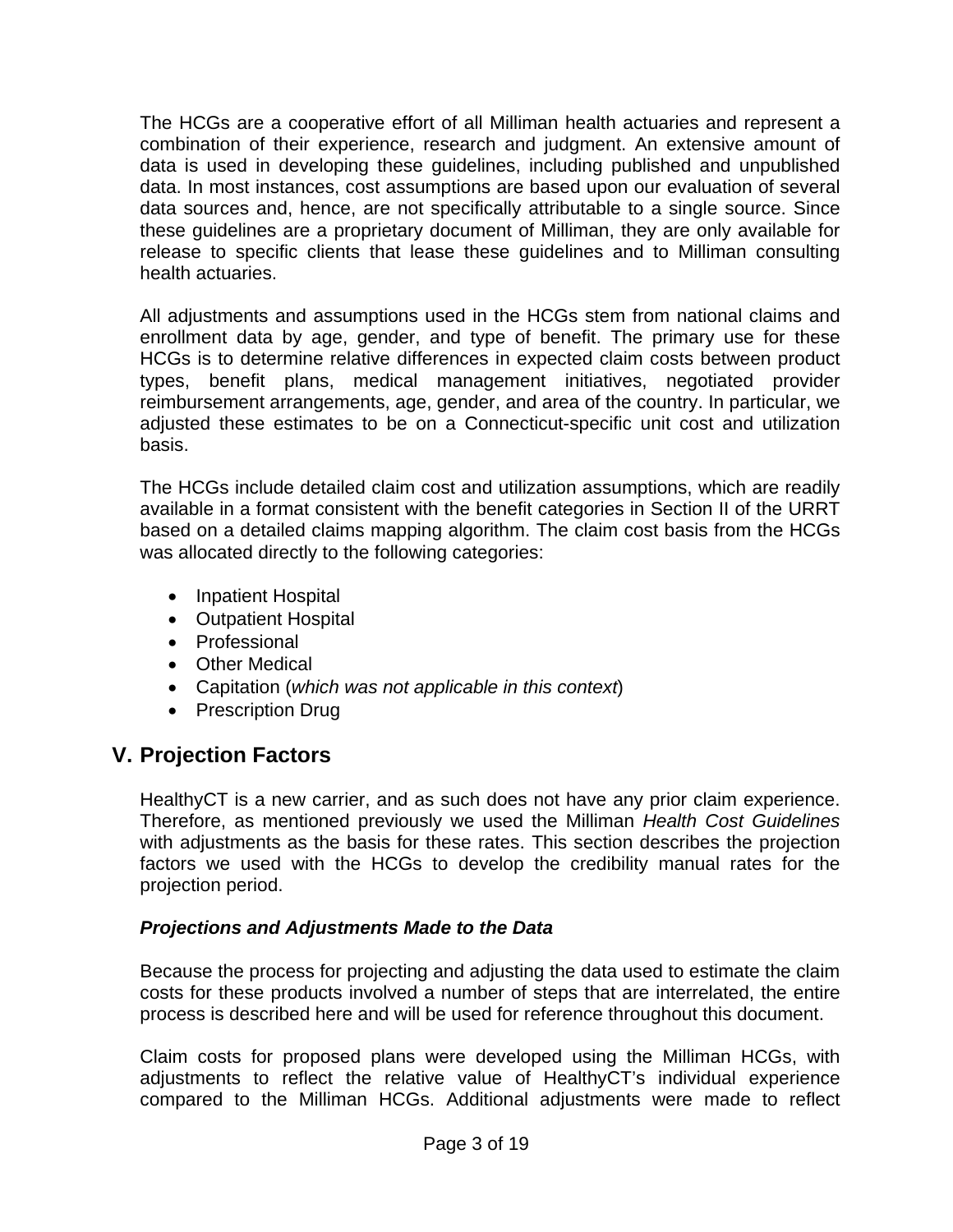anticipated changes in the average morbidity of the underlying experience given underwriting, rating, and benefit requirements effective January 1, 2014, under ACA.

We followed the steps below, to adjust the Milliman *Health Cost Guidelines* claim experience to be on an appropriate basis for premiums for HealthyCT.

Step 1: Project Total Connecticut Market Members and Health Status by Population **Cohort** 

We expect significant shifts in the insured population when the health insurance Exchange opens in 2014. We projected Connecticut statewide population demographics and health status to help determine HealthyCT's share of the market.

The statewide market projections are based on the estimated population at the end of 2013, stratified by current insurance status, poverty status (income relative to FPL), health status, and family size. The Current Population Survey (CPS) from the U.S. Census provides state-level data for each of these strata. We adjusted the raw CPS data after reviewing the following additional data sources:

- Carriers' annual statutory financial filings provided to the NAIC. The filings contain reliable sizes of the individual and fully insured group markets.
- The Medicaid Statistical Information System (MSIS) (available through the Department of Health and Human Services), which provides reliable data on Medicaid enrollment in Connecticut.

We trended the entire population from 2011 to 2014 based on projected population growth rates. We then estimated the proportion of the population that will purchase coverage on the individual and SHOP Exchanges (i.e., "take up" rates). The Exchange take-up rate assumptions are primarily driven by a person's current insurance status (i.e., insured or uninsured) and the federal subsidy available (if any) if the member enrolls in an individual Exchange plan.

We then applied employer-sponsored insurance transition rates, small group, and individual / uninsured Exchange take-up rates to estimate the population counts in each market (stratified by income-to-poverty ratio, health status, and family size).

For HealthyCT's products, the result is a 2014 statewide population projection by cohort (i.e., age, gender, income, and Exchange status). Finally, we applied a smoothing algorithm to compensate for potential credibility issues.

Step 2: Project HealthyCT Enrollment by Market, Exchange Status, and Product

We projected HealthyCT's expected 2014 individual product enrollment on and off the exchange based on our estimate of the statewide population and HealthyCT's likely share of the total based on our assumed price relativity and appeal. We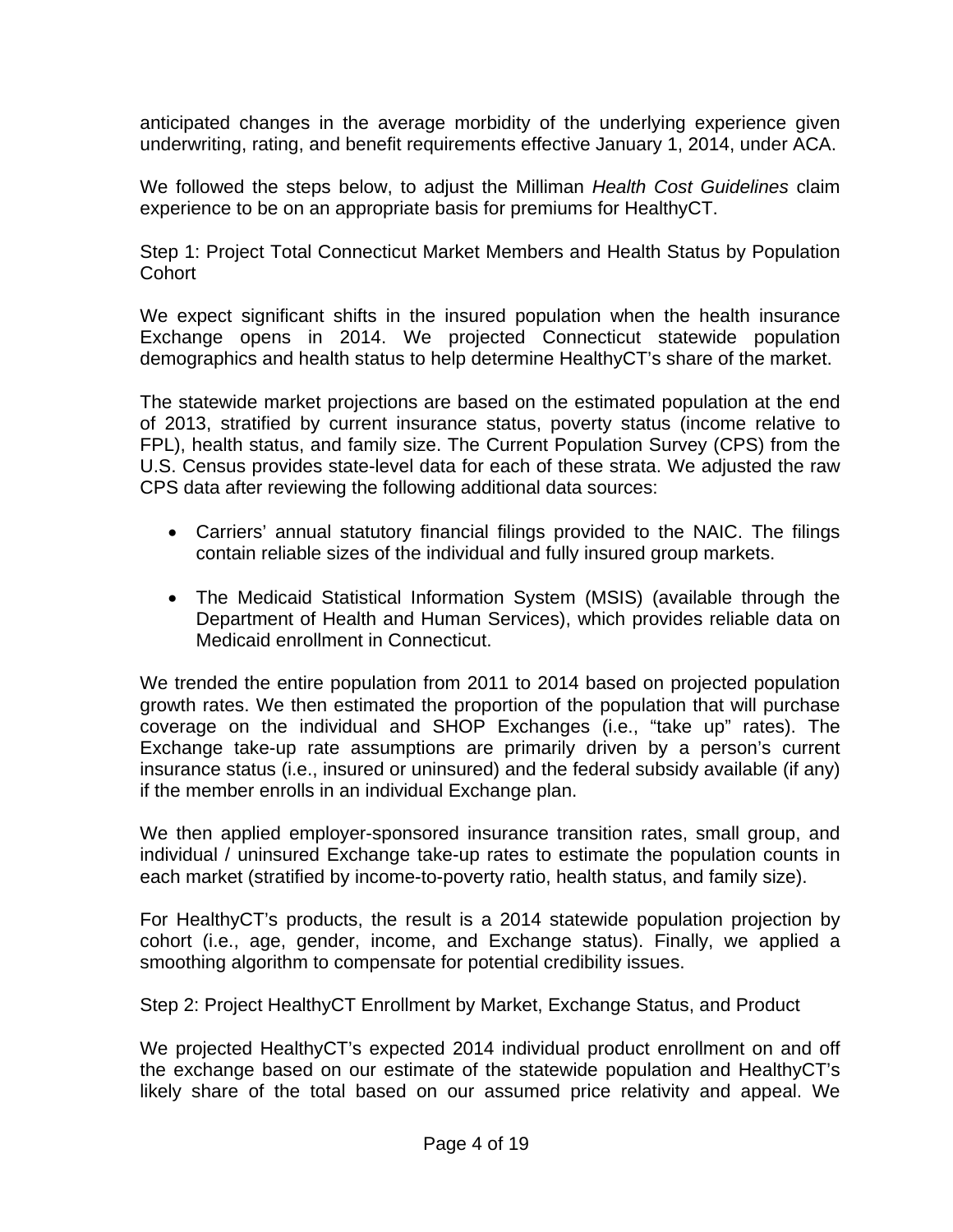estimated the members that would select each of HealthyCT's benefit plans based on the plans for which they would qualify (given their age and income level). We also assumed that all 2014 members are enrolled for the entire year.

## Step 3: Claim Cost Projection

The basis used to develop rates for these new products is the 2012 Milliman *Health Cost Guidelines*. The HCGs have been developed as a result of Milliman's continuing research into commercial health care costs. First developed in 1954, the HCGs have been updated and expanded annually since that time. The HCGs are continually monitored as we use them in measuring the experience or evaluating the rates of our clients, and as we compare them to other data sources. The detailed claims and enrollment data underlying the guidelines represent over 54 million commercially insured lives.

All adjustments and assumptions used in the HCGs stem from national claims and enrollment data by age, gender, and type of benefit. The primary use for these HCGs is to determine relative differences in expected claim costs between product types, benefit plans, medical management initiatives, negotiated provider reimbursement arrangements, age, gender, and area of the country. In particular, we adjusted these estimates to be on a Connecticut-specific unit cost and utilization basis.

# Step 4: Adjustment for Changes in Morbidity

The data in the *Guidelines* is for a large group population. We believe this is a more appropriate basis for the development of future individual premium rates than current individual claim levels because large group experience includes a breadth of covered benefits consistent with those in the Essential Health Benefits (EHBs), and the impact of selection or medical underwriting present in the current individual market is mitigated by using non-underwritten large group experience. The *Guidelines* are based on the 2012 large group population. We project that the 2014 individual market population will have a different population profile than the current large group market, and therefore made specific adjustments to the claim cost projections to capture this change. Based on the population projection as outlined in Step 1 above, we adjusted the large group claims to represent our estimate of the market average demographics and morbidity of the 2014 individual market.

As mentioned previously, through our population modeling we developed an estimate that the 2014 individual market will have a 32.1% higher morbidity than the current large group market, and so applied this adjustment factor to increase the claim costs.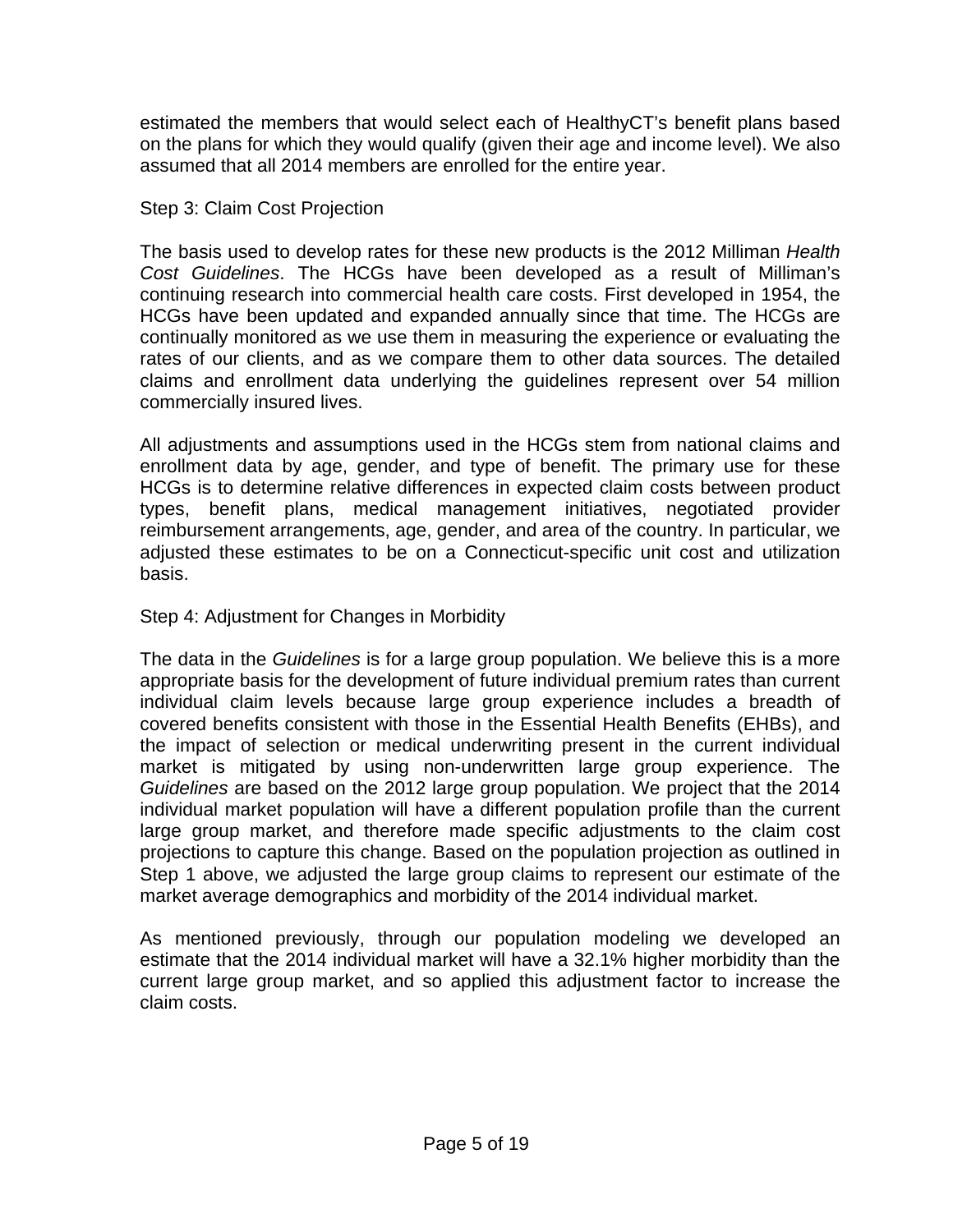# *Changes in the Morbidity of the Population Insured*

We anticipate significant changes in the average morbidity of this market in 2014 due to ACA provisions effective in January 2014. Please see Step 4 in the "Projections and Adjustments Made to the Data" section above for a description of the development of the adjustment factor.

The projection factor of "Pop'l risk Morbidity" shown in Worksheet 1, Section II reflects the impact of the shift in mix over time. This projection factor was calculated based on our projection from the current credibility manual experience to the 2014 individual market morbidity. Note that this factor does not include the impact of changes in demographics to ensure that demographic shift is not counted twice.

## *Changes in Benefits*

The underlying utilization and charge levels assumed in the 2012 Milliman *Health Cost Guidelines* baseline data are typical of a comprehensive major medical plan with a \$500 deductible, 80% coinsurance, and a \$2,000 out of pocket maximum. Adjustments were then made to reflect changes in utilization levels associated with different covered benefits (benefit limits and cost sharing). These adjustments have been created by studying the historical impact of different contractual limitations and cost sharing on utilization experience by the covered population.

The adjustments we used to develop utilization rates consistent with these products are as follows:

- Starting with large group experience enables us to capture the impact of removal of underwriting and pre-existing condition exclusions in the current individual market, post 2014.
- Adjusted for the difference between the current large group and future (2014) individual market average risk status. This analysis involved a study of morbidity levels and relied on CPS data. The analysis is described in Step 4 of the following section.
- Adjusted for differences in benefit designs (e.g., metallic levels).
- Adjusted for changes from mandated benefits (e.g., EHBs)

# *Changes in Demographics*

We expect significant shifts in the insured population when the health insurance Exchange opens in 2014. We projected Connecticut statewide population demographics and health status to help determine HealthyCT's share of the market. Because we are using the HCGs as the basis of these premiums, we adjusted those data to be on a basis consistent with our projections of the demographics in 2014. Please see Step 1 in the "Projections and Adjustments Made to the Data" section above for more details for these adjustments.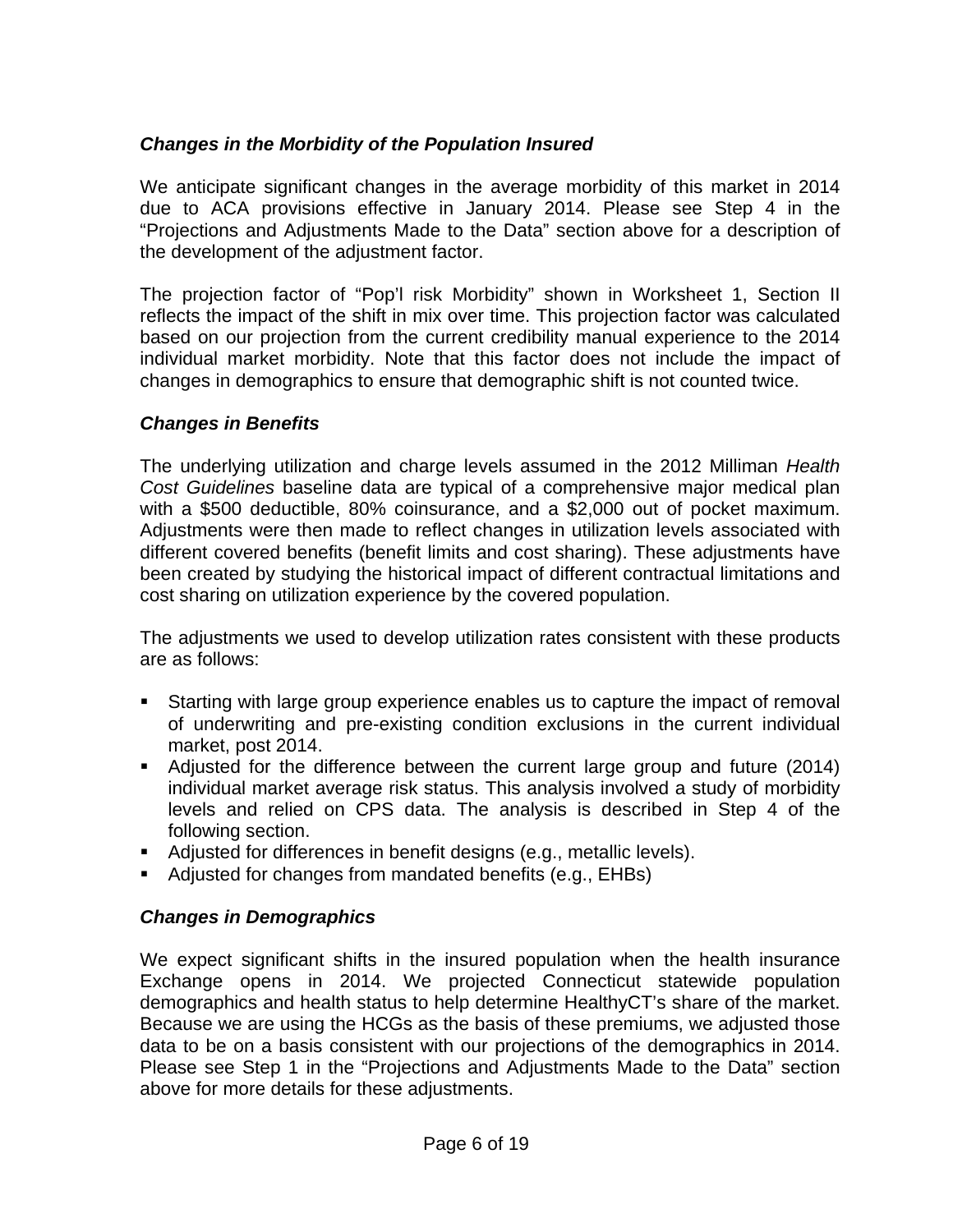# *Other Adjustments*

Because we are using the HCGs as the basis for these premiums, there are additional adjustments necessary to put the claim experience on a consistent basis with these products. Please see Steps 1-4 in the "Projections and Adjustments Made to the Data" section for more details surrounding additional adjustments we made.

#### *Annualized Trend Factors*

The utilization and cost trend factors shown in Worksheet 1, Section II are reflective of an aggregate allowed cost trend of 7.5%. This aggregate value was developed based on the Milliman *Health Cost Guidelines* and general industry knowledge regarding recent trends in medical inflation.

Separate factors for utilization and cost were developed based on relative values from the Milliman *Health Cost Guidelines*. Factors were developed such that the aggregate value is 7.5%.

These trend assumptions are based on the utilization and cost per service trends developed from claims data for the *Guidelines*. We have reviewed these trend assumptions and believe they are reasonable for this purpose. The trend assumptions above do not include the impact of changes in demographics, benefit design, or morbidity since those are captured elsewhere in the development of the index rate.

# **VI. Credibility Manual Rate Development**

HealthyCT is a new carrier in the individual market, and as such does not have any prior claim experience. Therefore, as mentioned previously we used the Milliman *Health Cost Guidelines* with adjustments as the basis for these rates.

#### *Source and Appropriateness of Experience Data Used*

The base experience for the proposed plans was composed of claim costs developed using the Milliman *Health Cost Guidelines*, chosen to reflect the demographic and unit cost differences specific to Connecticut, as well as HealthyCT's plan benefit designs. Additional adjustments were made to reflect anticipated changes in the average morbidity of the underlying experience given underwriting, rating, and benefit requirements effective January 1, 2014, under ACA. The *Health Cost Guidelines* are described in sections "IV Benefit Categories" and "Projections and Adjustments Made to the Data" above.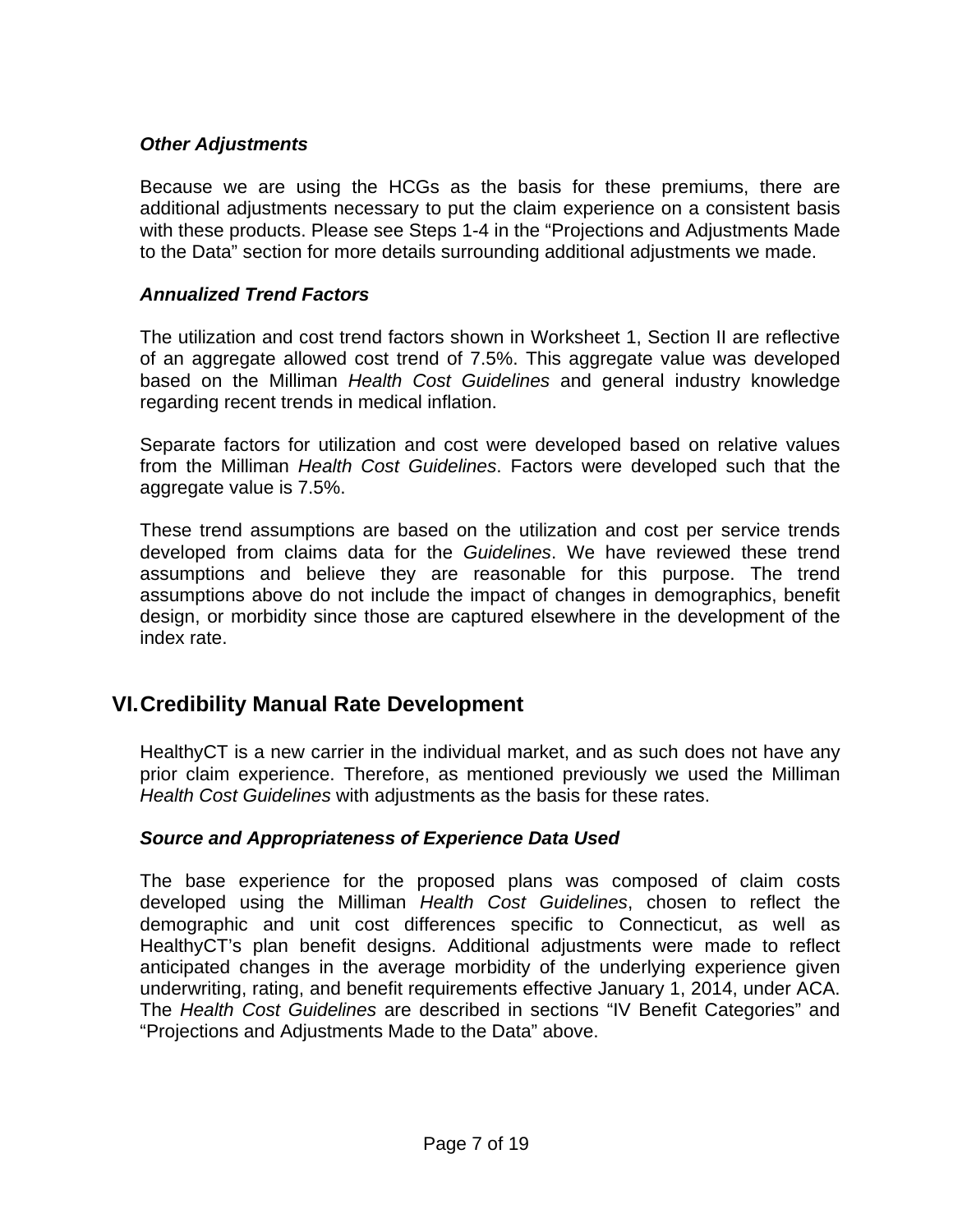# *Adjustments Made to the Data*

Adjustments made to the *Health Cost Guidelines* to create estimated claim costs for these products are described in detail in section "Projections and Adjustments Made to the Data" above.

# *Inclusion of Capitation Payments*

The HCGs are based on nationwide claim experience, which include a complete picture for incurred and allowed dollars. These data include relevant capitation payments as part of the underlying claim experience.

# *Portion of Cost Payable by HHS's Fund on Behalf of Insureds*

Because of the cost sharing reduction (CSR) provisions, HHS will pay a portion of these costs on behalf of members. We have estimated these costs based on our estimated enrollment of CSR eligible members. We have expressed this amount as a percentage of cost, in Worksheet 2. The amount of the subsidy was calculated by projecting enrollment in each CSR silver plan. As described above, we computed the projected allowed claim costs for each cohort of individual enrollees under the assumption that the benefit design was the standard (70% AV) silver plan. We increased this projected allowed amount for the impact of induced utilization, using the factors released by CMS for the purpose of applying the federal risk adjustment formula. Then, for each CSR plan, we computed the percentage point difference in actuarial value between the CSR plan and the standard silver plan (e.g., 24 points for the 94% plan, 17 points for the 87% plan, and 3 points for the 73% plan). The product of that difference and the projected allowed claim cost equals the amount of the subsidy provided by HHS.

# **VII. Credibility of Experience**

HealthyCT is a new carrier in the individual market, and as such does not have any prior claim experience. Therefore, as mentioned previously we used the Milliman *Health Cost Guidelines* with adjustments as the basis for the Credibility Manual rates and have given them 100% credibility weight.

# **VIII. Paid to Allowed Ratio**

The Paid to Allowed ratio shown in Worksheet 1, Section II of the URRT was developed as our best estimate of the impact on cost sharing. We developed allowed claim costs, and used the Milliman HCGs to develop the expected portion of claims that are covered by the plan versus the member to develop the paid to allowed ratio.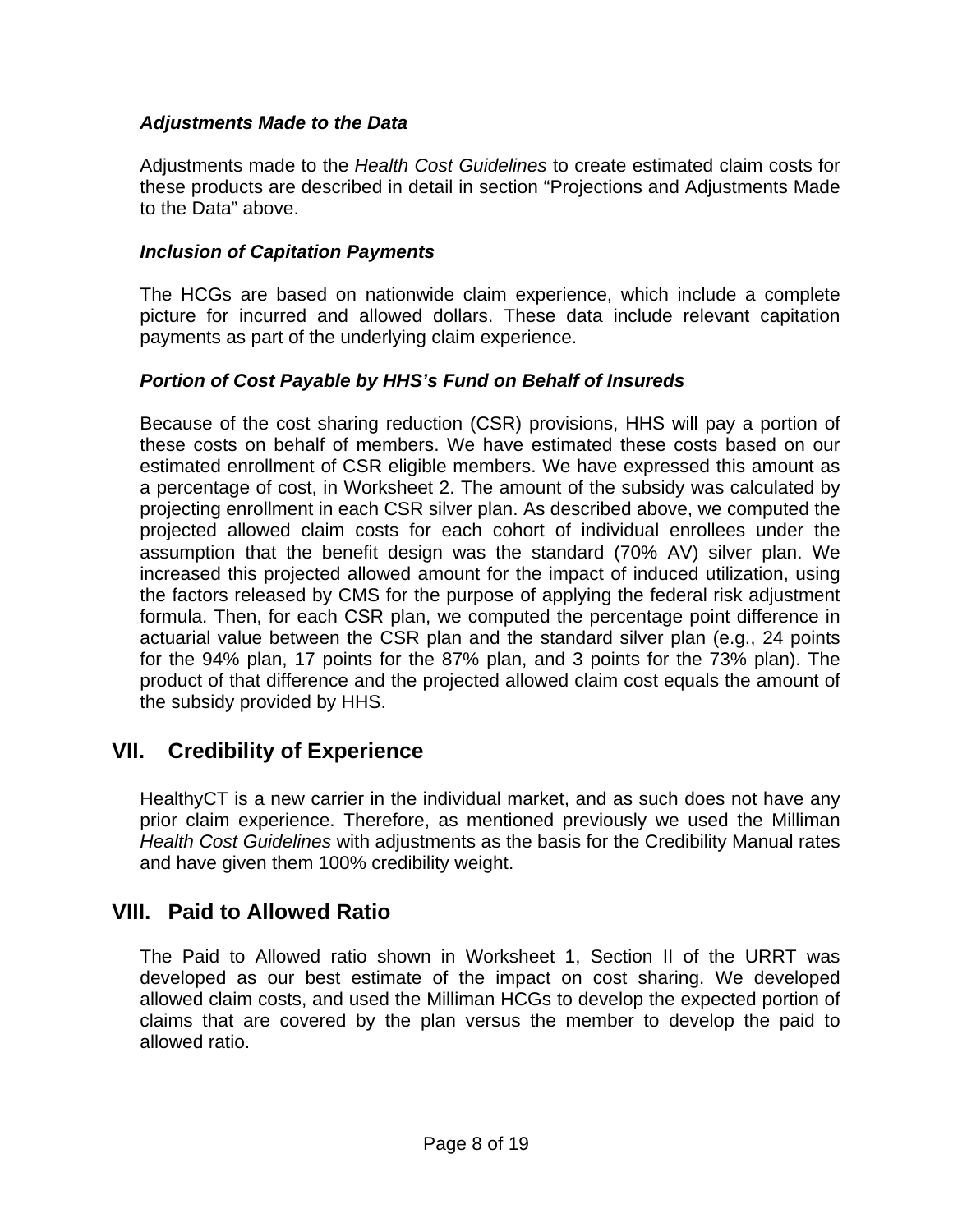The paid to allowed ratio was developed as follows:

Weighted Average Paid Claim PMPM estimate Weighted Average Allowed Claim PMPM Estimate

# **IX. Risk Adjustment and Reinsurance**

# *Projected Risk Adjustments PMPM*

HealthyCT recognizes that to operate within a single risk pool, issuers are required to make a market-wide adjustment to the pooled market level index rate to account for federal risk adjustment and reinsurance payments. Therefore, HealthyCT must allocate anticipated risk adjustment revenue proportionately across all plans in the risk pool based on plan premiums by applying the risk adjustment transfer as a constant multiplicative factor across all plans. We have developed an estimate of the risk adjustment revenue for all of HealthyCT's plans in this risk pool.

Since differences between HealthyCT's 2014 expected population mix and the market level risk will be accounted for through risk adjustment transfer payments, the impact of those transfer payments must not be included in the index rates. Essentially, the index rates are priced at a market average risk profile, and the extent to which HealthyCT's actual block of business differs from the market will be accounted for through these transfers rather than in the form of higher or lower premium. Therefore, to ensure the appropriateness of HealthyCT's allocation of the risk adjustment transfers across the entire portfolio of plans in the risk pool, we developed premiums at the market level risk score, as opposed to developing them at HealthyCT's expected morbidity level. The difference between the market average risk pool and HealthyCT's expected morbidity is our estimate of what the transfer payments will be. This approach ensures that the impact is allocated proportionately based on plan premiums for all plans within a risk pool.

The following section outlines our approach for estimating the impact of risk adjustment for these products.

#### *Project Statewide Risk Scores for Use in the Risk Adjustment Transfer Payment*

We projected statewide risk scores (to estimate HealthyCT's risk adjustment transfer payment) by inferring the health status of the projected insured population by cohort using the self-reported health status field in the CPS data. We inferred a reasonable relative health status factor for each self-reported health status category based on the proportion of members within each selfreported health status category as well as risk scores generated for a large population dataset using the Milliman Advanced Risk Adjuster (MARA). We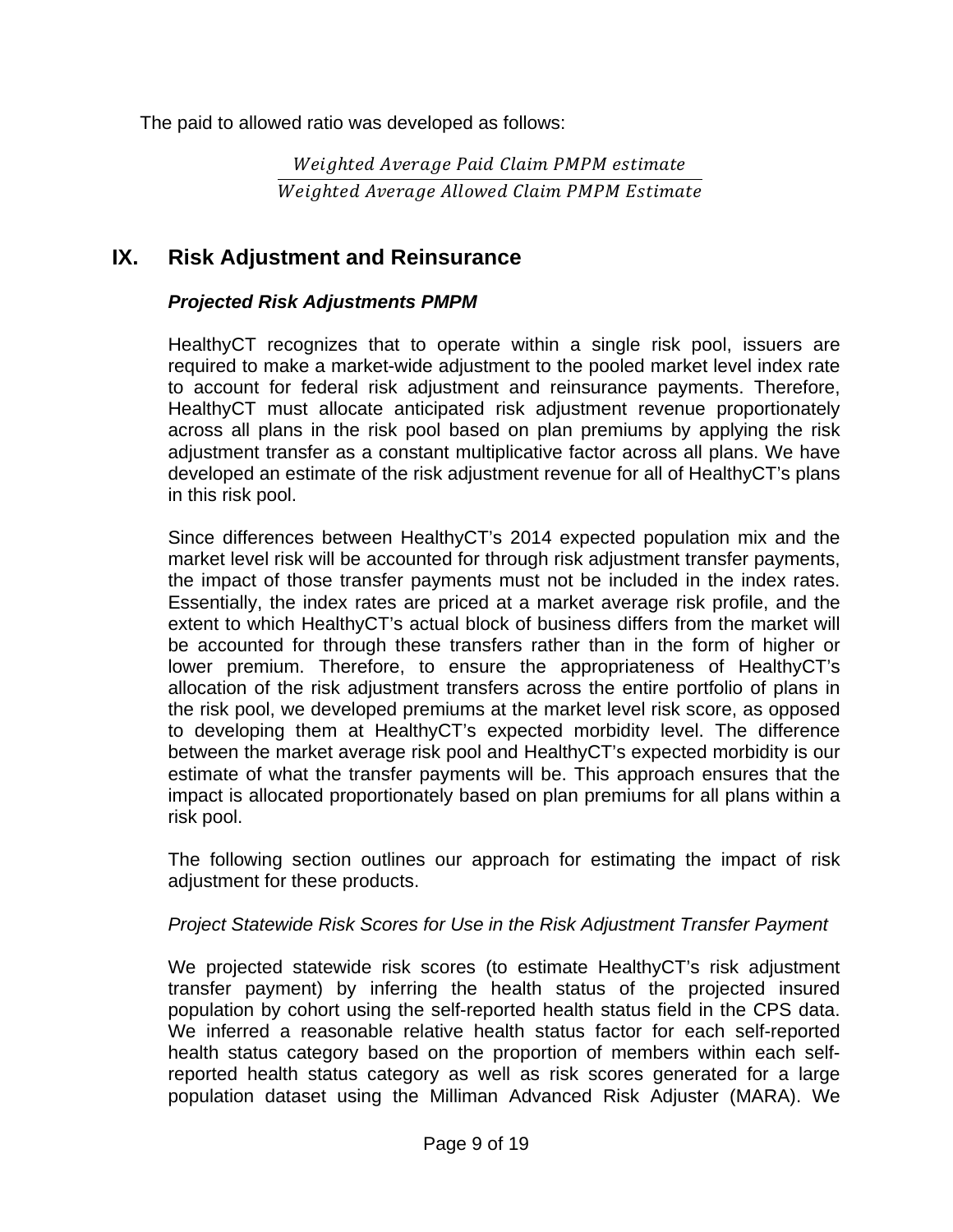adjusted these inferred relative health status factors for age / gender claim cost factors from Milliman's *Health Cost Guidelines* to produce final statewide average risk scores for each population cohort.

## *Project* HealthyCT*'s Risk Scores for Use in the Risk Adjustment Transfer Payment*

We projected HealthyCT's risk scores (to estimate HealthyCT's risk adjustment transfer payment) by adjusting the statewide average risk scores by cohort for expected selection and coding intensity differences between HealthyCT and the overall Connecticut market. Selection refers to the health status difference between a given carrier and the overall market due to member plan selection. Coding intensity refers to a differing frequency and accuracy with which diagnosis codes are captured in claims data impacting the calculated risk score of the population. We did not model the impact of selection between the metal plans (even though we expect it to occur) since carriers are not allowed to rate for selection between the metal tiers.

## *Estimate 2014 Statewide Average Claims for the Risk Adjustment Transfer Payments*

We estimated HealthyCT's risk adjustment transfer payment using the CMS formula, which includes the statewide average premium, induced demand factor, geographical cost factor, HealthyCT's risk score by plan, the plan's actuarial value, and allowable rating factors. The key determinant of whether HealthyCT receives or makes a transfer payment is how HealthyCT's risk score (normalized across all carriers) compares to the product of the actuarial value and allowable rating factors (normalized across all carriers).

We estimated the statewide average premium by adding HealthyCT's expenses to the statewide average claim costs described above. Next, we normalized HealthyCT's risk score to the statewide average risk score and removed the portion of HealthyCT's risk score that can be accounted for through age rating factors, leaving an "uncompensated risk" factor. We then multiplied the "uncompensated risk" factor by the state average premium PMPM to estimate the net risk adjustment PMPM received by HealthyCT.

# *Estimate HealthyCT's Risk Adjustment Transfer Payment*

We estimated HealthyCT's risk adjustment transfer payment using the CMS formula, which includes the statewide average premium, induced demand factor, geographical cost factor, HealthyCT's risk score by plan, the plan's actuarial value, and allowable rating factors. The key determinant of whether HealthyCT receives or makes a transfer payment is how HealthyCT's risk score (normalized across all carriers) compares to the product of the actuarial value and allowable rating factors (normalized across all carriers).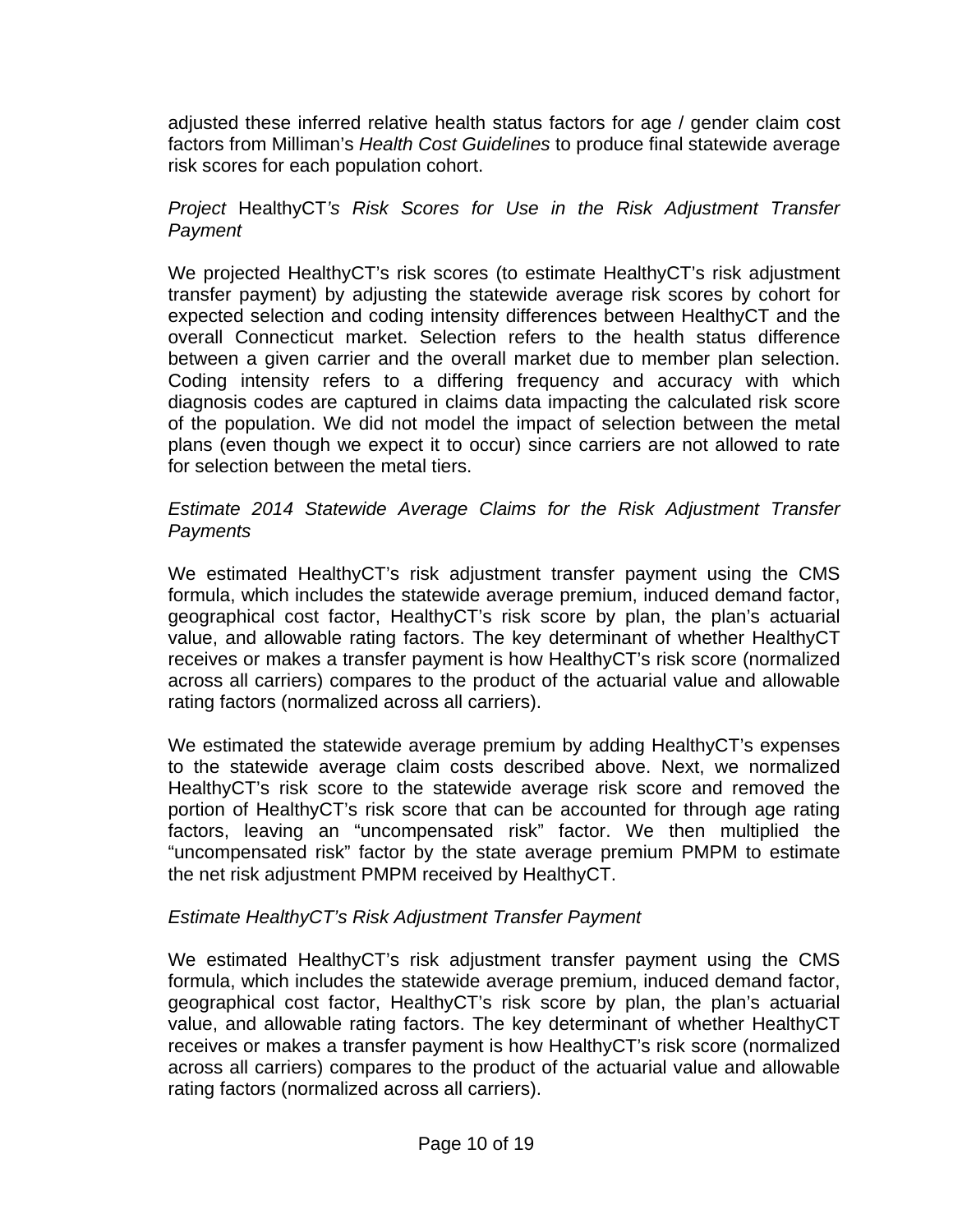We estimated the statewide average premium by adding HealthyCT's expenses to the statewide average claim costs described above. Next, we normalized HealthyCT's risk score to the statewide average risk score and removed the portion of HealthyCT's risk score that can be accounted for through age rating factors, leaving an "uncompensated risk" factor. We then multiplied the "uncompensated risk" factor by the state average premium PMPM to estimate the net risk adjustment PMPM received (or paid) by HealthyCT.

## *Projected ACA Reinsurance Recoveries Net of Reinsurance*

Carriers pay contributions for the ACA reinsurance program, estimated to be \$5.25 PMPM in 2014. Consistent with the Part III Actuarial Memorandum instructions, which state that this line item must be reported net of reinsurance contributions, we have included this payment on Worksheet 1, Section II of the URRT.

We estimated additional costs due to the Federal transitional reinsurance program. Differences exist between the markets since only the individual market is subsidy-eligible. We assumed both markets on and off the Exchange will pay \$5.25 PMPM in reinsurance contributions. We then assumed the individual market will receive 80% of all individual members' PMPY incurred claims between \$60,000 and \$250,000. We estimated this value by calibrating the claims probability distributions (CPDs) from the HCGs for each of HealthyCT's individual benefit plans' estimated claims PMPMs.

Projected PMPM ACA Reinsurance Recoveries in Worksheet 1, Section II of the URRT were calculated as follows:

 (Projected PMPM Incurred Claims before Risk Adjuster and Recoveries \* 14.0%) - \$5.25

Projected allocations across plans are calculated as follows:

- Allocation % for Plan  $X =$ Projected Plan Premium before Reins / Total Plan Premium before Reins
- **PMPM Allocation for Plan X = Total Recoveries \* Allocation % for Plan X**

# **X. Non-Benefit Expenses and Profit & Risk**

# *Administrative Expense Load*

Administrative expenses were developed on a PMPM basis using on HealthyCT's 2013 business plan, with adjustments for anticipated changes in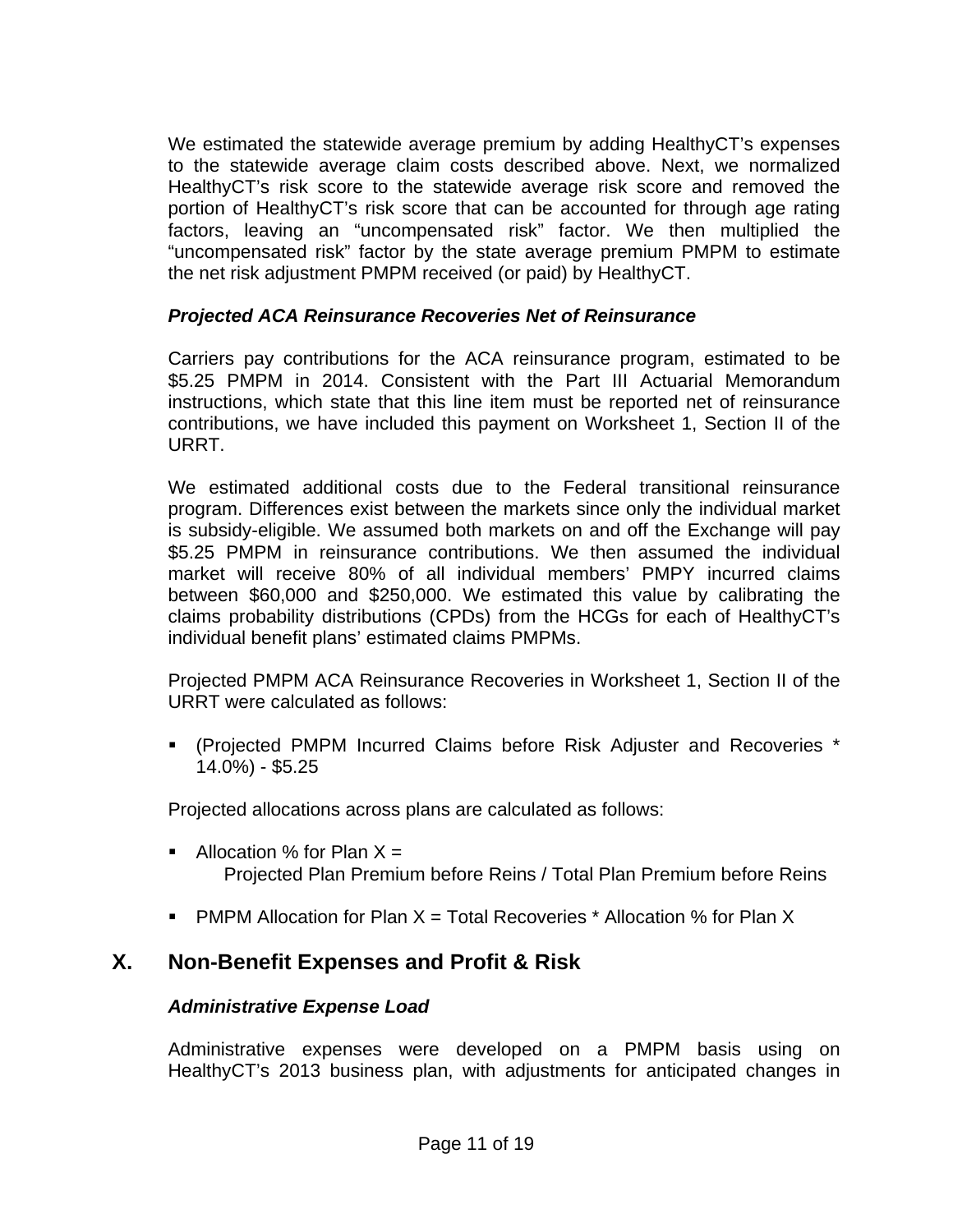2014, including general expense inflation. The value entered in Worksheet 1, Section III of the URRT illustrates this value as a percent of the index rate.

# *Profit & Risk Load*

Profit and Risk Load target values were determined as an aggregate value for the single-risk pool based on company targets and consideration for federal MLR requirements. The value entered in Worksheet 1, Section III of the URRT illustrates this value as a percent of the index rate.

# *Taxes and Fees*

Table 2 provides a breakdown of projected taxes and fees illustrated in Worksheet 1, Section III of the URRT.

| Table 2<br><b>Projected Taxes and Fees</b>      |                          |             |                                |  |  |  |
|-------------------------------------------------|--------------------------|-------------|--------------------------------|--|--|--|
| <b>Item</b>                                     | $%$ of<br><b>Premium</b> | <b>PMPM</b> | $%$ of<br><b>Index</b><br>Rate |  |  |  |
| <b>Premium Tax</b>                              | 1.50%                    | \$6.41      | 1.00%                          |  |  |  |
| <b>Health Insurer Fee</b>                       | 0.00%                    | \$0.00      | 0.00%                          |  |  |  |
| Comparative<br><b>Effectiveness</b><br>Research | 0.04%                    | \$0.17      | 0.03%                          |  |  |  |
| <b>Risk Adjustment Admin</b><br>Fee             | 0.02%                    | \$0.08      | 0.01%                          |  |  |  |
| <b>Exchange User Fee</b>                        | 0.00%                    | \$0.00      | $0.00\%$                       |  |  |  |
| Total                                           | 1.56%                    | \$6.66      | 1.04%                          |  |  |  |

We believe the exchange fee/assessment will be \$0 for HealthyCT since the assessment as currently described is based on 2013 market share (according to the draft "Application for Participation" released by the exchange April 23, 2013). As a new entity, HealthyCT had no business in 2013. We reserve the right to submit updated premium rates if the exchange releases a non-zero assessment or fee for HealthyCT's business.

# **XI. Projected Loss Ratio**

The projected loss ratio based on the federally prescribed MLR methodology is 88.3%. The numerator of the projected MLR contains projected claim costs and quality improvement expenses, net of receipts from the risk adjuster, reinsurance, and risk corridors programs. The denominator consists of total premiums, net of premium taxes and regulatory fees. A credibility adjustment is then applied to account for the size of HealthyCT's enrollment. The following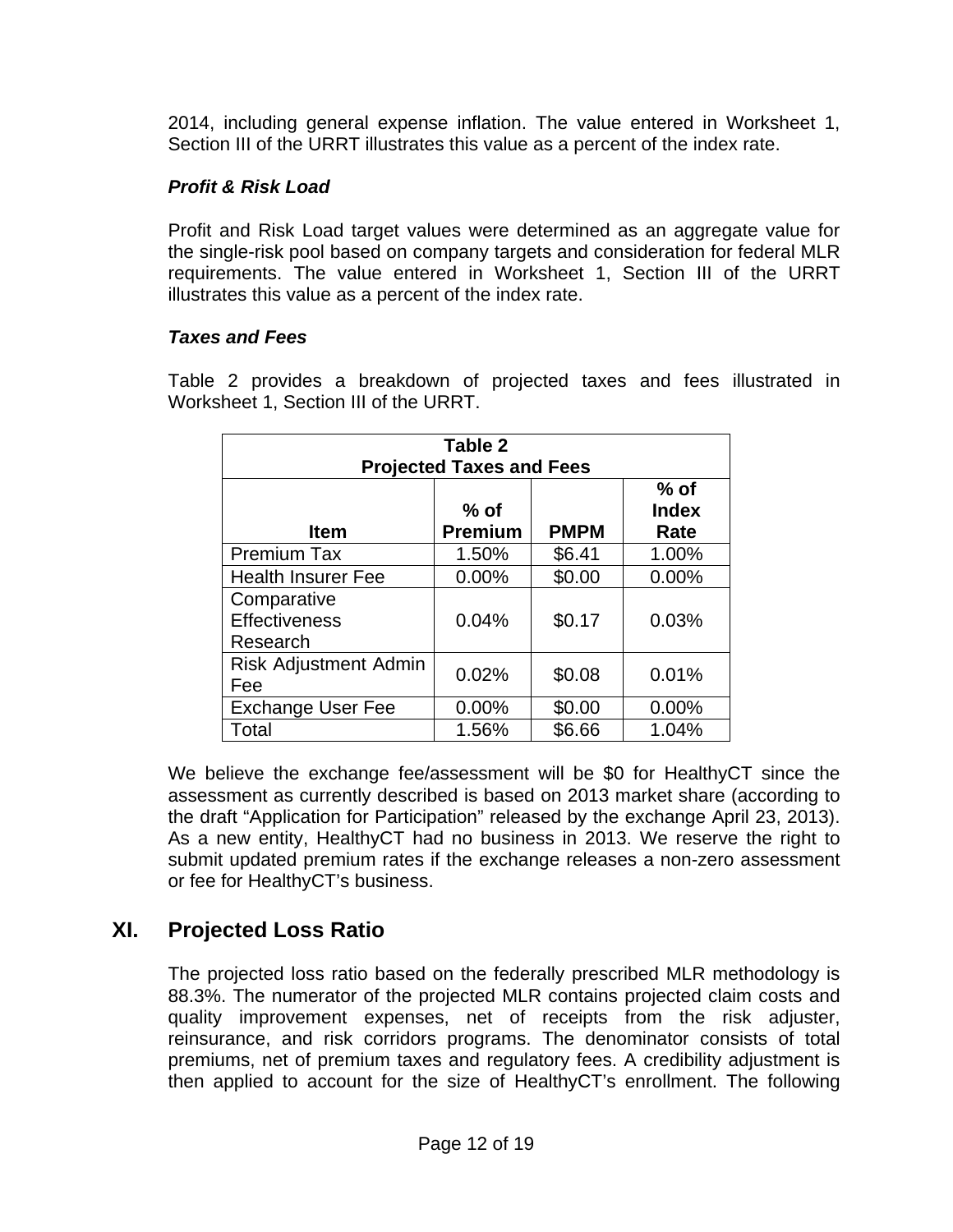demonstrates our projection of HealthyCT's MLR, using the federal definition but not including any credibility adjustment (which could only increase the MLR):

# **XII. Index Rate**

As previously discussed, HealthyCT is a new carrier and as such does not have prior claim experience to use to develop an experience period index rate. We used a credibility manual approach, in which the base claims did not include cost for items which are not EHBs, and therefore did not need to be adjusted for the removal of non-EHBs.

The projected index rate includes the projected claim level for the projection period, including all adjustments for trend, benefit and demographic differences. It reflects the experience for all of the products we are developing since they are within a single risk pool. The projected index rate shown in Worksheet 1, Section II of the URRT was developed as follows:

Projected Allowed Claims PMPM x % of Allowed Claims Attributable to EHB

Projected allowed claims are those after credibility adjustments, but before any adjustment for risk adjuster or reinsurance payments and/or recoveries.

 *Development of Plan Level Rates* 

Plan level rates are developed based on the following approach:

Adjusted Index Rate  $=$ Index Rate +/- Risk Adjustment Payment +/- Reinsurance Recoveries net of Fees + User Exchange Fees

Plan Level Rate =

Adjusted Index Rate

- x Plan actuarial value and cost sharing value factor
- x Administrative costs, excluding user exchange fees

Note that the plan actuarial value and cost sharing factors as presented in this memorandum already include any differences due to plan provider network, delivery system characteristics, and utilization management practices.

 $68.3\% = \frac{$458.29 \text{ claims} + $8.00 \text{ QI} - ($58.86 \text{ transitional reinsurance receipts} + $36.02 \text{ risk adjustment receipts}}{442.7 \text{ S} - $26.66 \text{ J} - $36.66 \text{ S} - $48.66 \text{ J}}$  $$427.35$  Premiums - (\$6.66 Premium taxes and regulatory fees)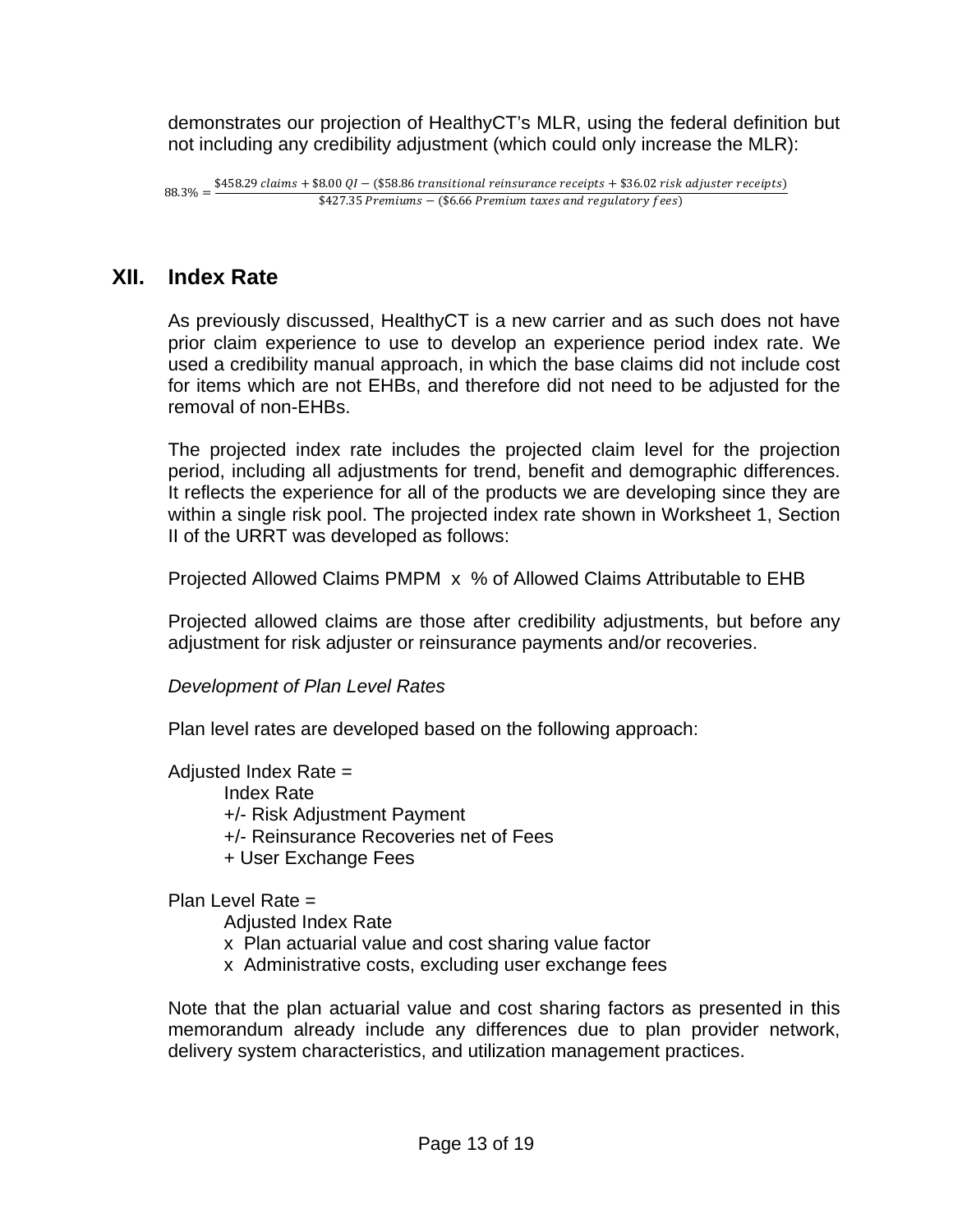# **XIII. AV Metal Levels**

The AV Metal Values included in Worksheet 2, Section I of the URRT were developed based on the CMS Actuarial Value calculator.

We did not employ an alternate methodology to develop the AV Metal Values.

# **XIV. AV Pricing Values**

The fixed reference plan selected for purposes of developing AV Pricing Values is Healthy Partner Basic.

Plan factors were derived based on the actuarial value of these products and the age/gender mix of the standard *Guidelines* population. Note that the Silver plans have relativities that are formed based on the expected mix of enrollment in the standard plans and their associated CSR plans (73% actuarial value, 87% actuarial value, and 94% actuarial value). We expect negligible enrollment in the zero cost sharing and reduced cost sharing variants available to qualifying Native Americans. The plan factors reflect differences in the provider reimbursement rates and degree of healthcare management expected between the various HealthyCT plans. The plan factors below do not incorporate differences in morbidity; overall morbidity is reflected in other rating factors and the index rate. Plan factors are presented in the table below:

|                                      |                    | <b>URRT AV</b>       |
|--------------------------------------|--------------------|----------------------|
| <b>Product</b>                       | <b>Rate Factor</b> | <b>Pricing Value</b> |
| <b>Healthy Partner Preferred</b>     | 1.5405             | 1.081                |
| <b>Healthy Partner Max</b>           | 1.4869             | 0.865                |
| <b>Healthy Partner Essential</b>     | 1.1947             | 0.805                |
| <b>Healthy Partner Basic</b>         | 1.0000             | 0.706                |
| <b>Healthy Partner Min</b>           | 0.9510             | 0.266                |
| <b>Healthy Partner Preferred Pro</b> | 1.5598             | 1.028                |
| <b>Healthy Partner Select Plus</b>   | 1.2785             | 0.817                |
| <b>Healthy Partner Select</b>        | 1.1729             | 0.773                |
| <b>Healthy Partner Basic Plus</b>    | 1.0166             | 0.605                |

Attachment A provides a summary of the AV pricing values by plan, as illustrated in Worksheet 2, Section I, and the portion of the value that is attributable to each of the allowable modifiers to the index rate, as described in 45 CFR Part 156, §156.80(d)(2).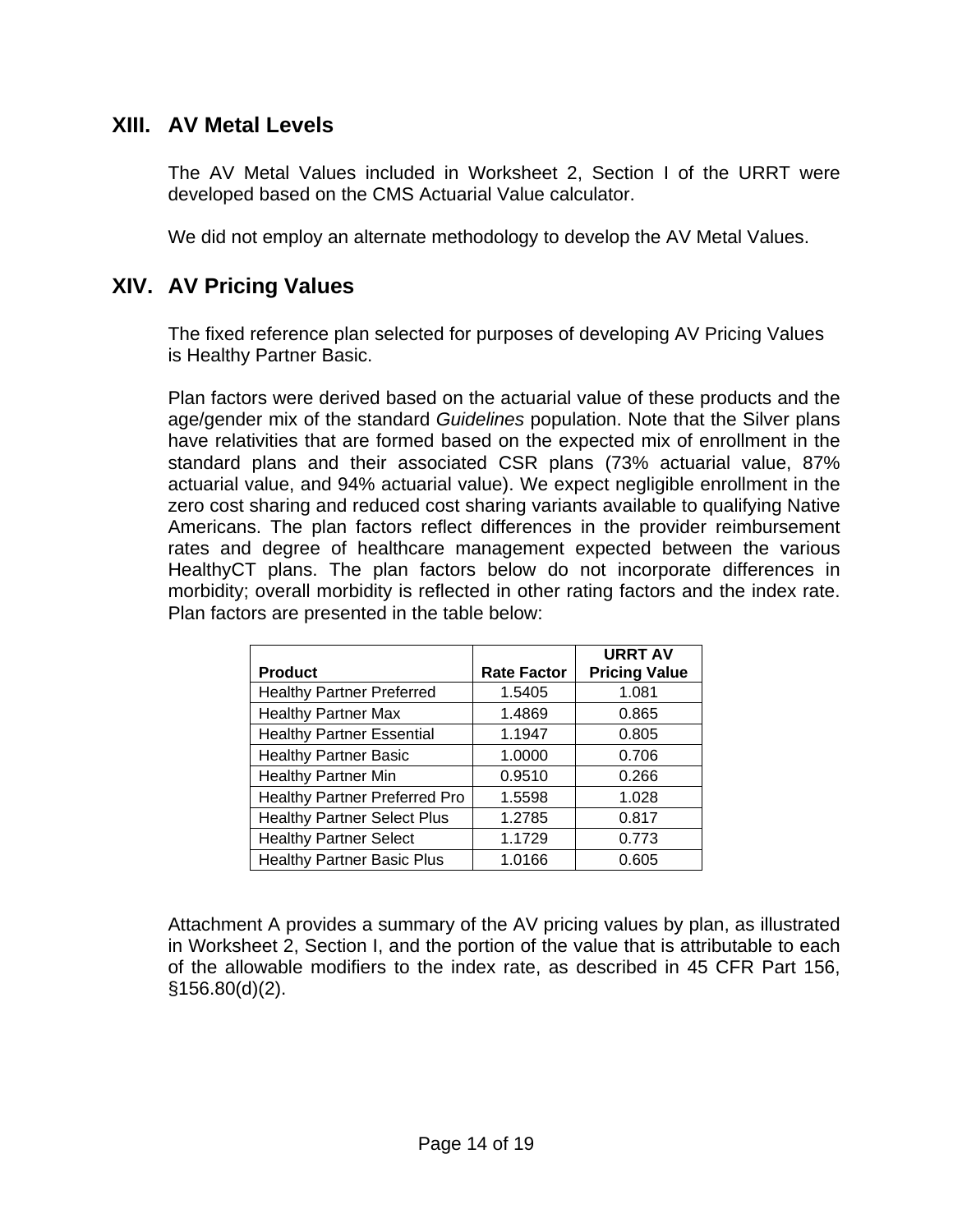| Plan                                       | AV<br><b>Pricing</b><br>Value | <b>Adjust 1</b><br><b>AV/Cost</b><br><b>Share</b> | <b>Adjust 2</b><br><b>Network</b> | <b>Adjust 3</b><br>Other<br><b>Benefits</b> | <b>Adjust 4</b><br><b>Admin</b><br><b>Expense</b> | <b>Adjust 5</b><br><b>Catastrophic</b> | <b>Total</b> |
|--------------------------------------------|-------------------------------|---------------------------------------------------|-----------------------------------|---------------------------------------------|---------------------------------------------------|----------------------------------------|--------------|
| Healthy<br>Partner<br>Preferred            | 1.081                         | 100%                                              | 0%                                | $0\%$                                       | 0%                                                | $0\%$                                  | 100%         |
| Healthy<br>Partner Max                     | 0.865                         | 100%                                              | 0%                                | 0%                                          | 0%                                                | 0%                                     | 100%         |
| Healthy<br>Partner<br>Essential            | 0.805                         | 100%                                              | 0%                                | 0%                                          | 0%                                                | 0%                                     | 100%         |
| Healthy<br><b>Partner Basic</b>            | 0.706                         | 100%                                              | 0%                                | 0%                                          | 0%                                                | 0%                                     | 100%         |
| Healthy<br>Partner Min                     | 0.266                         | 105.3%                                            | 0%                                | 0%                                          | 0%                                                | 99.9%                                  | 100%         |
| Healthy<br>Partner<br><b>Preferred Pro</b> | 1.028                         | 100%                                              | 0%                                | 0%                                          | 0%                                                | 0%                                     | 100%         |
| Healthy<br>Partner<br><b>Select Plus</b>   | 0.817                         | 100%                                              | 0%                                | 0%                                          | 0%                                                | 0%                                     | 100%         |
| Healthy<br>Partner<br>Select               | 0.773                         | 100%                                              | 0%                                | 0%                                          | 0%                                                | 0%                                     | 100%         |
| Healthy<br>Partner Basic<br>Plus           | 0.605                         | 100%                                              | 0%                                | 0%                                          | 0%                                                | 0%                                     | 100%         |

The impact of each plan's actuarial value and cost sharing includes the expected impact of each plan's cost-sharing amounts on the member's utilization of services, excluding expected differences in the morbidity of the members assumed to select the plan. We used the Milliman *Health Cost Guidelines* to estimate the value of cost-sharing and relative utilization of services for each plan. Our pricing models assume the same demographic and risk characteristics for each plan priced, thereby excluding expected differences in the morbidity of members assumed to select the plan.

# **XV. Membership Projections**

Membership projections, as illustrated in Worksheet 2, Section IV of the URRT were developed by applying an assumed market penetration for HealthyCT to the total market size estimated as described above in Section V. Our assumed market penetration rate varies by income level.

Membership projections, as illustrated in Worksheet 2, Section IV of the URRT were developed based primarily on U.S. Census data and Milliman internal research. The Current Population Survey (CPS) from the U.S. Census for the year 2012 was used to develop initial market size estimates. These market sizes were trended forward to 2014 at a population trend rate of 0.25%.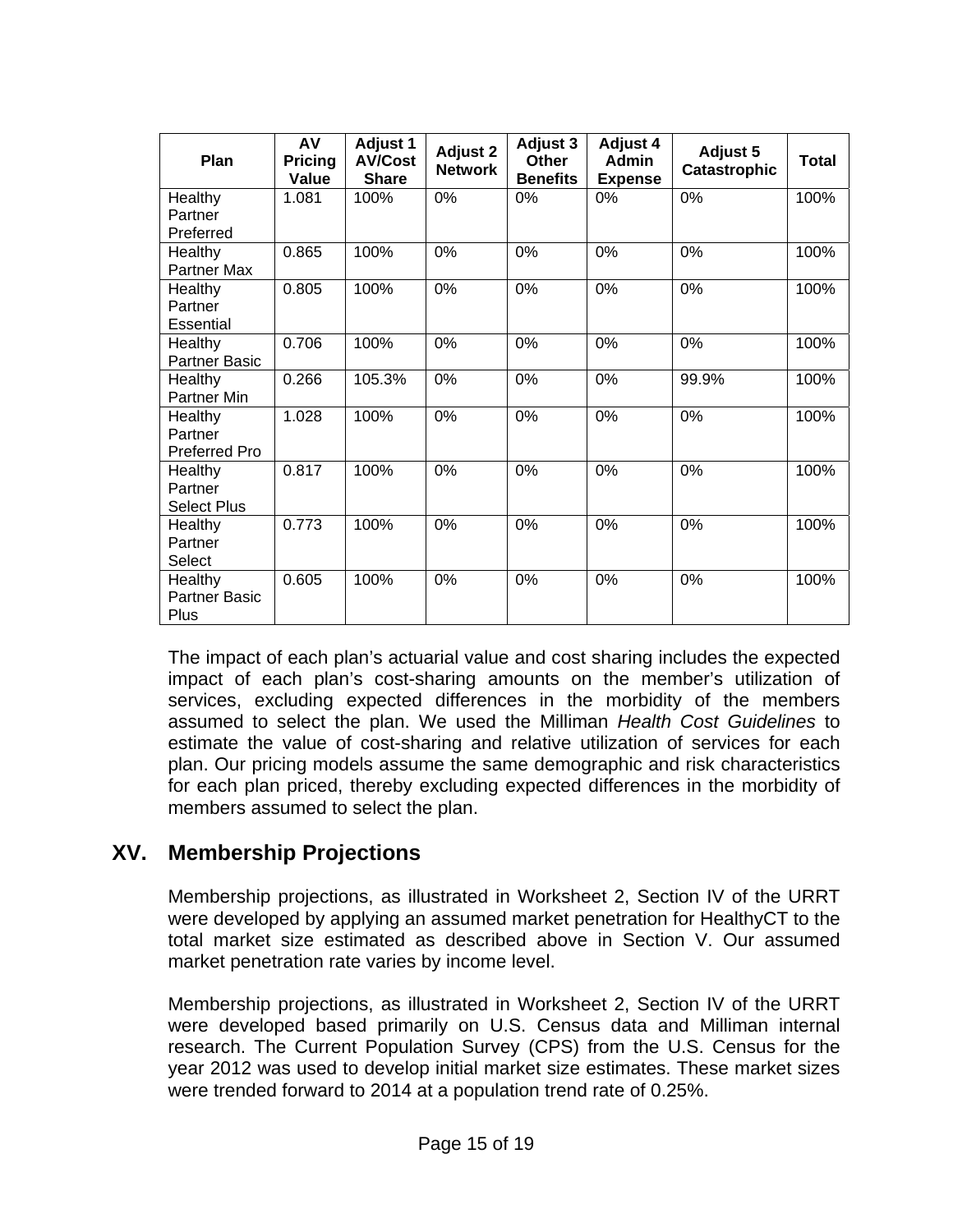We estimate a Connecticut uninsured population of 229,000 at the end of 2013. We estimate that this uninsured population will decrease to 117,000 in 2014 due to the individual mandate and expansion of Medicaid. We estimate 124,000 members in the individual market at the end of 2013, increasing to 275,000 in 2014, with approximately 177,000 of them purchasing coverage on the Exchange.

Of those in the Individual market, we assumed that enrollment in HealthyCT's health plans would vary by income level, price of HealthyCT's plans relative to the rest of the market, and previous insured status. For example, among those with incomes from 250% to 300% of FPL, we would assume a market penetration of 5% among the currently uninsured and 2% among the currently insured if HealthyCT's premiums are 5% below market average.

# **XVI. Terminated Products**

HealthyCT is a new entrant to the market, and so does not have any current products. Therefore, no products will be terminated.

# **XVII. Plan Type**

The applicable plan type for each plan has been noted in Worksheet 2, Section I of the URRT.

# **XVIII. Warning Alerts**

The following provides additional information regarding differences between the sum of the plan level experience and projections in Worksheet 2, Sections III and IV of the URRT and the total experience and projected amounts found on Worksheet 1 of the URRT:

- 1. There is a warning in cell A82 of Worksheet 2. This warning is attributable to the fact that the workbook will not validate if zeroes are entered in R28 and S28 of Worksheet 1. Because there is no capitation in this plan, zero would be the appropriate values for those cells. To allow the worksheet to validate, we have instead entered 1 in those cells, which causes a difference of approximately \$12 between B82 and F82 on Worksheet 2.
- 2. A warning is found in cell A99 of Worksheet 2. We believe this is an error in the template's warning alert. The difference between the two cells being tested is exactly the amount of HealthyCT's projected reinsurance and risk adjuster receipts. The instructions for this section state that the amounts entered in row 86 (Total Allowed Claims) "should be consistent with the total allowed claims, the projected risk adjustments and the projected ACA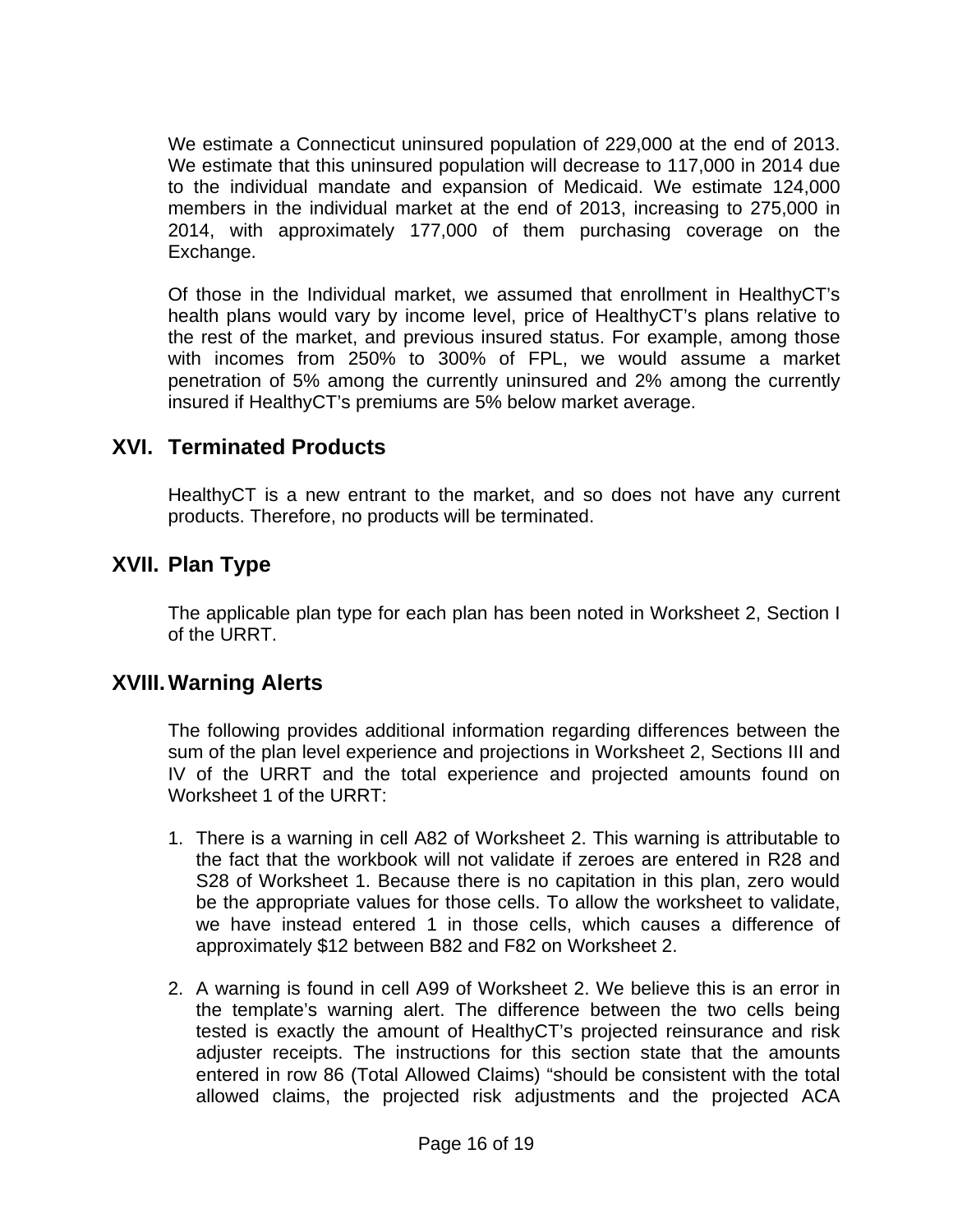reinsurance recoveries entered in Section III of Worksheet 1." The test, however, compares this amount (net of reinsurance and risk adjustment) with an amount on Worksheet 1 that excludes reinsurance and risk adjustment.

# **XIX. Reliance**

In preparing the Part I Unified Rate Review Template (URRT) and Part III Actuarial Memorandum, I have relied on information provided to me by the management of HealthyCT, Inc. In particular, information has been provided by the following employees and contractors of HealthyCT:

- Ken Lalime, Chief Executive Officer
- Bob Carey, Consultant to Healthy CT
- Maryann Gaynor, Senior Vice President Clinical Operations
- Alex Hutchinson, Consultant to HealthyCT, and
- Christopher Masi, Chief Financial Officer.

This information includes provider discounts, utilization management initiatives, market information, financial information, benefit design guidance, and compliance requirements.

I also relied on an actuarial certification prepared by Bela Gorman, FSA, MAAA, certifying the actuarial values of the Healthy Partner Preferred plan and the Healthy Partner Max plan (including its 73% CSR variant but not its 87% or 94% variants).

To the extent that the information relied upon is incomplete or inaccurate, the contents of the URRT and Actuarial Memorandum may be materially affected.

# **XX. Actuarial Certification**

I, Stephen P. Melek, am a member of the American Academy of Actuaries and I meet the Qualification Standards of the American Academy of Actuaries to render the actuarial opinion contained herein. This filing is prepared on behalf of HealthyCT, Inc. (the "Company").

I am affiliated with Milliman, Inc. ("Milliman"), an independent actuarial consulting firm that is not affiliated with, nor a subsidiary, nor in any way owned or controlled by a health plan, health insurer, or a trade association of health plans or insurers.

I hereby certify that the projected index rate is, to the best of my knowledge and understanding: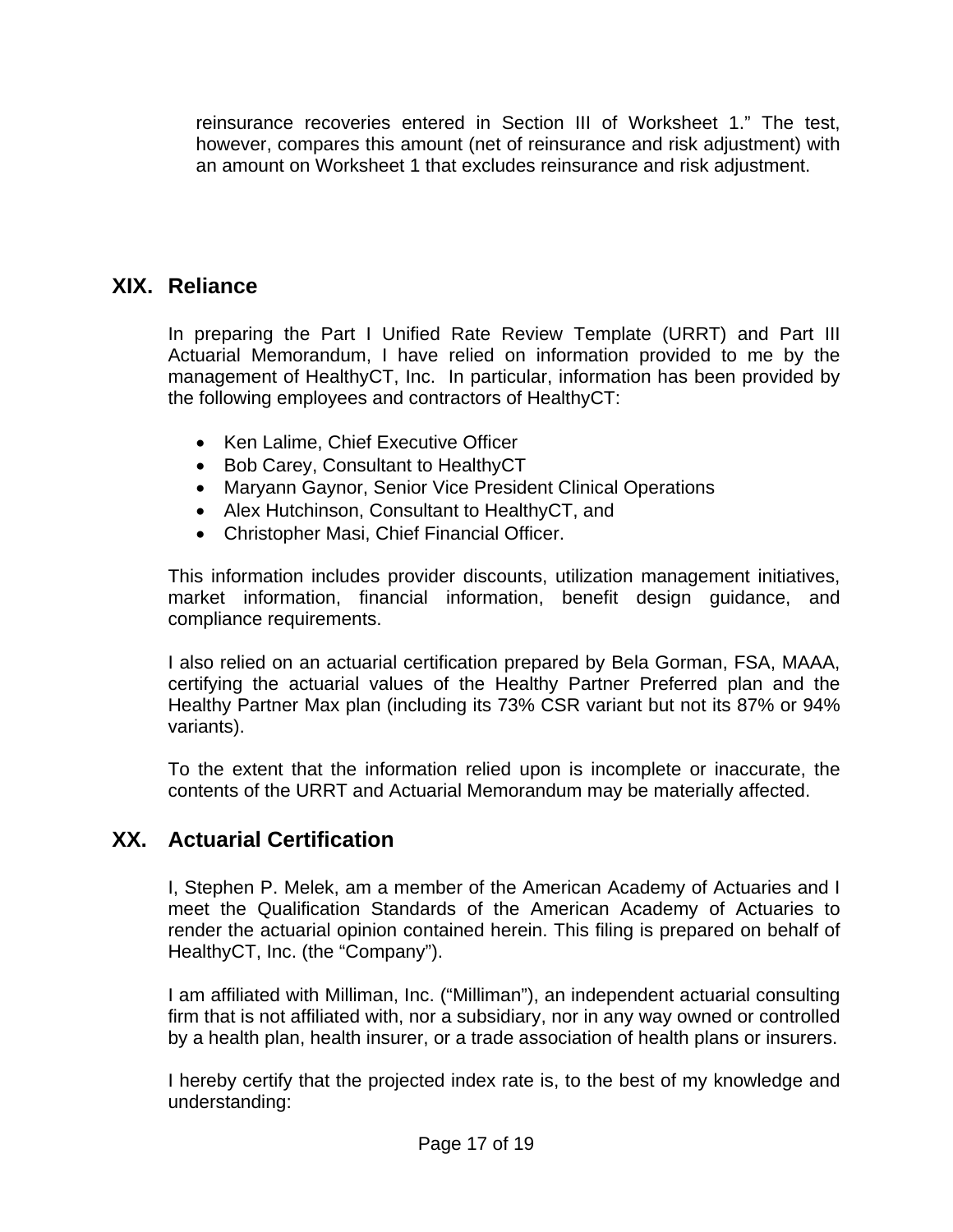- In compliance with all applicable State and Federal Statutes<sup>1</sup> and Regulations (45 CFR 156.80(d)(1)),
- Developed in compliance with the applicable Actuarial Standards of **Practice**
- Reasonable in relation to the benefits provided and the population anticipated to be covered
- Neither excessive nor deficient

I certify that the index rate and only the allowable modifiers as described in 45 CFR 156.80(d)(1) and 45 CFR 156.80(d)(2) were used to generate plan specific premium rates. The allowable modifiers used to generate plan specific premium rates were based on the following:

- The actuarial value and cost-sharing design of the plan.
- The plan's provider network, delivery system characteristics, and utilization management practices.
- The benefits provided under the plan that are in addition to the Essential Health Benefits. These estimated benefits were pooled with similar benefits within the single risk pool and the claims experience from those benefits was utilized to determine rate variations.
- Administrative costs, excluding Exchange user fees.
- With respect to catastrophic plans, the expected impact of the specific eligibility categories for those plans.

I certify that the percent of total premium that represents Essential Health Benefits included in Worksheet 2, Sections III and IV were calculated in accordance with Actuarial Standards of Practice.

I certify that the benefits included in HealthyCT's plans are substantially equivalent to the Essential Health Benefits (EHBs) in the State of Connecticut benchmark plans.

I certify that the AV Calculator was used to determine the AV Metal Values shown in Worksheet 2 of the Part I Unified Rate Review Template for all plans except those specified in the certifications attached to this memorandum. The AV Metal Values included in Worksheet 2 of the Part I Unified Rate Review Template were based on the Federal AV Calculator.

For the Healthy Partner Preferred Pro plan, the benefit design includes a copay for outpatient surgery. The AV calculator does not permit a copay to be entered

 $\overline{a}$ 

 $1$  I believe that the two prescribed bronze products required in order to offer products on the exchange are inconsistent with the requirements of the Paul Wellstone and Pete Domenici Mental Health Parity and Addiction Equity Act of 2008 (MHPAEA) and its implementing regulations (hereafter, "the IFR," published in the Federal Register on February 2, 2010, pages 5410-5451) due to the presence of copayments on behavioral health outpatient in-network services.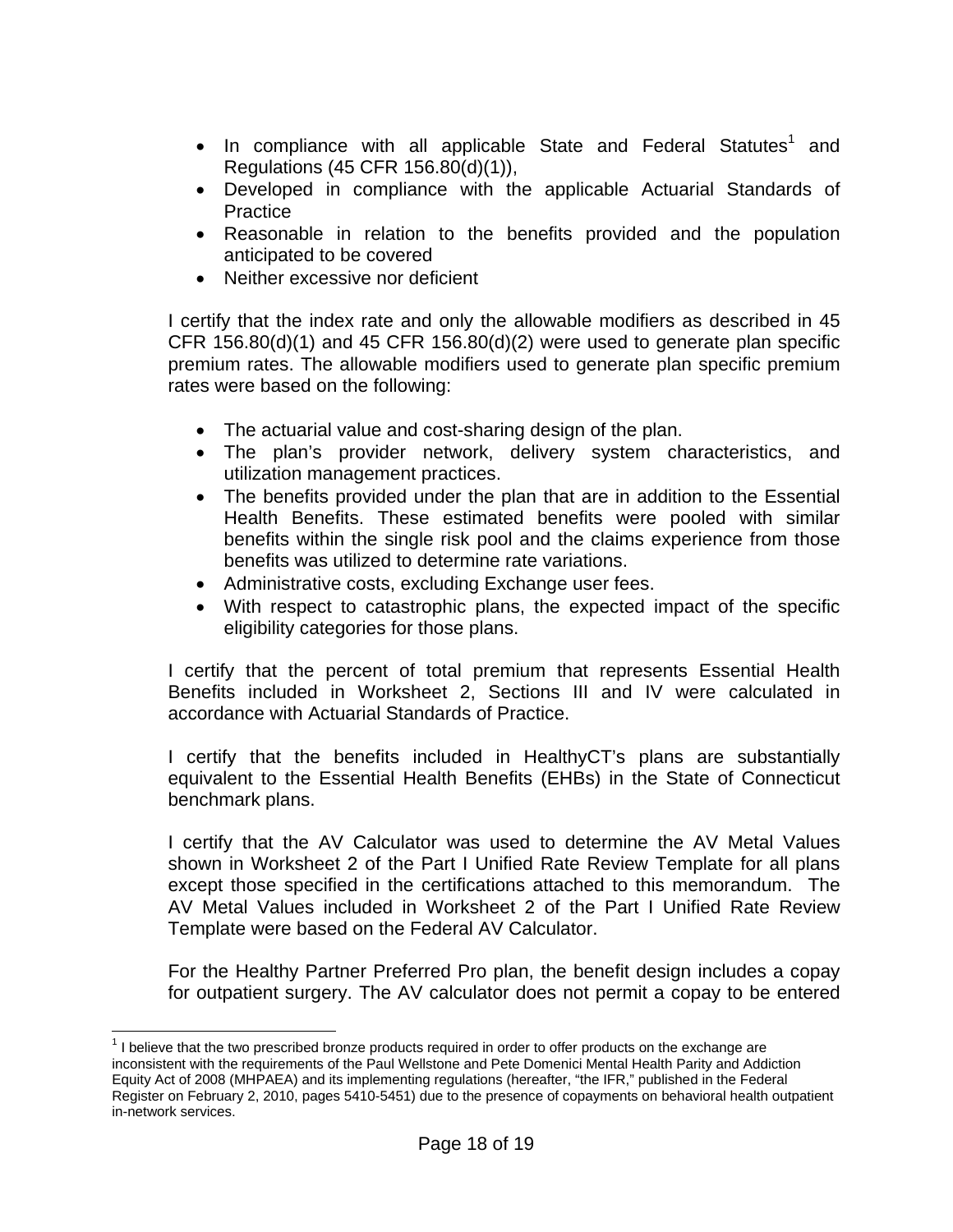for outpatient surgery. A certification is attached describing the adjustment that was made to the AV calculator inputs.

For the Healthy Partner Max (base 70% plan and 73% CSR variant) and the Healthy Partner Preferred plans, the AV calculator was not used without adjustment. These plan designs, which have been mandated by the state exchange, have been certified to comply with the requirements of 45 CFR §156.135(b) by Bela Gorman, FSA, MAAA, of Gorman Actuarial. That certification is attached, per the instructions provided by personnel at Access Health CT during a teleconference on April 17, 2013. I was not involved in creating this certification.

The Part I Unified Rate Review Template (URRT) does not demonstrate the process used to develop proposed premium rates. It is representative of information required by Federal regulation to be provided in support of the review of rate increases, for certification of qualified health plans for Federally Facilitated Exchanges and for certification that the index rate is developed in accordance with Federal regulation and used consistently and only adjusted by the allowable modifiers.

Signed:

\_\_\_\_\_\_\_\_\_\_\_\_\_\_\_\_\_\_\_\_\_\_\_\_\_\_\_\_\_\_\_\_\_\_\_\_\_\_\_\_\_\_\_ Stephen P. Melek, FSA, MAAA Member, American Academy of Actuaries

Stephen P. Melle

Dated: May 3, 2013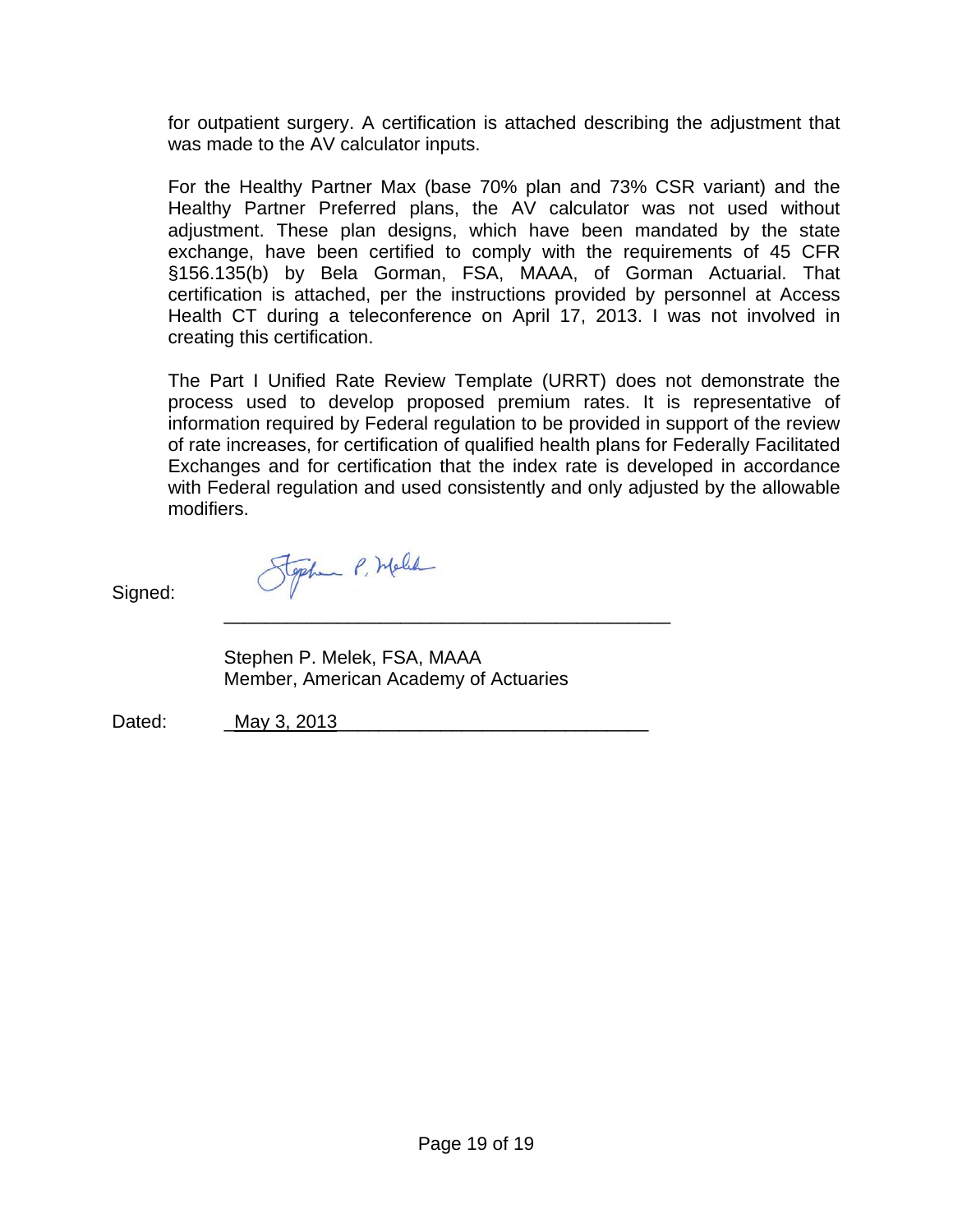# **Actuarial Value Calculator: Certification of Actuarial Judgment Deviation**

I, Stephen P. Melek, am a member of the American Academy of Actuaries and I meet the Qualification Standards of the American Academy of Actuaries to render the actuarial opinion contained herein.

I certify that the Actuarial Value (AV) Calculator was used to determine the AV Metal Values shown in Worksheet 2 of the Part I Unified Rate Review Template for all plans except those specified in this certification, and except for the plans specified in the attached certification by Bela Gorman, FSA, MAAA. The AV Metal Values included in Worksheet 2 of the Part I Unified Rate Review Template were based on the Federal AV Calculator.

For the following categories, it was necessary to employ actuarial judgment in completing the AV Calculator inputs, as the categories in the AV Calculator did not provide for as much specificity as did the plan's benefit variables. The values input into the AV Calculator, for these categories, were developed in accordance with generally accepted actuarial principles and methodologies.

 For outpatient surgery, the Healthy Partner Preferred Pro benefit design includes a copay. There is no mechanism to input a copay into this line in the AV calculator. Accordingly, I have assumed an approximate allowed charge per service of \$4,500, consistent with data from Milliman's *Health Cost Guidelines*™. The \$75 copay is therefore approximately equivalent to a coinsurance rate of 98.33%. I have entered this amount as coinsurance in the line "OP Facility (e.g., ASC)" to approximate the impact of the \$75 copay. Attached is a copy of the AV calculator, showing the result.

For the following plan design features, it was necessary to make appropriate adjustments to the AV identified by the calculator as they deviated substantially from the parameters of the AV calculator. Only in-network cost-sharing features were considered in these adjustments.

No adjustments were made to the calculator output.

Stephen P. Melle

Signed:

Stephen P. Melek, FSA, MAAA Member, American Academy of Actuaries

Dated: May 3, 2013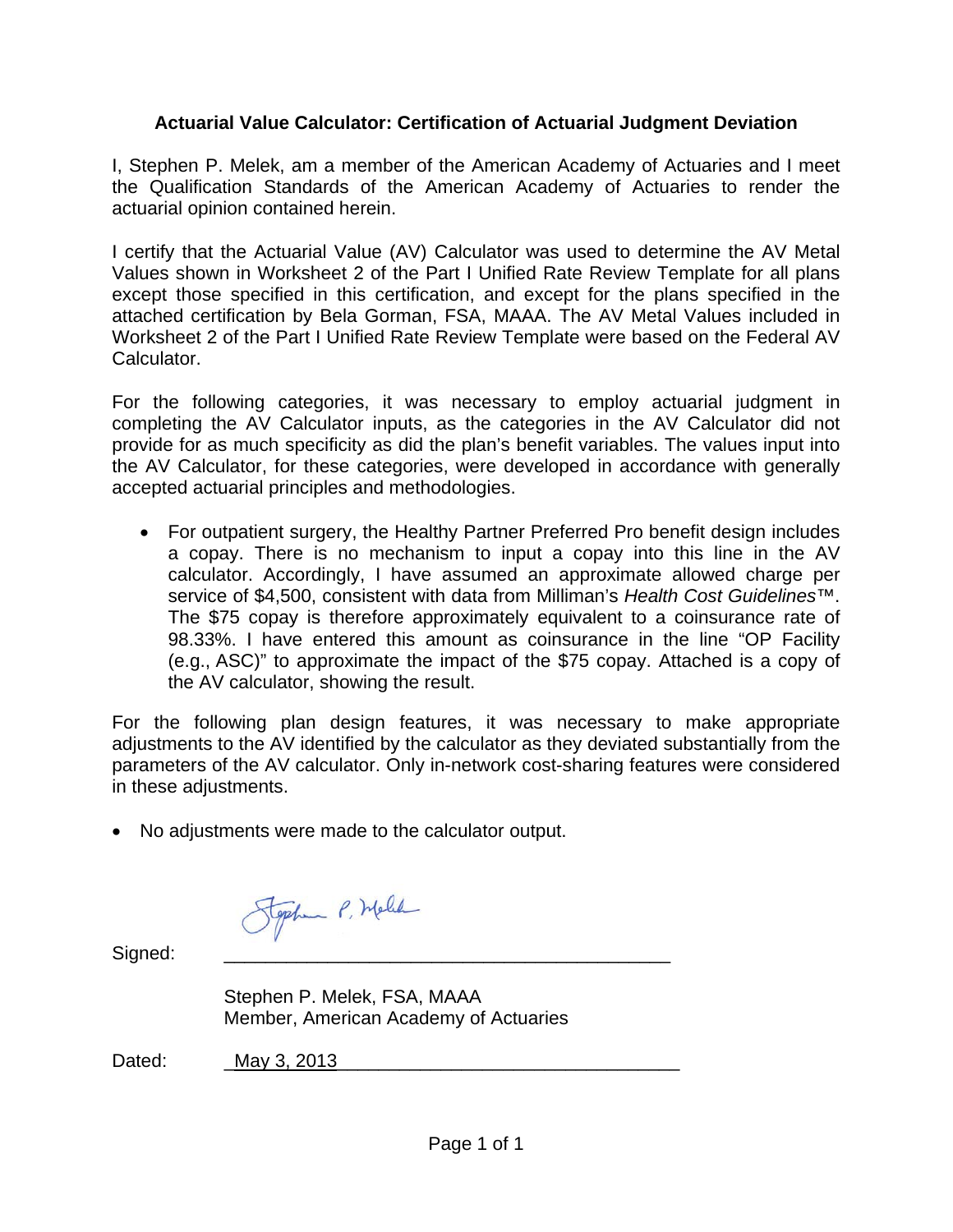#### **User Inputs for Plan Parameters HSA/HRA Options**<br>
Narrow Network Options<br>
Blended Network/POS Plan? nd Drug Deductible?<br>
Eient Copay per Day?<br>
Eility Copay per Day?<br>
and Drug Spending?<br>  $\Box$ <br>
Meets CSR Standard?<br>
Desired Metal Tier Use Integrated Medical and Drug Deductible? Apply Inpatient Copay per Day? 
<br>Apply Skilled Nursing Facility Copay per Day? 
<br>Use Separate OOP Maximum for Medical and Drug Spending? 
Use Separate OOP Maximum for Medical and Drug Spending? 
<br>
1st Tier Utilization:<br>
1n 1st Tier Utilization Annual Contribution Amount: 2nd Tier Utilization:  $\blacktriangledown$ **Tier 1 Plan Benefit Design Tier 2 Plan Benefit Design Medical Drug Combined Medical Drug Combined**<br>5750.00 Deductible (\$)<br>
er's Cost Share) 5750.00<br>
80.00% 80.00% Coinsurance (%, Insurer's Cost Share)<br>
OOP Maximum (\$) 80.00% 80.00000 OOP Maximum if Separate (\$)

| <b>Click Here for Important Instructions</b>                                   |                          | Tier 2       |                 |           |                 |                    |                 |           |
|--------------------------------------------------------------------------------|--------------------------|--------------|-----------------|-----------|-----------------|--------------------|-----------------|-----------|
| <b>Type of Benefit</b>                                                         | Subject to               | Subject to   | Coinsurance, if | Copay, if | Subject to      | Subject to         | Coinsurance, if | Copay, if |
|                                                                                | Deductible?              | Coinsurance? | different       | separate  | Deductible?     | Coinsurance?       | different       | separate  |
| <b>Medical</b>                                                                 | $\Box$ All               | $\Box$ All   |                 |           | $\nabla$ All    | $\sqrt{ }$ All     |                 |           |
| <b>Emergency Room Services</b>                                                 | ☑                        |              |                 | \$150.00  | ☑               | ⊡                  |                 |           |
| All Inpatient Hospital Services (inc. MHSA)                                    | ☑                        |              |                 | \$250.00  | 冈               | ☑                  |                 |           |
| Primary Care Visit to Treat an Injury or Illness (exc. Preventive, and X-rays) | $\Box$                   |              |                 | \$15.00   | $\boxdot$       | ☑                  |                 |           |
| Specialist Visit                                                               | $\Box$                   |              |                 | \$25.00   | $\boxdot$       | ☑                  |                 |           |
| Mental/Behavioral Health and Substance Abuse Disorder Outpatient               |                          |              |                 | \$15.00   |                 |                    |                 |           |
| Services                                                                       | □                        |              |                 |           | ☑               | ☑                  |                 |           |
| Imaging (CT/PET Scans, MRIs)                                                   | ☑                        |              |                 | \$75.00   | ☑               | ☑                  |                 |           |
| Rehabilitative Speech Therapy                                                  | П                        |              |                 | \$25.00   | 図               | ⊡                  |                 |           |
| Rehabilitative Occupational and Rehabilitative Physical Therapy                | □                        |              |                 | \$25.00   | ☑               | ☑                  |                 |           |
| Preventive Care/Screening/Immunization                                         | П                        |              | 100%            | \$0.00    | □               |                    | 100%            | \$0.00    |
| Laboratory Outpatient and Professional Services                                | ☑                        |              |                 | \$75.00   | ☑               | ⊽                  |                 |           |
| X-rays and Diagnostic Imaging                                                  | $\overline{\phantom{0}}$ |              |                 | \$25.00   | ☑               | ⊽                  |                 |           |
| <b>Skilled Nursing Facility</b>                                                | ☑                        |              |                 | \$250.00  | $\overline{z}$  | ⊡                  |                 |           |
| Outpatient Facility Fee (e.g., Ambulatory Surgery Center)                      | ☑                        | ☑            | 98.33%          |           | ☑               | ☑                  |                 |           |
| Outpatient Surgery Physician/Surgical Services                                 | ☑                        |              |                 |           | ☑               | ☑                  |                 |           |
| <b>Drugs</b>                                                                   | $\Box$ All               | $\Box$ All   |                 |           | $\boxed{v}$ All | $\overline{v}$ All |                 |           |
| Generics                                                                       | П                        |              |                 | \$10.00   | ☑               | ☑                  |                 |           |
| <b>Preferred Brand Drugs</b>                                                   |                          |              |                 | \$25.00   | ☑               | ◡                  |                 |           |
| Non-Preferred Brand Drugs                                                      | ☑                        |              |                 | \$50.00   | ☑               | ☑                  |                 |           |
| Specialty Drugs (i.e. high-cost)                                               | ☑                        |              |                 | \$100.00  | 冈               | ☑                  |                 |           |
| <b>Options for Additional Benefit Design Limits:</b>                           |                          |              |                 |           |                 |                    |                 |           |

**Options for Additional Benefit Design Limits:** Set a Maximum on Specialty Rx Coinsurance Payments? Specialty Rx Coinsurance Maximum: Set a Maximum Number of Days for Charging an IP Copay? # Days (1‐10): Begin Primary Care Cost-Sharing After a Set Number of Visits? □ # Visits (1‐10):  $\Box$ Begin Primary Care Deductible/Coinsurance After a Set Number of Copays? # Copays (1‐10): **Output**

Status/Error Messages: Calculation Successful.<br>
Actuarial Value: 2012 12:28 2012 12:28 2012 12:28 Actuarial Value:<br>
Actuarial Value: 81.2%<br>
Metal Tier: 60 Metal Tier: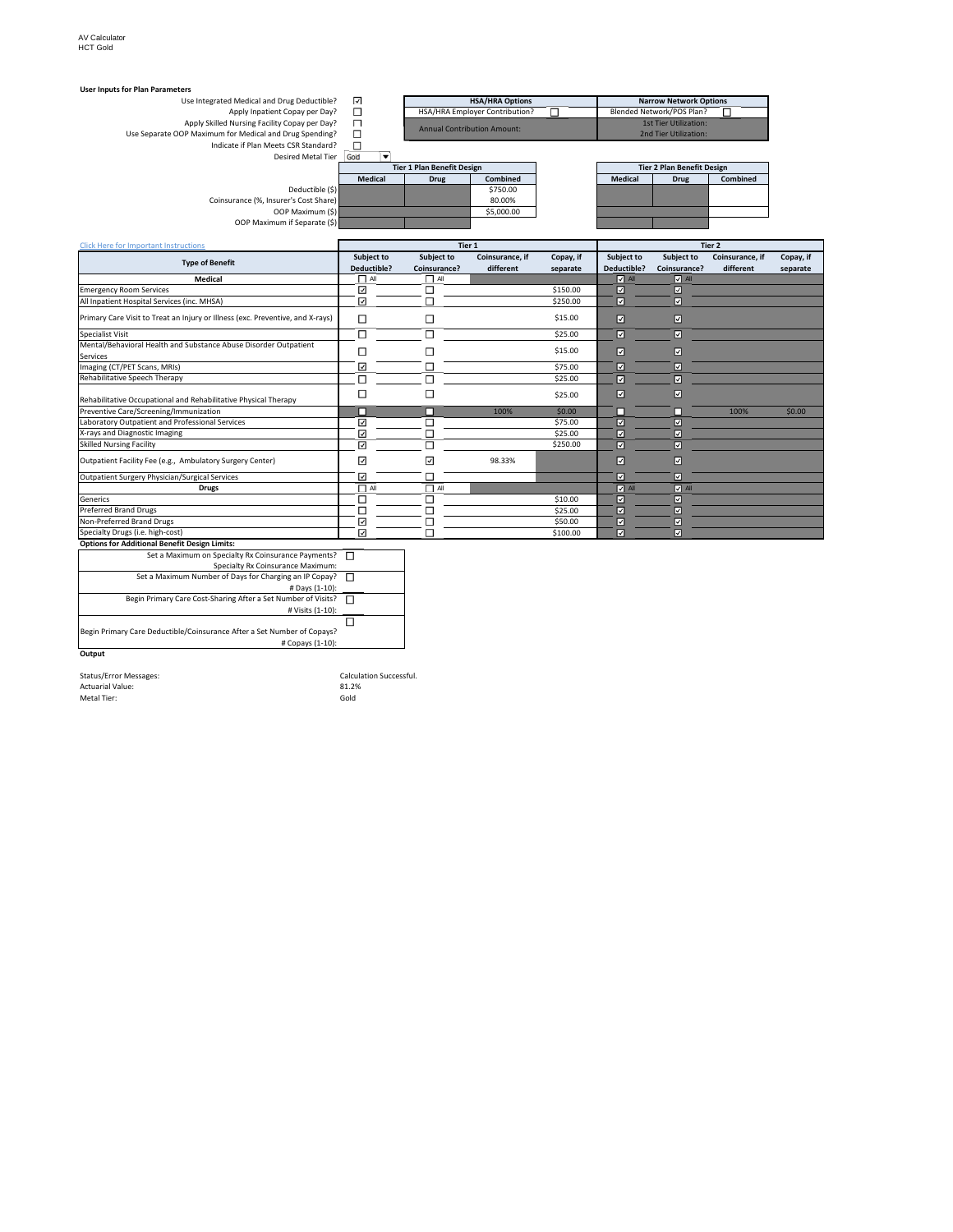# GORMAN ACTUARIAL, LLC

# Memo

To: Connecticut Health Insurance Exchange – Grant Porter

From: Gorman Actuarial – Bela Gorman, Don Gorman, Jenn Smagula

Date: March 28, 2013

Re: Connecticut Standard Plan Design AV Certification

This memo summarizes the final actuarial values (AV) calculated using the HHS Actuarial Value Calculator  $(AVC)^1$  with modifications made to account for separate medical and pharmacy deductibles. A separate document describes the methodologies used to derive the pharmacy deductible adjustments<sup>2</sup>. Adjustments to the Silver, Silver Cost Sharing Reduction (CSR) 0.73 and Gold standard plan designs were necessary due to their use of non-integrated deductibles. Adjusted AVs were calculated for various combinations of cost sharing elements, including medical deductible, pharmacy deductible, maximum out-of pocket maximum, drug copays and coinsurance, inpatient copays, etc. After reviewing the adjusted AVs, the Connecticut Health Insurance Exchange selected the final plan design attributes for their standard plans. A summary of the final plan designs are provided in Appendix A. In addition, each of the standard plan designs has an outpatient surgery copay. Since the AVC cannot handle member cost sharing in this form, the copay amounts have been translated into a coinsurance amount, as allowed for in section 45 CFR  $156.135(b)(2)^3$ .

Table 1 shows the final adjusted AVs for each of the impacted standard plan designs.

| <b>Standard Plan Design</b> | Adjusted Actuarial Value |
|-----------------------------|--------------------------|
| <b>Silver</b>               | 71.97%                   |
| Silver CSR 0.73             | 73.81%                   |
| <b>Gold</b>                 | 81.82%                   |

**Table 1 – Standard Plan Design Adjusted AVs** 

l 1 http://cciio.cms.gov/resources/files/av-calculator-2-25-13.xlsm<br><sup>2</sup> "Rhormooy Adjustment Methodelogy", Merch 2012; Access H

<sup>2 &</sup>quot;Rharmacy Adjustment Methodology", March 2013; Access Health CT Pharmacy Adjustments.xlsx 3 http://www.gpo.gov/fdsys/pkg/FR-2013-02-25/pdf/2013-04084.pdf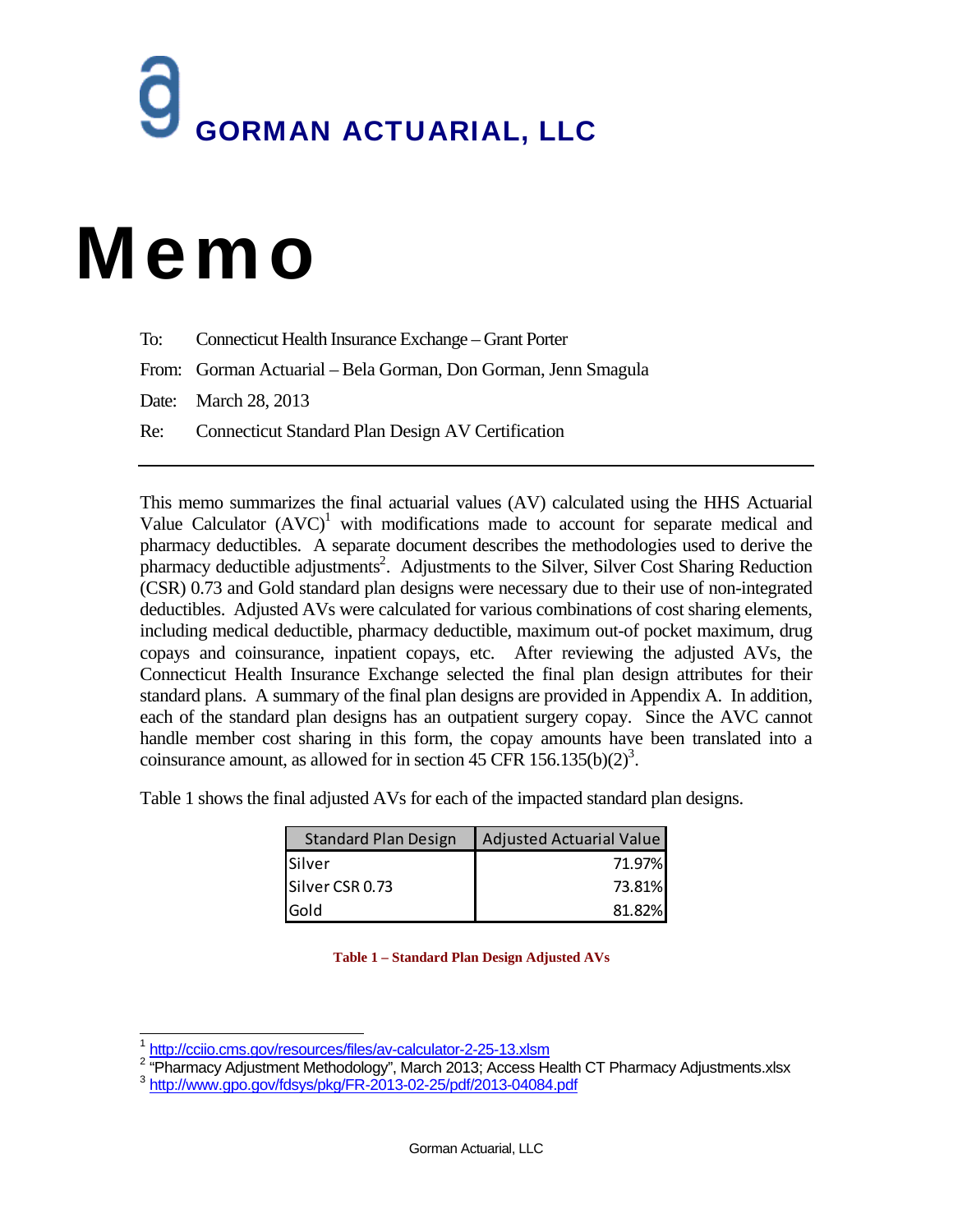This section of this memo replicates the format of the responses requested to complete the "Unique Plan Design Supporting Documentation and Justification" document<sup>4</sup> required when a carrier submits a plan design for a Qualified Health Plan.

#### **Reasons the plan design is unique (benefits that are not compatible with the parameters of the AV calculator and the materiality of those benefits):**

*Since the AVC does not support an outpatient surgery copay, the benefit plan is not compatible with the AVC. In addition, the AVC does not produce an accurate measure of a plan's generosity when there are separate medical and pharmacy deductibles.* 

#### **Acceptable alternate method used per 156.135(b)(2) or 156.135(b)(3):**

*Per 45 CFR 156.135 (b)(2) the member cost sharing copay for outpatient surgery has been translated to a coinsurance amount. Per 45 CFR 156.135 (b)(3) adjustments have been made to the AVC output to modify the AVs using the methodology described in the methodology document titled "Pharmacy Adjustment Methodology", and the accompanying Excel file titled "Access Health CT Pharmacy Adjustments.xlsx".* 

**Confirmation that only in-network cost sharing, including multitier networks, was considered:** 

*Yes* 

#### **Description of the standardized plan population data used:**

*The AVC was used to calculate baseline AVs, and these AVs were adjusted using the prescription drug continuance tables in the AVC. The population data used came from the AVC.* 

#### **If the method described in 156.135(b)(2) was used, a description of how the benefits were modified to fit the parameters of the AV calculator:**

*A copay amount was translated into a coinsurance amount for the outpatient surgery benefit. This was done by assuming that the average outpatient surgery facility fee in 2014 is \$1,500, and then translating the copay dollar amount into a percentage. For example, if the copay amount that a member pays is \$500, then the coinsurance amount entered into the AVC for the "Outpatient Facility Fee (e.g., Ambulatory Surgery*  Center)" benefit is 66.67% (1- \$500/\$1500)<sup>5</sup>. A coinsurance charge was not entered for *"Outpatient Surgery Physician/Surgical Services" because doing so would double count the impact of the outpatient surgery copay6 .* 

j <sup>4</sup> http://www.serff.com/documents/plan\_management\_data\_templates\_help\_instructions.zip, Chapter 13a

 $<sup>5</sup>$  This is the amount that the insurer pays.</sup>

 $^6$  Based on discussions with CCIIO.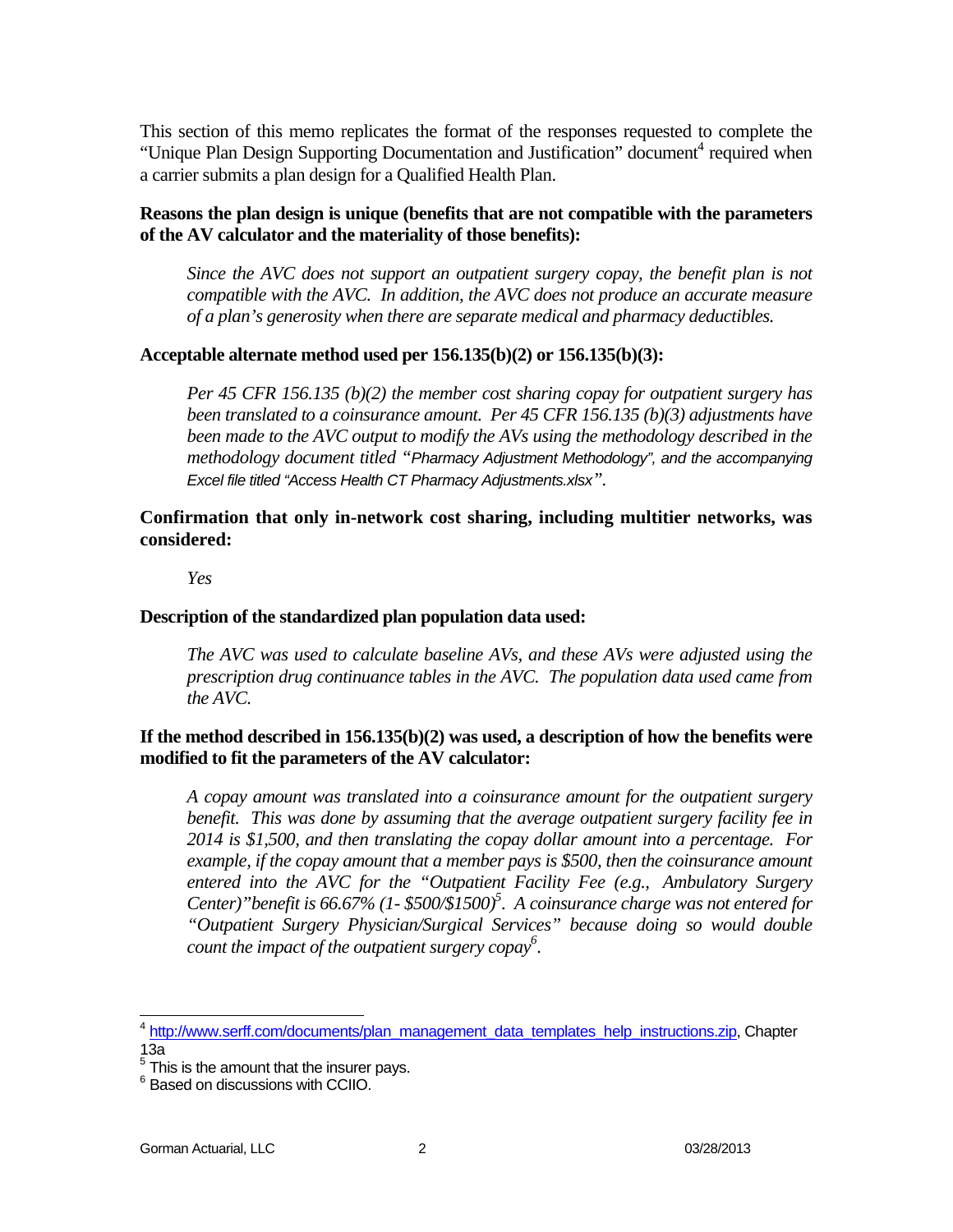#### **If the method described in 156.135(b)(3) was used, a description of the data and method used to develop the adjustments:**

*Please see the methodology described in the methodology document titled "Pharmacy Adjustment Methodology", and the accompanying Excel file titled "Access Health CT Pharmacy Adjustments.xlsx".* 

#### **Certification Language:**

The development of the actuarial value is based on one of the acceptable alternative methods outlined in 156.135(b)(2) or 156.135(b)(3) for those benefits that deviate substantially from the parameters of the AV Calculator and have a material impact on the AV.

The analysis was

(i) conducted by a member of the American Academy of Actuaries;

(ii) performed in accordance with generally accepted actuarial principles and methodologies;

**Actuary signature:** 

Bla Doman

**Actuary Printed Name: Bela Gorman, FSA MAAA** 

**Date: March 28, 2013**